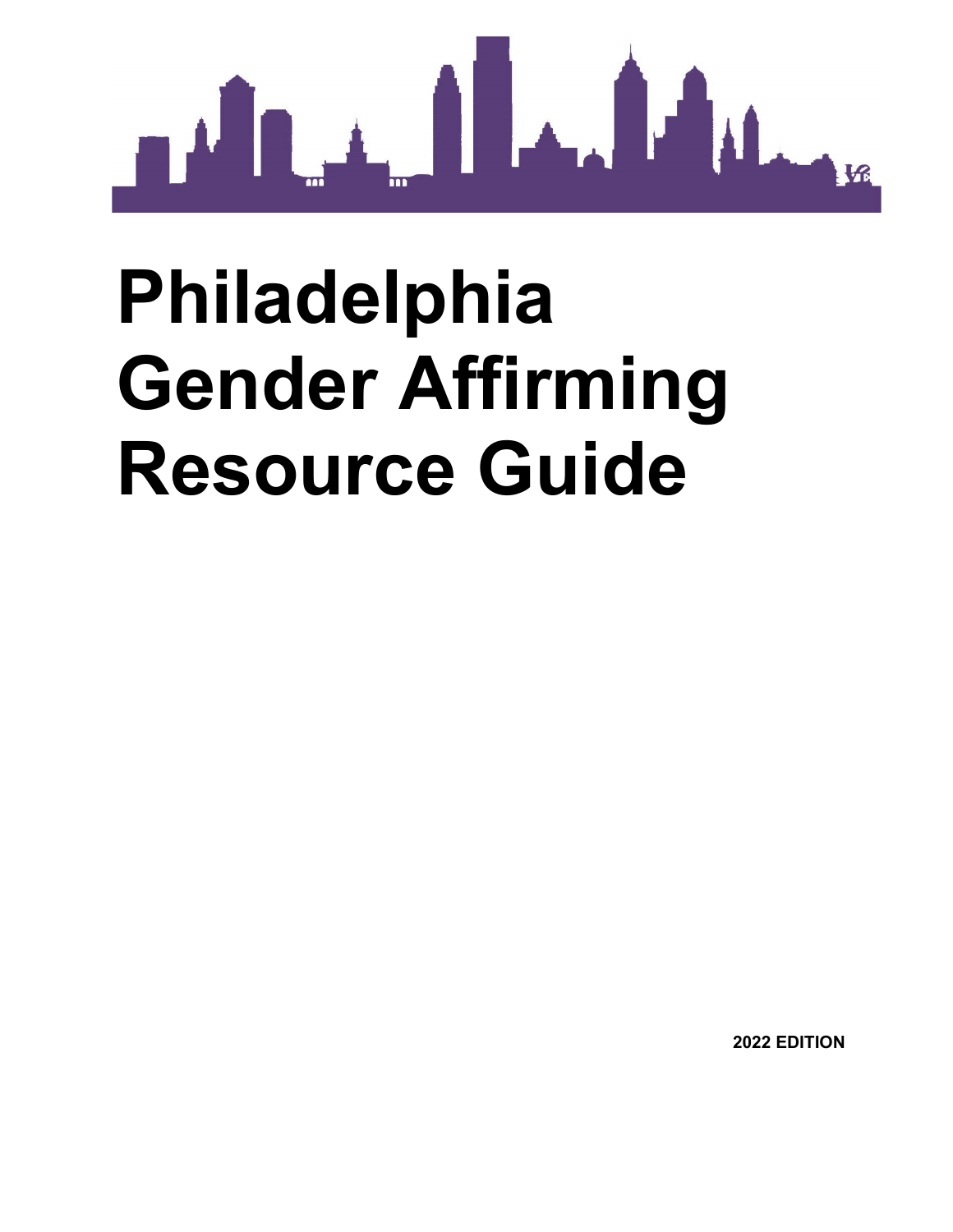

Dear Community Members,

We are pleased to bring you the 2022 Philadelphia Gender Affirming Resource Guide (Formerly the Philadelphia Trans Resource Guide). We strive to provide information on trans-friendly and gender affirming care and related resources throughout the Philadelphia region for our patients, clients and the entire community. We hope that this collection of resources will be useful for you on your journey.

We welcome feedback on this guide and hope that as you come across providers who are friendly and accessible that you will share that information with us so we can add it to this community guide. This is a dynamic document that will be continuously amended. Please share new information and your feedback so that we may update as needed.

We look forward to continuing to serve our community, especially through the unprecedented time of the pandemic. As COVID-19 requirements change continuously, we recommend you check resources for the latest information.

We acknowledge the importance of connection and community now more than ever. You're invited to get in touch, we are here for you!

## **JY(MAZZONI CENTER**

Visit us: 1348 Bainbridge Street, Philadelphia, PA 19147 Call us: 215-563-0658 Visit our website: www.mazzonicenter.org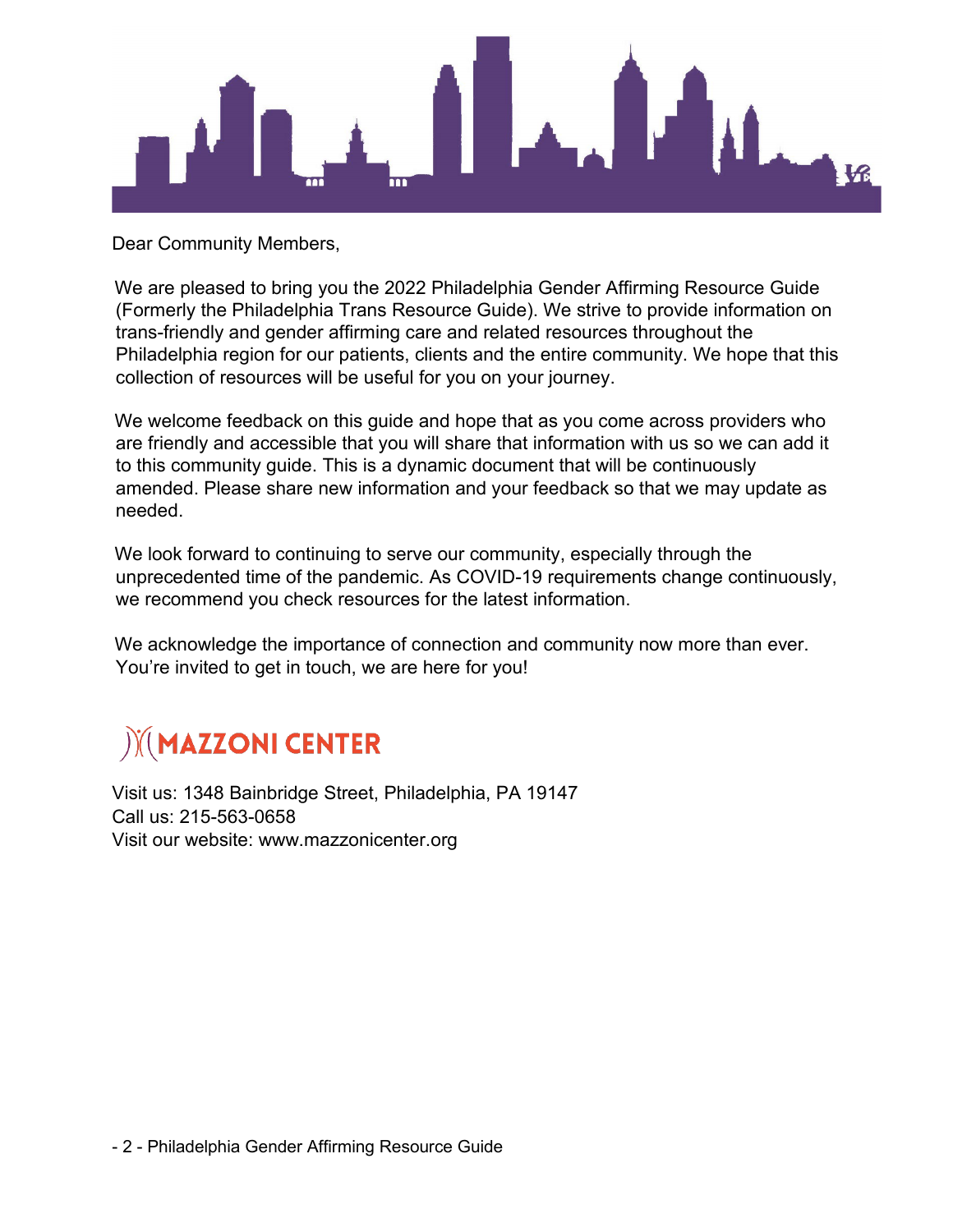

### **Contents** (Click below to jump to any section)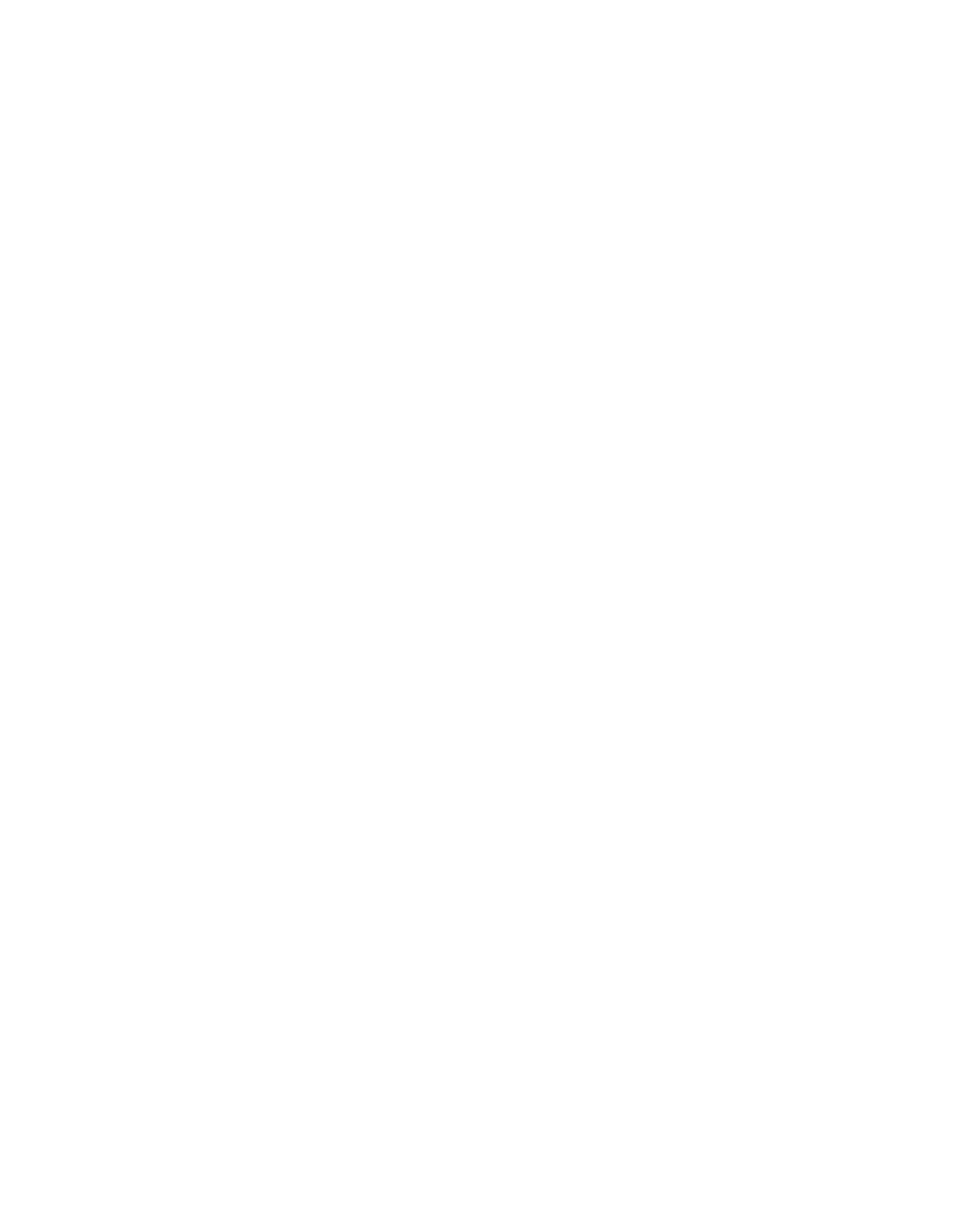

<span id="page-4-0"></span>Mazzoni Center The LGBTQ+ healthcare landscape has changed since we were founded as Lavender Health, an all-volunteer resource, in 1979. But our commitment to providing compassionate, competent LGBTQ-focused health and wellbeing services has remained the same.

Today, Mazzoni Center provides comprehensive health and wellness services in an LGBTQfocused environment, while preserving the dignity and improving the quality of life of the individuals we serve.

#### **Bainbridge**

1348 Bainbridge Street Philadelphia, PA 19147 **Phone:** 215-563-0652

#### **Washington West (Sexual Health Services)**

1201 Locust Street Philadelphia, PA 19107 **Phone:** 215-985-9206

**Website:** [www.mazzonicenter.org](http://www.mazzonicenter.org/)

#### **BEHAVIORAL HEALTH SERVICES**

Therapy, Psychiatry, Recovery Services, Groups Virtual and in-office sessions **Insurance:** Medicaid, Medicare, commercial insurance, sliding scale 1348 Bainbridge Street Philadelphia, PA 19147 **Phone:** 215-563-0652 ext. 248 for intake **Website:** [www.mazzonicenter.org/supportive-services/therapy-and-recovery](http://www.mazzonicenter.org/supportive-services/therapy-and-recovery)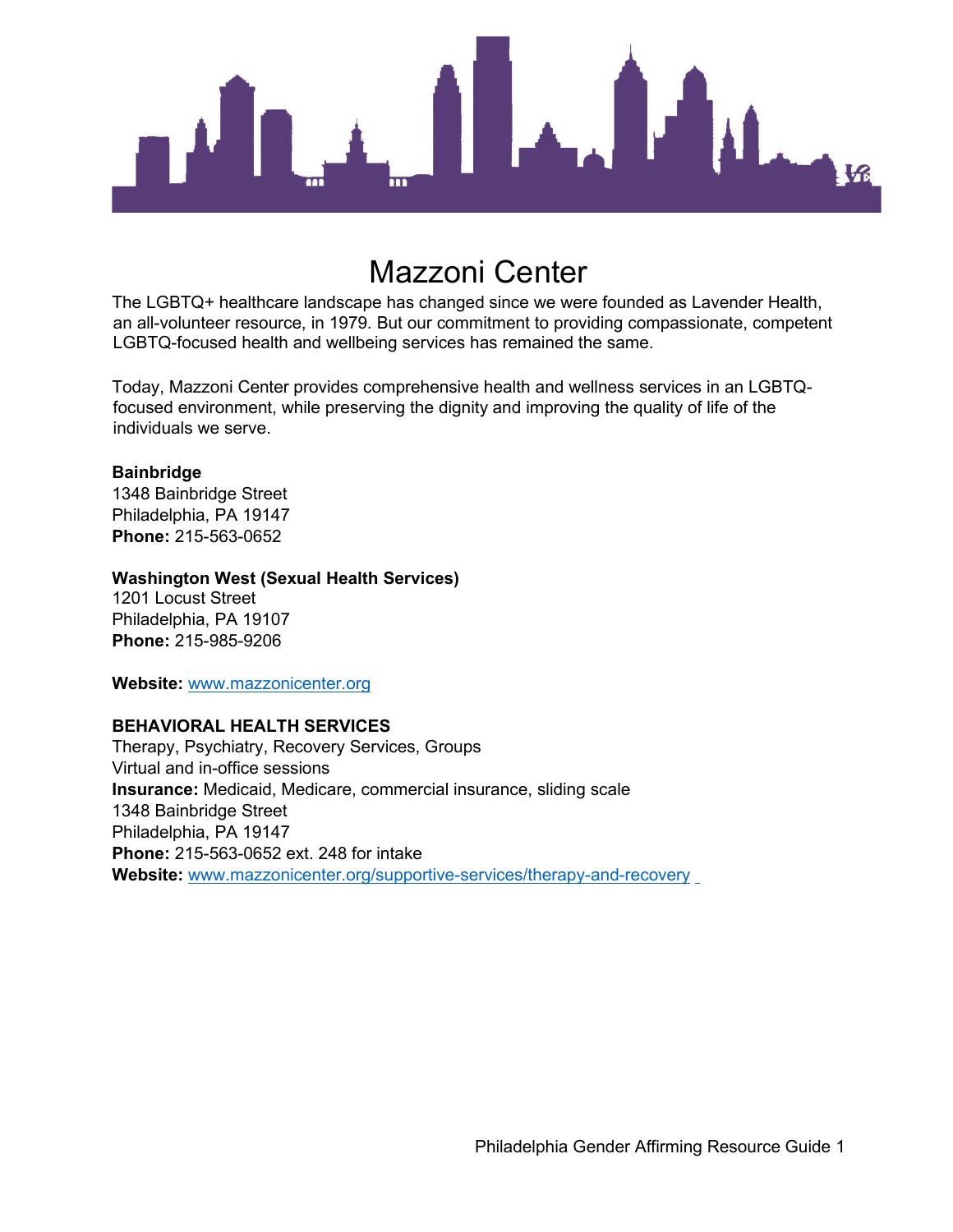

#### **EVOLUTIONS SUPPORT GROUP**

A free drop-in group for anyone identifying along the transgender spectrum (or questioning their gender identity), offering support and psychoeducation surrounding issues of gender, such as gender identity, gender presentation, and coming out to friends and family. This group provides a positive and supportive environment for people to explore their own evolution, as well as offer their support to others. *Must be over 18.* :**NOTE**: Due to COVID, group is presently meeting online .Thursdays at 5:00pm

**Contact**: Kai Thigpen [kthigpen@mazzonicenter.org](mailto:kthigpen@mazzonicenter.org) **Website:** [www.mazzonicenter.org/events/evolutions-18](https://www.mazzonicenter.org/events/evolutions-18) 

#### **HEALTH CENTER**

Preventive care and routine physicals for all ages, including pediatrics; chest and cervical health care; sexual health services; management of chronic health problems; HIV care; PrEP and PEP; Hepatitis C treatment; behavioral health consultation; and, Gender Affirming Services, including hormone therapy **Adolescent Drop-In:** Wednesdays from 5:00-7:00pm for youth ages 14-24 **Insurance:** Medicaid and Commercial Insurance. Sliding scale available Prescribes hormones using an informed consent model.

1348 Bainbridge St, 2<sup>nd</sup> floor Philadelphia, PA 19147 **Phone:** 215-563-0658 **Website:** [www.mazzonicenter.org/health-care/primary-care-services](http://www.mazzonicenter.org/health-care/primary-care-services)

#### **LASER HAIR REMOVAL SERVICES**

Mazzoni Center is offering laser hair removal. You do not have to be a Mazzoni Center patient to access this service and initial consultations are free. PA Medicaid accepted. Fee-for-service rate of \$100 per 30-minute session. For more information, speak with front desk staff and schedule an appointment for a consultation.

**Phone:** 215-563-0658

#### **LEGAL SERVICES**

Legal assistance for PA's LGBTQ+ community. Some areas of practice include: name changes, hate crimes, family rights, and workplace rights. 1348 Bainbridge St. Philadelphia, PA 19147 **Phone:** 215.563.0657 **Email:** [legalservices@mazzonicenter.org](mailto:legalservices@mazzonicenter.org) **Website:** [www.mazzonicenter.org/programs/legal-services](http://www.mazzonicenter.org/programs/legal-services)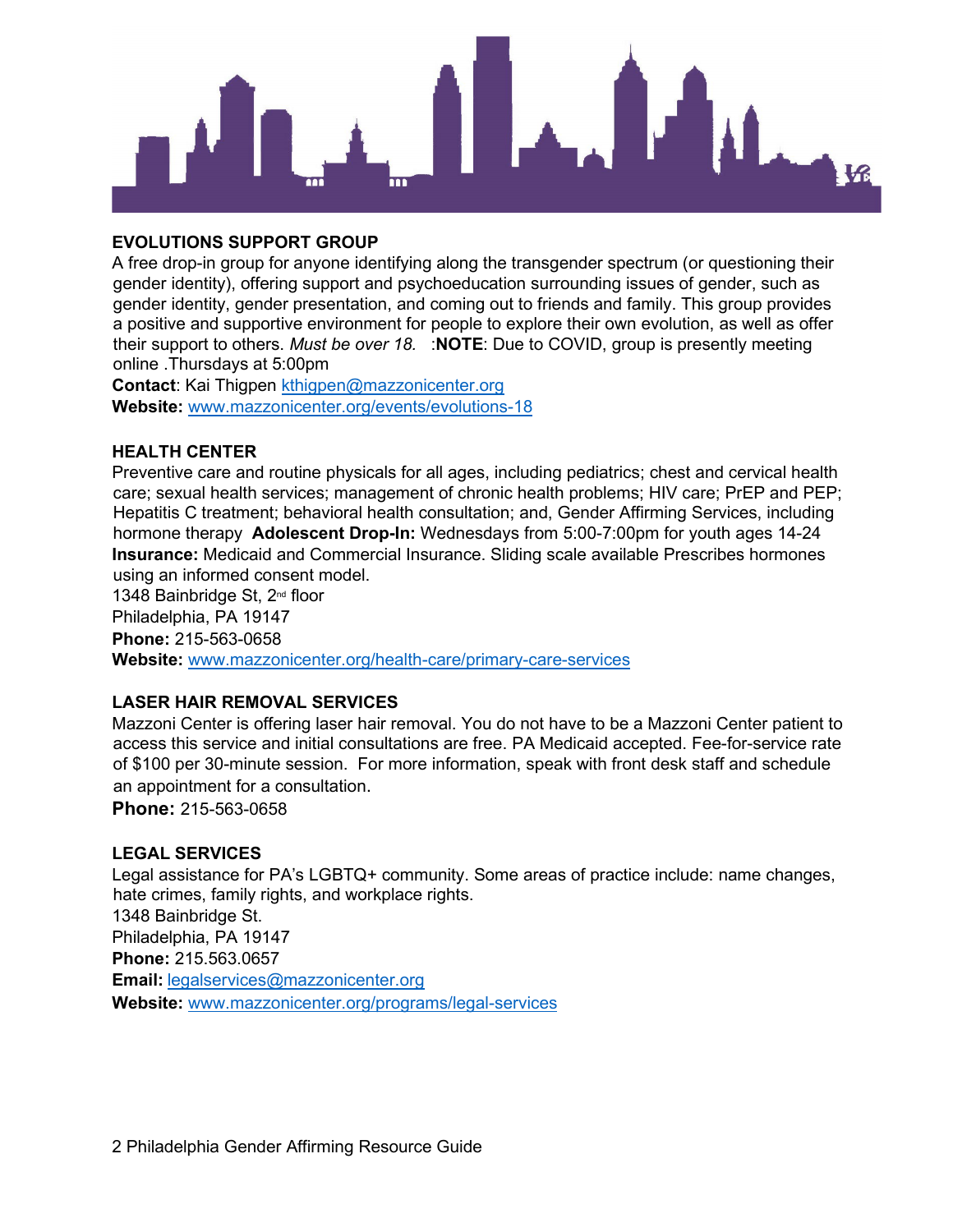

#### **MAZZONI CENTER WASHINGTON WEST**

Sexual health services. For current hours and additional information visit our website. 1201 Locust Street Philadelphia, PA 19107 **Phone:** 215-985-9206 **Website:** [www.mazzonicenter.org/testing-and-prevention/hiv-and-sti-testing](http://www.mazzonicenter.org/testing-and-prevention/hiv-and-sti-testing) 

#### **OUR WAY**

Born out of an HIV testing initiative in 2017, OUR (On-hand Unique Resources) Way quickly morphed into a weekly drop-in program intended to "meet trans individuals where they are" and helping trans individuals get the services, resources, and support they need. Hygiene Kits are available upon request.

**Website:** [www.mazzonicenter.org/gender-affirming-care/our-way](http://www.mazzonicenter.org/gender-affirming-care/our-way)

#### **PEDIATRIC & ADOLESCENT COMPREHENSIVE TRANSGENDER SERVICES (PACTS)**

Our PACTS team is comprised of highly skilled interdisciplinary team with years of experience serving trans and gender expansive youth and families. Mazzoni Center uses an informed consent model, assessing current knowledge and educating the family about treatment options and other medical issues surrounding the social and medical transition process. The PACTS Team works together to form a comprehensive and individual treatment plan for each patient and family. In addition, PACTS offers quarterly social events and/or educational workshops for youth and their loved ones. PACTS participants have found these added supports to be an extremely valuable aspect of the program.

**Contact:** Lucy Gleysteen, Behavioral Health Consultant [lgleysteen@mazzonicenter.org](mailto:lgleysteen@mazzonicenter.org)  **Phone:** 215.563.0658 x 238

**Website:** [www.mazzonicenter.org/gender-affirming-care/pacts](http://www.mazzonicenter.org/gender-affirming-care/pacts)

#### **PEER RECOVERY SERVICES**

Peer support, referrals, and resources available. Information on recovery resources, meetings, sober housing 1348 Bainbridge Street Philadelphia, PA 19147 **Phone:** 215-563-0652 x 243

#### **PHILADELPHIA TRANS WELLNESS CONFERENCE**

Free annual conference with many workshops for trans\* youth, teens, young adults, adult, and parents. Specialized tracks and activities for children and youth are available. **Website:** [www.mazzonicenter.org/trans-wellness](http://www.mazzonicenter.org/trans-wellness)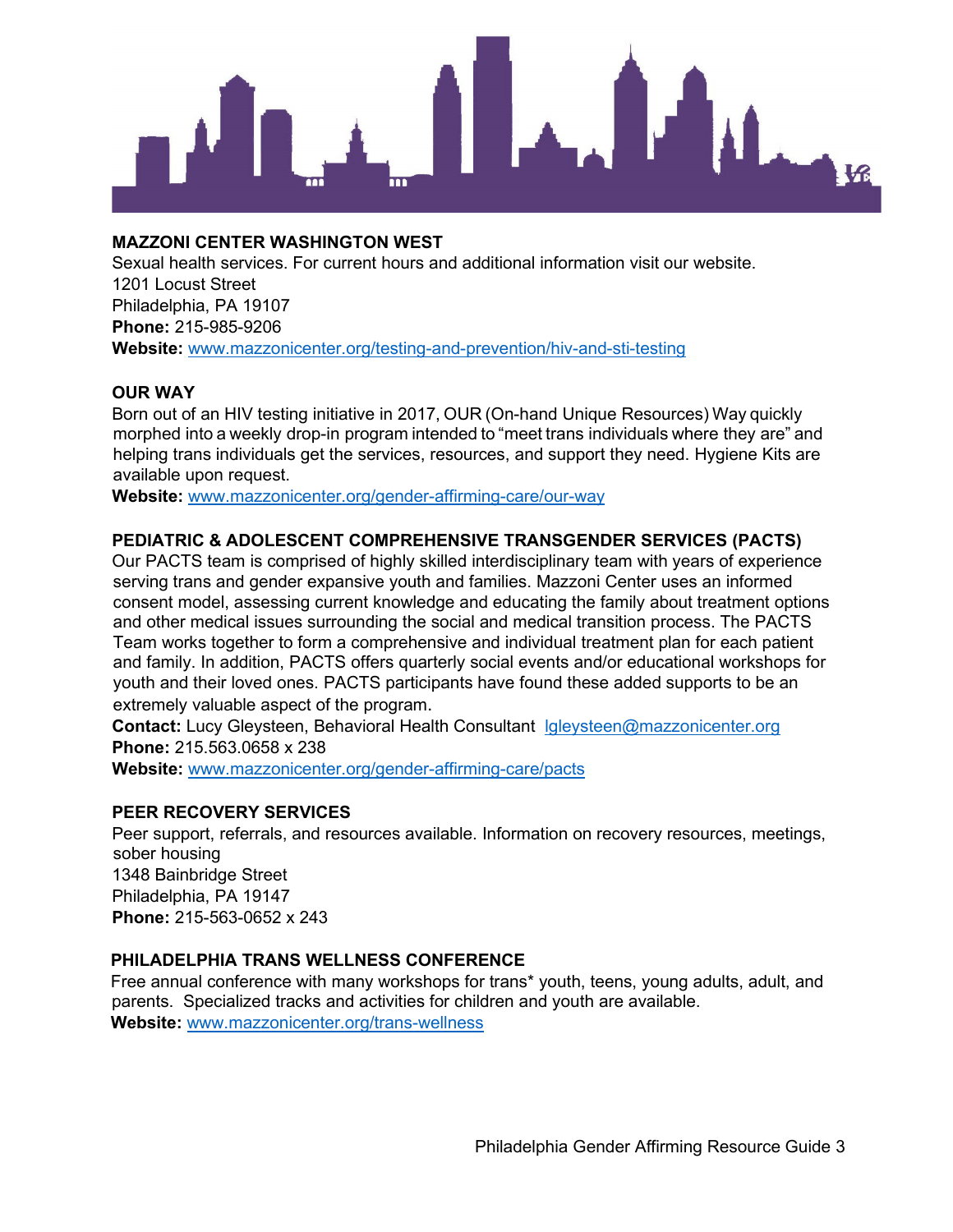

#### **RECOVERY SERVICES**

Outpatient, Intensive Outpatient, Groups, Medication-Assisted Treatment and Peer Services Telehealth and In-office Serving Philadelphia, Bucks, Montgomery, Delaware, Chester, Lehigh, Northampton Counties **Insurance:** Medicaid, Medicare and commercial insurances 1348 Bainbridge Street Philadelphia, PA 19147 **Website**: [www.mazzonicenter.org/supportive-services/therapy-and-recovery](http://www.mazzonicenter.org/supportive-services/therapy-and-recovery)  **Phone:** 215-563-0652 x 248 (Intake) **Phone:** 215-563-0652 x 243 (Intensive Outpatient Program)

#### **RECOVERY SUPPORT GROUPS FOR TG/GNC/NB**

Peer led support groups open to LGBTQ+ individuals affected by substance use who are seeking additional support for substance related issues. Held virtually Tuesday & Wednesday evenings. Visit website for meeting link.

**Website:** [www.mazzonicenter.org/events/all-recovery-meeting,](http://www.mazzonicenter.org/events/all-recovery-meeting)

**Phone:** 215-563-0652 x 243

#### **SISTERLY LOVE**

The group's goal is to empower the Trans, Gender Nonconforming, Non-binary (TGNCNB) FEM community through peer support, ongoing training, and skills-building. The group provides opportunities to organize within the community and to become active leaders who influence actions, policies, and decisions that directly affect the Trans community here at Mazzoni Center and in our community. The meetings are held every third Friday of the month at Mazzoni Center's Bainbridge facility.

**Contact:** Tatyana Woodard, Community Affairs Manager [twoodard@mazzonicenter.org](mailto:twoodard@mazzonicenter.org)  **Phone:** 215 -563-0652 ext. 617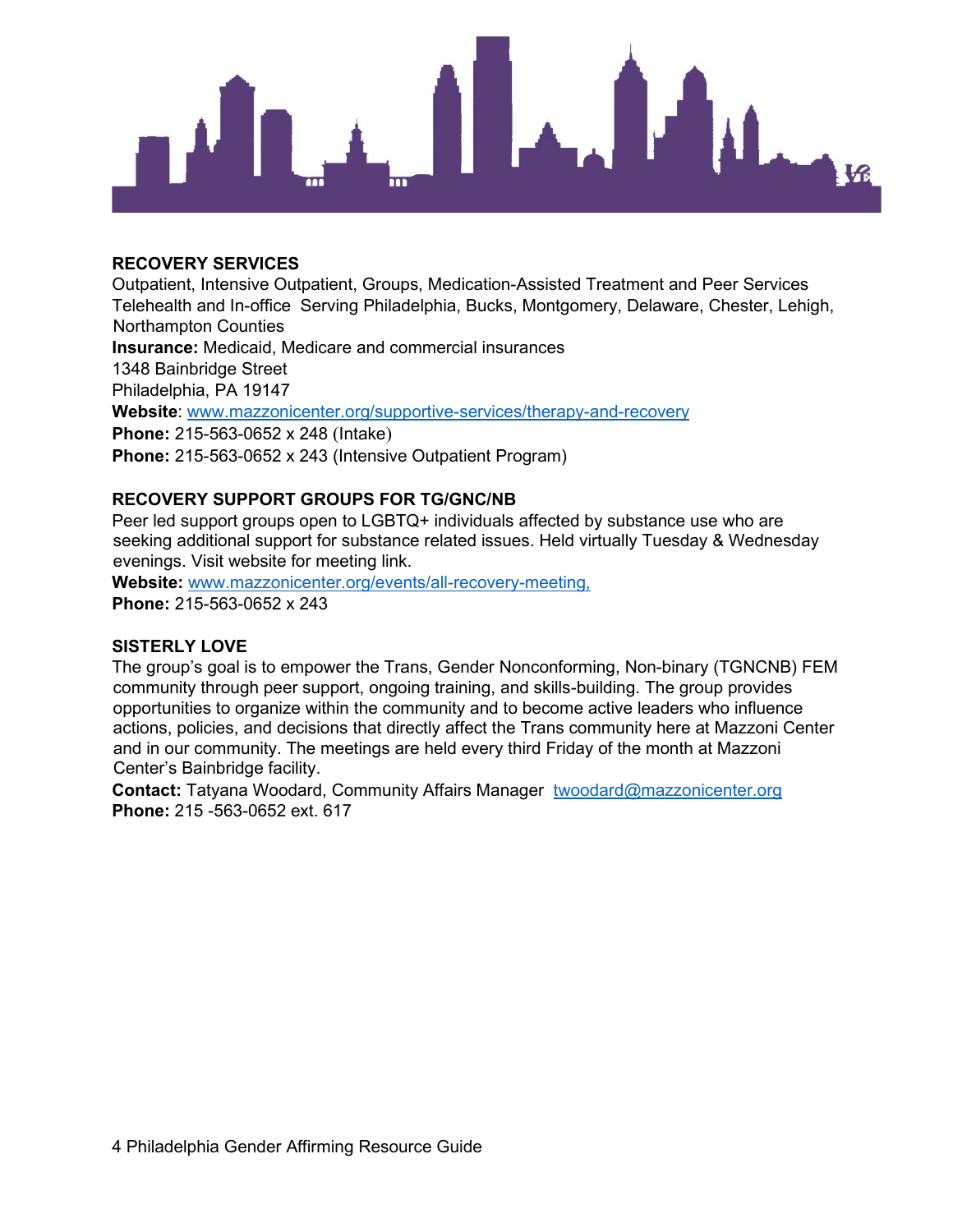

### Agencies & Services

#### <span id="page-8-0"></span>**ATTIC YOUTH CENTER**

The Attic Youth Center creates opportunities for LGBTQ youth (ages 13-23) to develop into healthy, independent, civic-minded adults within a safe and interactive community. Offers free counseling and groups. Program calendar available online**:** [www.atticyouthcenter.org/calendar](http://www.atticyouthcenter.org/calendar) 255 S. 16th St. Philadelphia, PA 19102 **Phone:** 215.545.4331

**Website:** [www.atticyouthcenter.org](http://www.atticyouthcenter.org/)

#### **BEBASHI**

Within Bebashi's Prevention and Education program, individuals of the LBTQ+ community can receive assistance with accessing PrEP/PEP, HIV/AIDS education, and healthcare and treatment. Bebashi operates the Trans Necessities Closet, a safe space for GNC folks and people of Trans experience to get clothing, wigs, affirming items (like binders, STP's, etc), referrals, and resources for affirming care. Bebashi operates the HYPE program that creates skills and knowledge around risk reduction like PrEP, testing, and STD/STI prevention education while centering around ballroom activities.

1235 Spring Garden St. Philadelphia, PA 19123 **Phone:** 215-769-3561 **Website:** [www.bebashi.org](http://www.bebashi.org/)

#### **BRADBURY-SULLIVAN LGBT COMMUNITY CENTER**

A vibrant LGBTQ+ community in the Lehigh Valley through arts, health, youth, and pride programs as well as supportive services, training, and advocacy. 522 West Maple Street at Bayard Rustin Way Allentown, PA 18101 **Phone:** 610-347-9988 **Website:** [www.bradburysullivancenter.org](http://www.bradburysullivancenter.org/)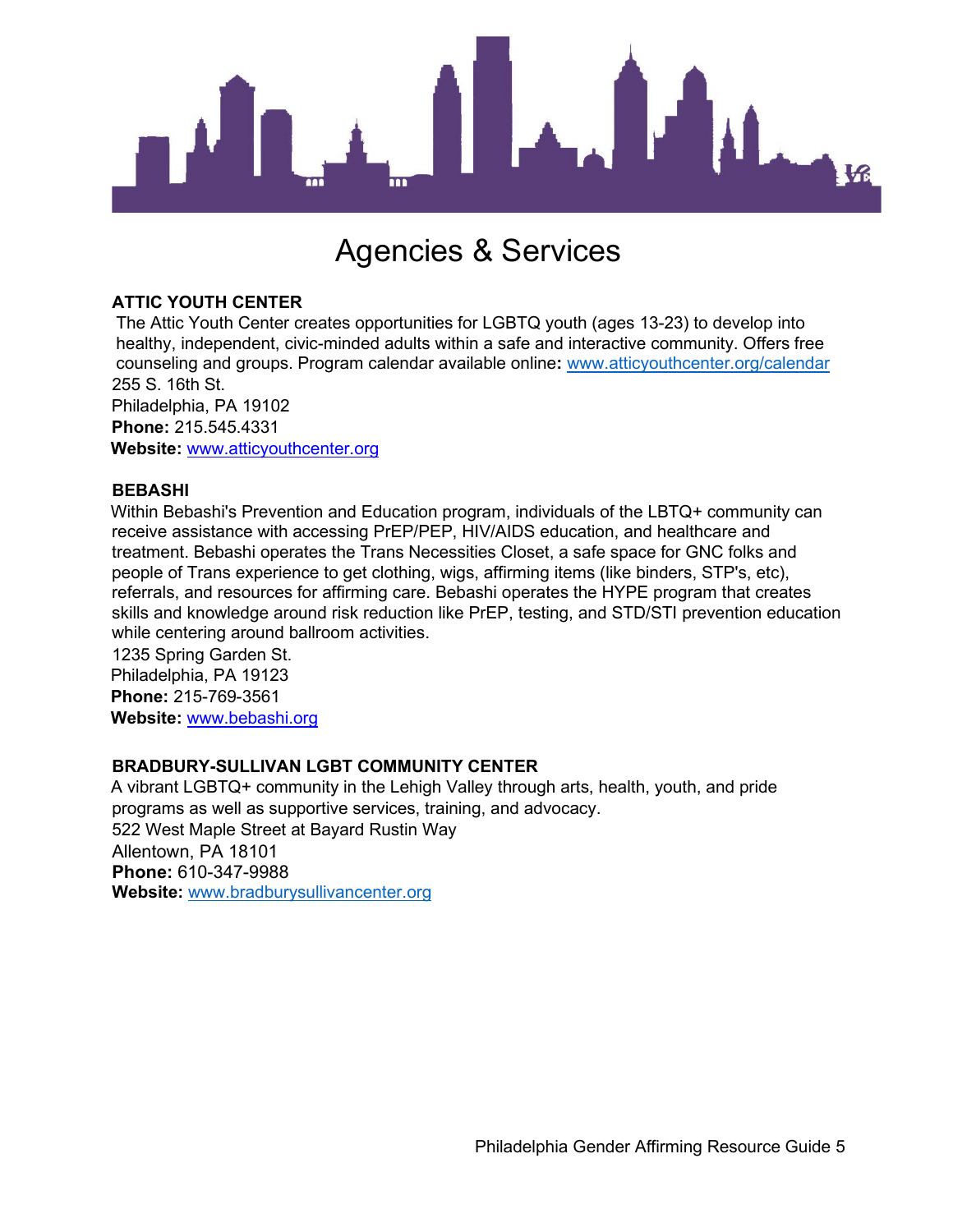

#### **CENTER FOR ADVOCACY FOR THE RIGHTS AND INTERESTS OF THE ELDERLY (CARIE)**

CARIE fulfills its core mission — to improve the well being, rights and autonomy of older persons through advocacy, education, and action. CARIE's most successful and widely used service is the CARIE LINE. The CARIE LINE is a free telephone and online, one-on-one service that offers counseling, information, advocacy and education to help elders and caregivers identify and access resources on *any issue* an elder may be facing. CARIE provides Medicare insurance counseling, court advocacy and short-term counseling for survivors of crime, and provides advocacy for people living in long-term care facilities and nursing homes, including advocacy for trans and gender non-conforming nursing home residents.

1650 Arch St, Suite 1825 Philadelphia, PA 19103 **Phone:** 215-545-5728 **Hotline:** 1-800-356-3606

#### **GALAEI QTBIPOC**

Serving the Latinx community while widening our embrace, GALAEI now provides services, support, and advocacy for all Queer, Trans, Black, Indigenous, and people of color (QTBIPOC) communities. Featuring TINGS(Trans Intersex Non Binary And Gender nonconforming services) which offers group meetings that include but are not limited to: Trans Masc Bi-Weekly Group, Trans Fem Bi-Weekly Group, Non-Binary Weekly Group, Work with SPLAT (youth programming) for inclusive and exclusive programming or TINGS youth.

118 Fountain St Philadelphia, PA 19122 215-398-5003 info@galaei.org <https://www.galaeiqtbipoc.org/>

#### **HEARTS ON A WIRE**

Hearts on a Wire is a grassroots inside/outside prison advocacy organization working to address the needs of transgender people in Pennsylvania's prisons. Publishes newsletter with writings from trans people in prison. The group meets Mondays, 5:00-6:30pm. Please contact to learn how to attend via phone, web, or in person.

**Mail:** Hearts on a Wire | 1315 Spruce Street | Philadelphia, PA 19107 **Email:** heartsonawire@gmail.com **Website:** [www.heartsonawire.org](http://www.heartsonawire.org/) 

**Facebook:** [www.facebook.com/HeartsOnAWire](http://www.facebook.com/HeartsOnAWire)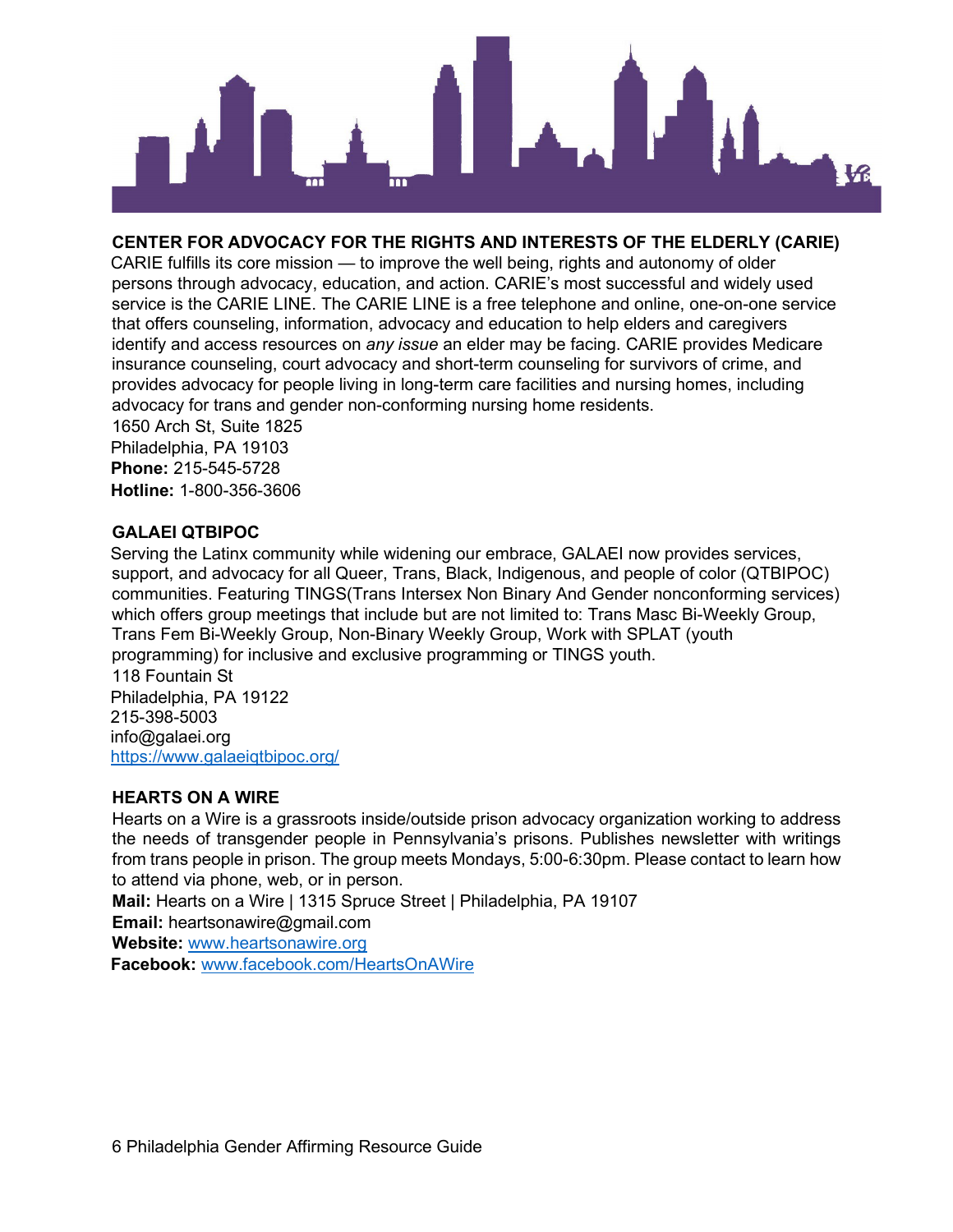

#### **PROJECT SAFE**

Project SAFE is for and by sex workers in Philadelphia. We support each other with the following programs: Ladies Night, Outreach, Project SAFE Community Center, Deliveries, Medical and Legal Advocacy, Bad Date Sheet, and Political Advocacy. **Hotline:** 866-509-SAFE (7233) **Website:** [www.projectsafephilly.org](http://www.projectsafephilly.org/) **Facebook:** [www.facebook.com/safephila](https://www.facebook.com/safephila) **Twitter:** [www.twitter.com/safephila](http://www.twitter.com/safephila)

#### **SAGA COMMUNITY CENTER**

A program of **The [Welcome](https://welcomeprojectpa.org/) Project PA Youth, adult and community programs for Montgomery** and Bucks Counties 350 S. York Rd. Hatboro, PA 19040 **Phone:** 215-675-8808 ext. 202 **Email:** [SAGAHatboro@gmail.com](mailto:SAGAHatboro@gmail.com) **website:** [www.sagahatboro.com](http://www.sagahatboro.com/) 

#### **WILLIAM WAY LGBT COMMUNITY CENTER**

The William Way Community Center seeks to encourage, support, and advocate for the wellbeing and acceptance of sexual and gender minorities through services, recreational, educational, and cultural programming.

1315 Spruce St. Philadelphia, PA 19107 215-732-2220 info@waygay.org [www.waygay.org](http://www.waygay.org/)

#### **LUTHERAN SETTLEMENT HOUSE**

Lutheran Settlement House has been a staple in the community of Frankford for over 100 years. They are a non-profit, community based social service organization that serves over 14,000 women, men, and children each year through four program areas: Adult Education and Employment, Intimate Partner Violence, Senior Services, and Homeless Services. Their mission is simple, "to empower individuals, families, and communities to achieve and maintain selfsufficiency through an integrated program of social, educational, and advocacy services." 1340 Frankford Ave Philadelphia, PA. 19125 **Phone:** 215-426-8610 **Hotline**: 866-723-3014 **(24/7) Website:** [www.lutheransettlement.org](http://www.lutheransettlement.org/)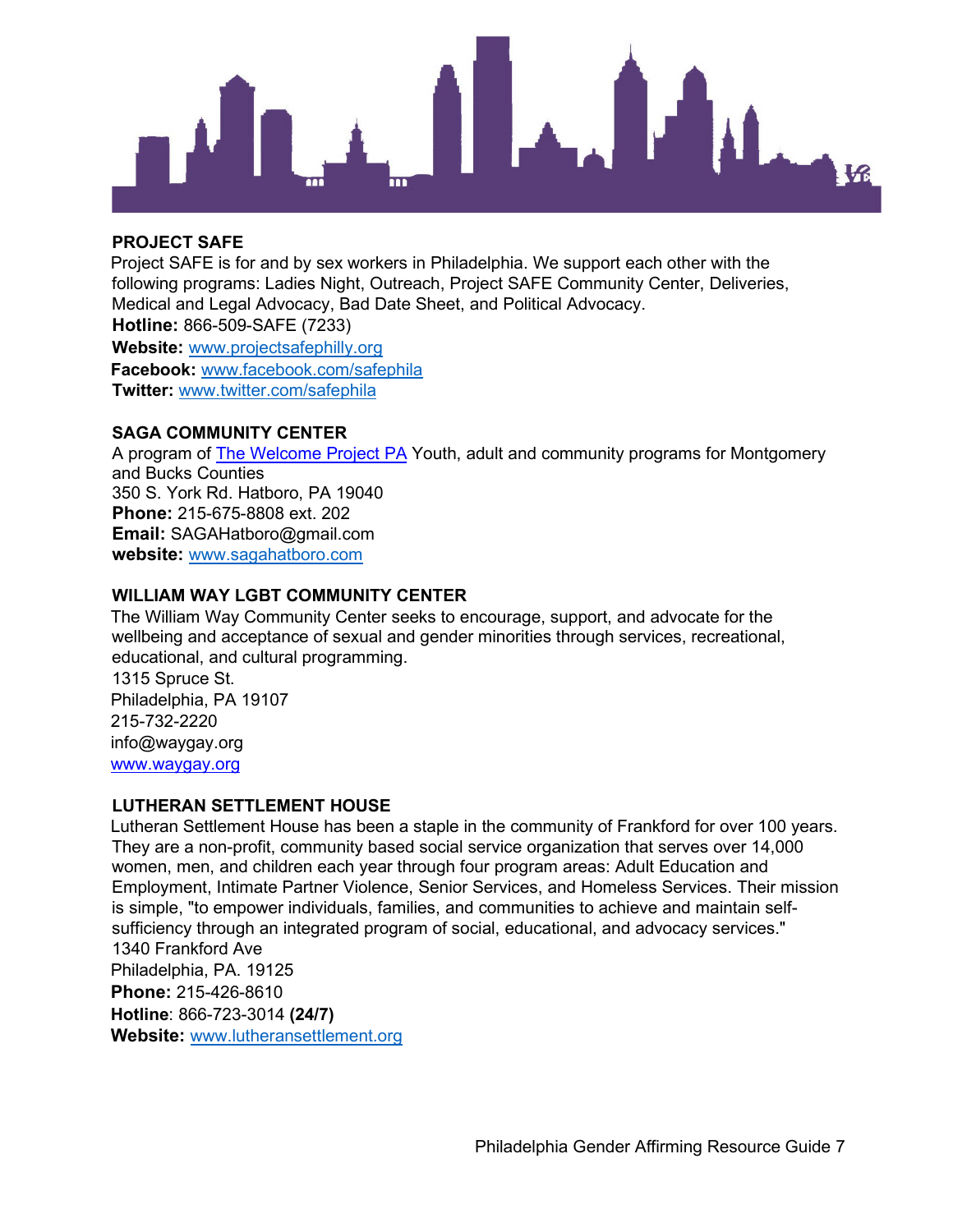

### <span id="page-11-0"></span>Hotlines & Helplines

#### **PA STATE AIDS HOTLINE**

Information and referrals to local HIV/AIDS resources and sexual and reproductive health information. **Available:** Monday-Friday from 9AM-6PM. **Hotline:** 1-800-662-6080

#### **COVENANT HOUSE HOTLINE**

National hotline for homeless and runaway youth and families. Provides crisis counseling and referrals.

**Hotline:** 1-800-999-9999 **(24/7)**

#### **NATIONAL SEXUAL ASSAULT HOTLINE**

**Hotline:** 1-800-656-HOPE (4673) **(24/7) Online:** [www.rainn.org/get-help](http://www.rainn.org/get-help) **(24/7)**

#### **PHILADELPHIA DOMESTIC VIOLENCE HOTLINE**

Hotline for survivors of domestic violence/intimate partner violence. **Hotline:** 1-866-723-3014 **(24/7)**

#### **PHILADELPHIA BULLY HOTLINE**

LGBTQI violence, harassment, and discrimination hotline for events occurring in the school system. **Hotline:** 215-400-SAFE (7233)

#### **PROJECT HOME –**

Homeless Outreach Hotline Access to homelessness services **Hotline:** 215-232-1984 **(24/7)**

#### **PHILADELPHIA SUICIDE AND CRISIS HOTLINE (OFFICE OF MENTAL HEALTH)**

**For yourself:** 215-686-4420 **(24/7) For a family member, relative, or friend:** 215-685-6440 **(24/7) For children:** 215-685-06440 **(24/7)**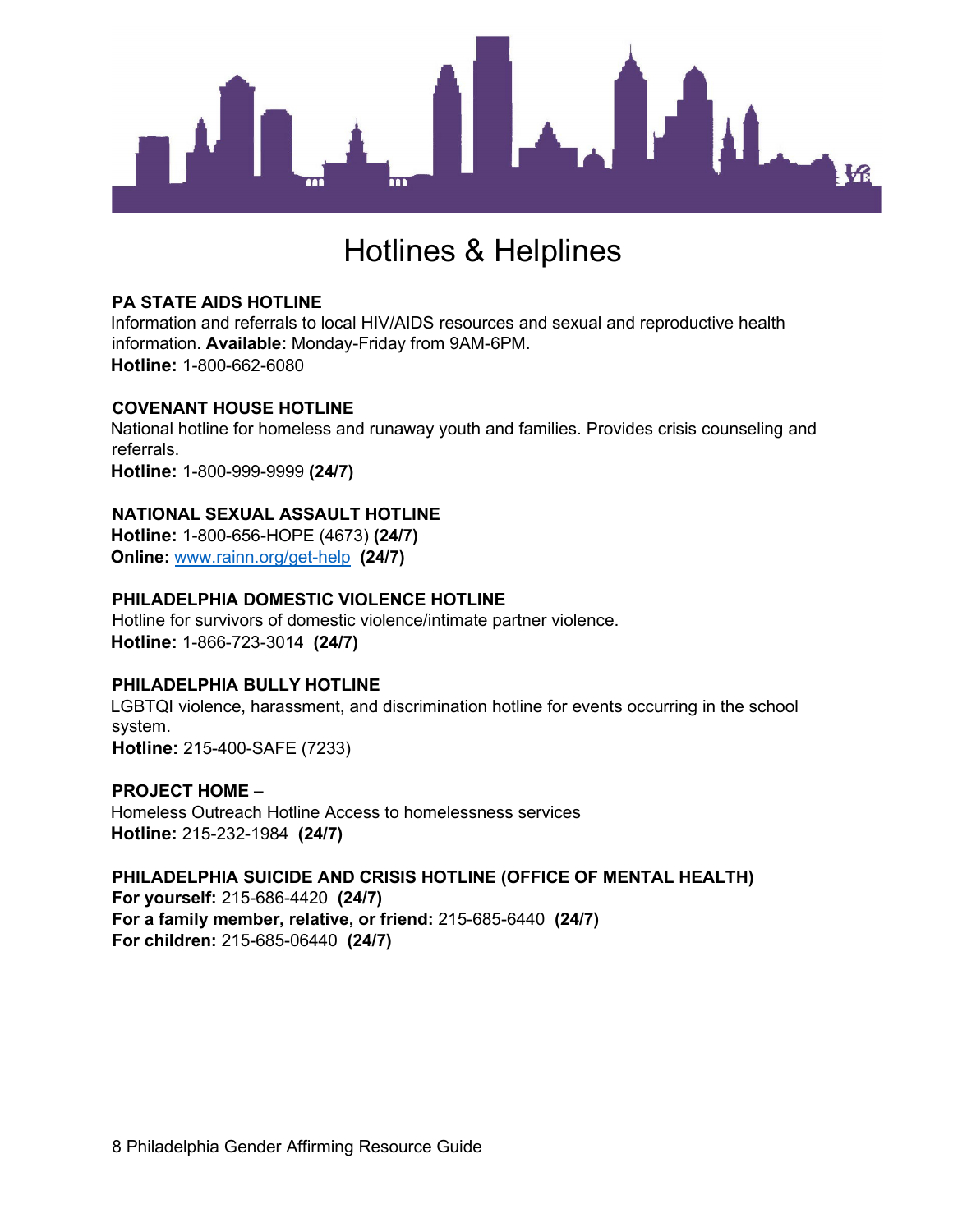

#### **TREVOR PROJECT**

Suicide and crisis prevention helpline for LGBTQ youth. **Hotline:** 1.866.4U.TREVOR (1.866.488.7386) **(24/7) Text:** 'START' to 678-678 **(24/7) Online:** [www.thetrevorproject.org/get-help/](http://www.thetrevorproject.org/get-help/) 

#### **NATIONAL SUICIDE PREVENTION LIFELINE/ RED NACIONAL DE PREVENCIÓN DEL SUICIDIO**

Free and confidential support for people in distress and prevention and crisis resources for you or your loved ones in English and Spanish**.**

**English/ Ingles: 1-800-273-8255 (24/7**

**Espanol/ Spanish: 1-888-628-9454 (24/7**

**For TTY Users:** Use your preferred relay service or dial 711 then 1-800-273-8255. **(24/7 Website:** [www.suicidepreventionlifeline.org/](http://www.suicidepreventionlifeline.org/) **(24/7) Website:** [www.suicidepreventionlifeline.org/helpyourself/en-espanol/](http://www.suicidepreventionlifeline.org/helpyourself/en-espanol/) (24/7)

#### **HEALTH INFORMATION HOTLINE**

Central intake hotline for HIV positive individuals to get more information about medical care and support, as well as to get connected with HIV medical case management. **Available:** Monday-Friday 8am-5:30pm **Hotline:** 215.985.2437 **Hotline;** 1.800.985.2437

#### **WOAR PHILADELPHIA CENTER AGAINST SEXUAL VIOLENCE**

Sexual assault hotline. Offers support, referrals for ongoing counseling, medical accompaniment, and information about reporting sexual assault. Staff and volunteers have received training about transgender issues. **Hotline** :215.985.3333 **(24/7) Website:** [www.woar.org](http://www.woar.org/)

#### **TRANS LIFELINE**

Hotline available in the U.S. and Canada that is staffed by trans people. Operators are guaranteed to be on call between 10:00am-4:00am. **Hotline** :877-565-8860 **(24/7) Website:** <https://translifeline.org/>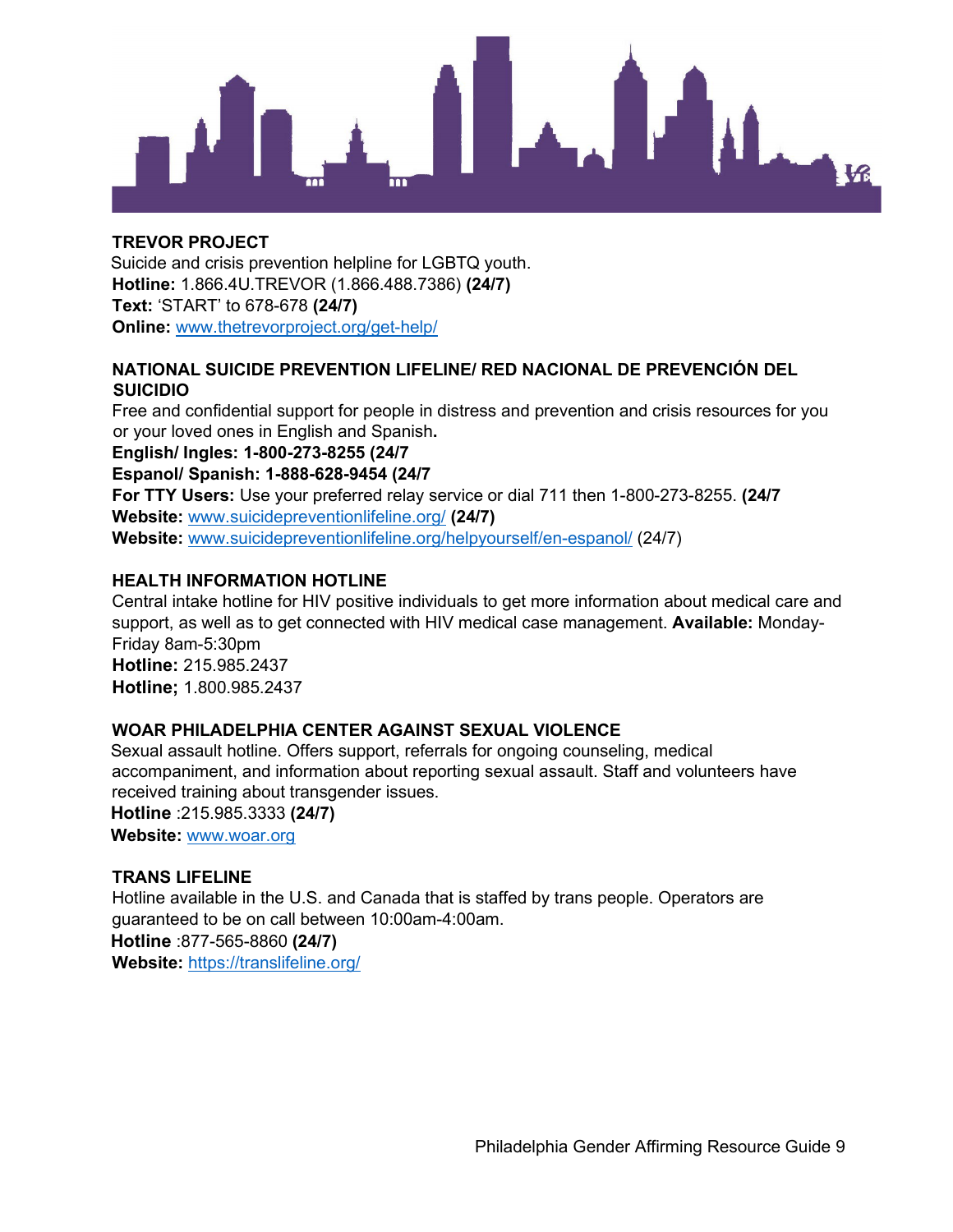

### **Dentists**

#### <span id="page-13-0"></span>**PHILADELPHIA DENTISTRY**

1601 Walnut St. Suite1302 Philadelphia, PA 19102 **Phone;**: 215-568-6222 **Email:** info@phillydentistry.com **Website:** [www.phillydentistry.com](http://www.phillydentistry.com/)

### **UNIVERSITY OF PENNSYLVANIA DENTAL CLINIC**

240 S. 40th St. #3 Philadelphia, PA 19104 **Phone:** 215.898.8965 **Website:** [www.penndentalmedicine.org/low-cost-dental-clinic/](http://www.penndentalmedicine.org/low-cost-dental-clinic/) 

#### **CENTER CITY EMERGENCY DENTIST**

1429 Walnut Street 6th Floor Philadelphia, PA 19102 **Phone**: 215-223-5555 **Email:** info@centercityed.com **Website:** [www.centercityemergencydentists.com](http://www.centercityemergencydentists.com/)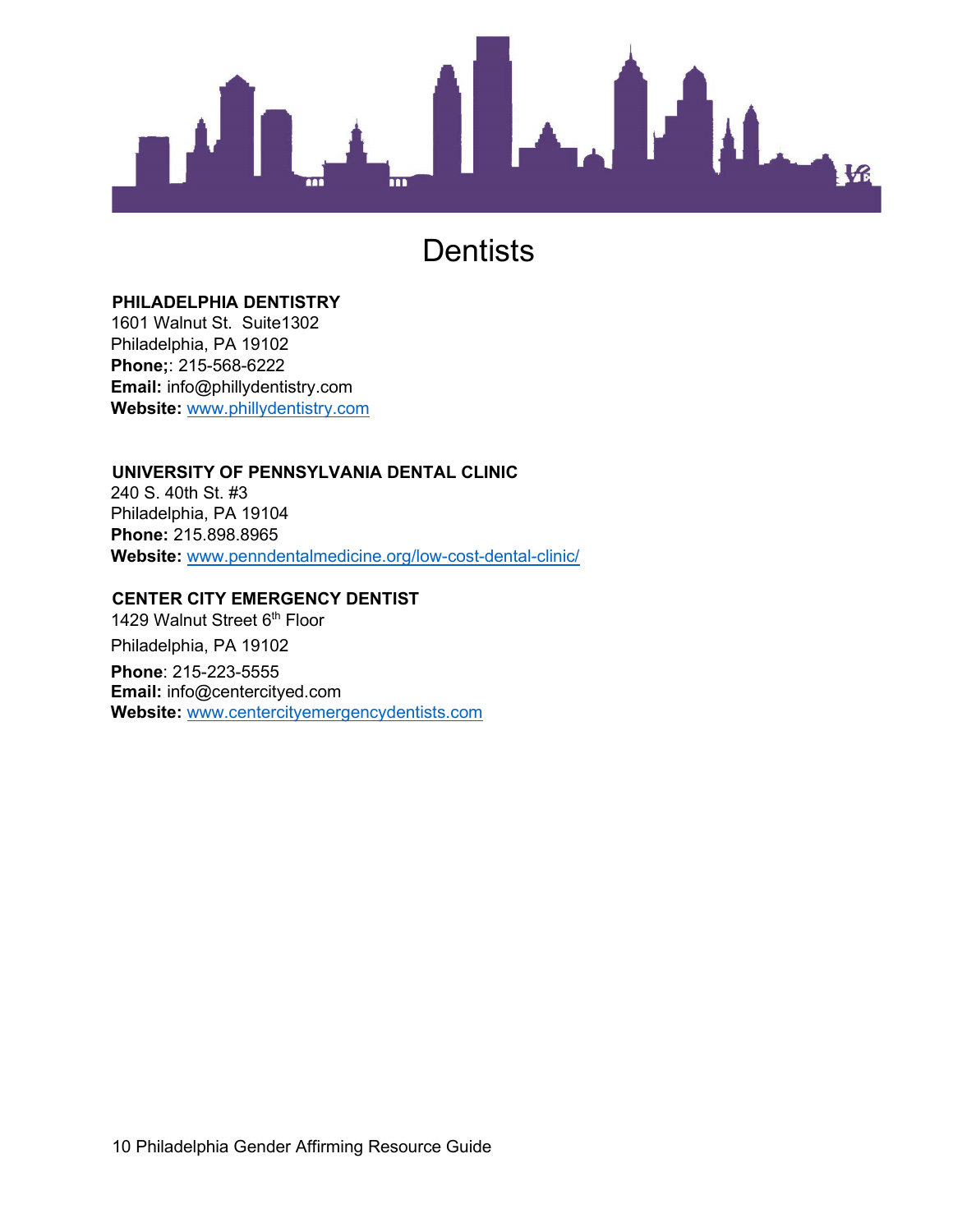

### Fertility Services

#### <span id="page-14-0"></span>**FAIRFAX CRYOBANK:**

Sperm, egg, and embryo freezing and storage University City Science Center 3401 Market Street, Suite 205 Philadelphia, PA 19104 **Phone:** 215-386-1977 **Hotline:** 800-338-3407 **Fax:** 215-386-1776 **Email:** phillycryo@fairfaxcryobank.com **Website:** [www.fairfaxcryobank.com/](http://www.fairfaxcryobank.com/)

#### **SHADY GROVE FERTILITY**

Sperm and egg freezing/storage Several locations in PA, Maryland, Virginia, and Washington, DC **Phone:** New Patient Appointments: 888-761-1967 **Website:** <https://www.shadygrovefertility.com/>

#### **REPRODUCTIVE MEDICINE ASSOCIATES (RMA) AT JEFFERSON**

Sperm, egg, and embryo freezing/storage with locations in PA, Philadelphia, King of Prussia, Langhorn, Willow Grove, and Mechanicsburg 833 Chestnut Street, Suite C 152 Upper Concourse Philadelphia, PA 19107 **Phone:** 215.922.1556 **Hotline:** 855-762-4672 **Website:** <http://www.rmaspecialists.com/elective-fertility-preservation/>

**PENN MEDICINE:**  Sperm and egg freezing/storage **Phone:** 800-789-7366 **Website:** General fertility care: [https://www.pennmedicine.org/for-patients-and-visitors/find-a](https://www.pennmedicine.org/for-patients-and-visitors/find-a-program-or-service/penn-fertility-care)[program-or-service/penn-fertility-care](https://www.pennmedicine.org/for-patients-and-visitors/find-a-program-or-service/penn-fertility-care) **Website:** LGBT Family Planning: www.pennmedicine.org/for-patients-and-visitors/find-aprogram-or-service/penn-fertility-care/lgbtq-family-building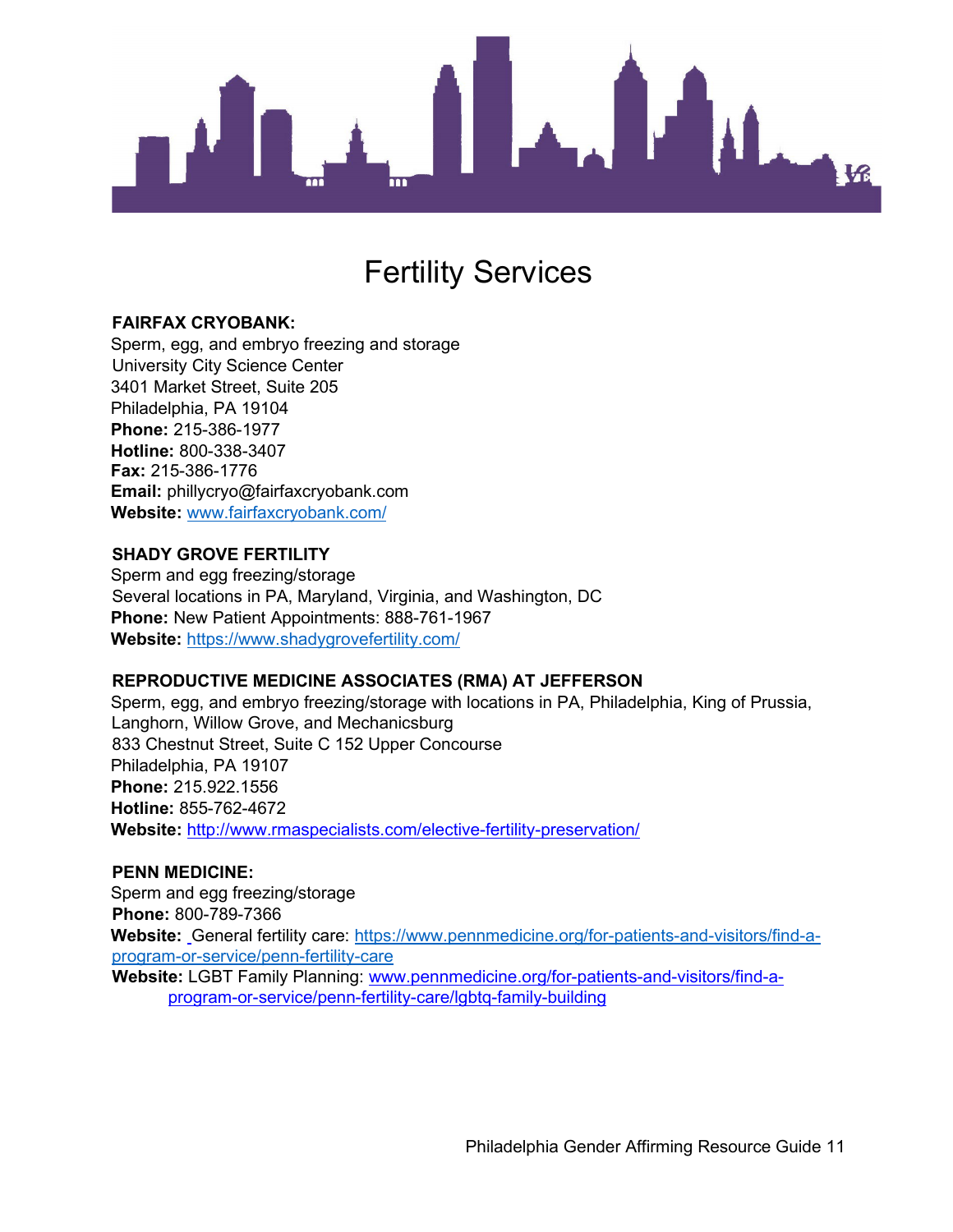

### <span id="page-15-0"></span>Medical Specialists, Primary Care and Hormone Providers

#### <span id="page-15-1"></span>**JACQUELINE GUTMANN, MD**

Infertility & Reproductive Endocrinology RMA of Philadelphia 833 Chestnut St. Suite C152 Philadelphia, Pa 19107 **Phone:** 215-922-1556

#### **MICHAEL LEVIN, DO**

Nephrologists Metropolitan Nephrology Associates 4453 Castor Ave Suite B Philadelphia, PA 19124 **Phone:** 215-744-2266 **Website:** www.metroneph.com/dr-levin/ See website for other locations throughout Philadelphia

#### **ERIN O'MALLEY-TYSKO, MD**

Cardiologist Mainline Health Group / Lankenau Heart Group 7114 Ridge Avenue Philadelphia, PA 19128 **Phone:** 484.476.1000 **Website:** www.mainlinehealth.org/find-a-doctor/erin-a-omalley-tysko

#### **MIDLANTIC UROLOGY**

207 N. Broad St. 6th Floor Philadelphia, PA 19107 **Phone:** 215-762-3200

#### **PENNSYLVANIA CENTRE FOR DERMATOLOGY**

822 Pine St. Suite 2A Philadelphia, PA 19107 **Phone:** 267-519-0154 **Website:** [www.pennsyderm.com](http://www.pennsyderm.com/)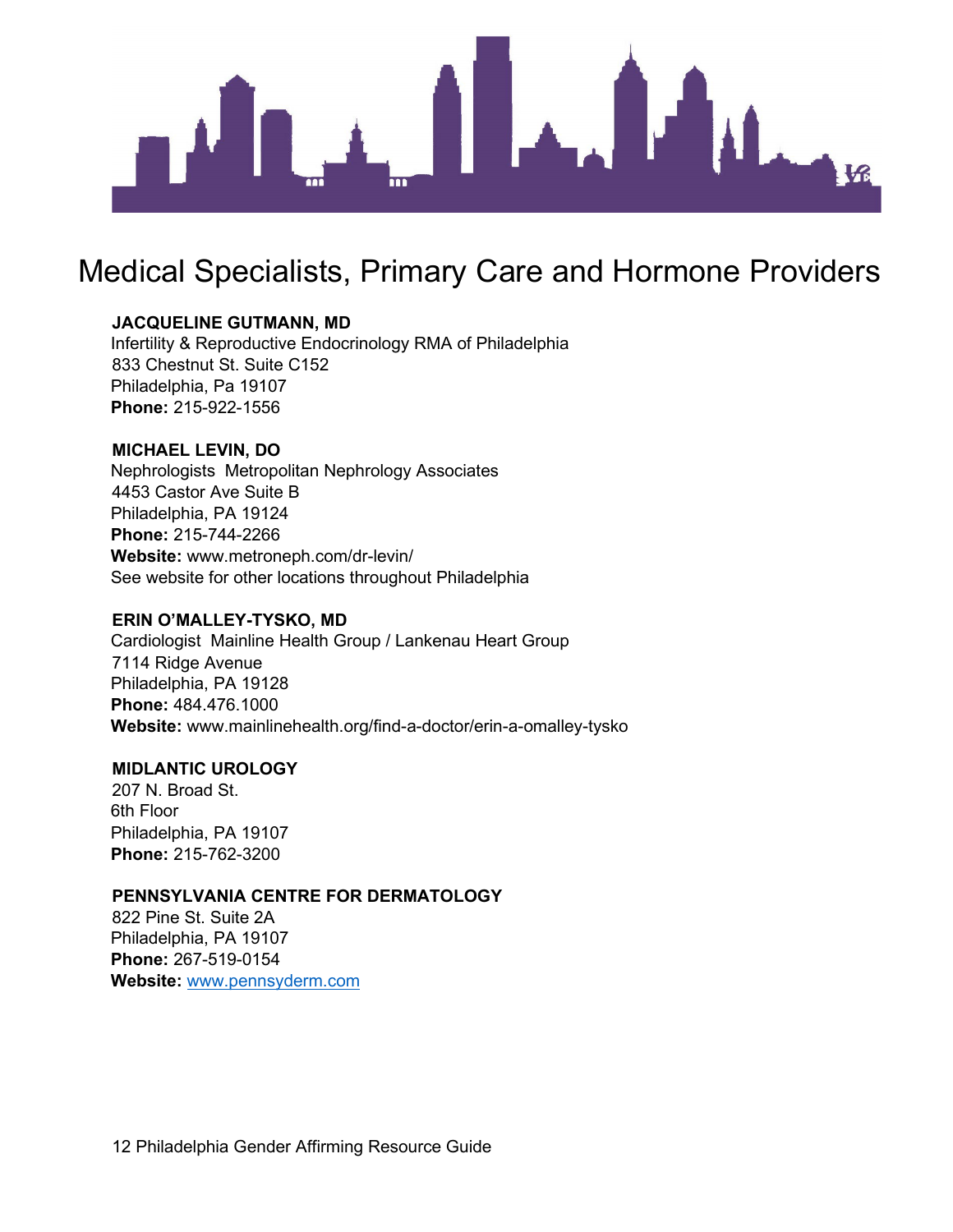

**PHILADELPHIA UROLOGY ASSOCIATES, P.C.**  1015 Chestnut St, Suite 405 Philadelphia, PA 19107

**Phone:** 215-563-1199 **Website:** [www.philaurology.com](http://www.philaurology.com/)

#### **OMNI-VISION**

1230 Chestnut Street Philadelphia, PA 19107 **Phone:** 215-997-7700 **Website:** [www.omnivisionphilly.com](http://www.omnivisionphilly.com/) 

#### **MODERN EYE OPTICAL**

145 S. 13<sup>th</sup> Street (second location in West Philadelphia) Philadelphia, PA 19107 **Phone:** 215-922-3300 **Website:** [www.modern-eye.com](http://www.modern-eye.com/) 

#### **EINSTEIN PRIDE PROGRAM**

Philadelphia, Montgomery County Ages14+ OB/GYN, Mental Health and Transcare. Accepting Medicaid and commercial insurance **Phone:** 215-420-0989

#### **JEFFERSON FAMILY MEDICINE**

Primary healthcare to all LGBTQI communities. Most insurance accepted. 833 Chestnut St., Suite 301 Philadelphia, PA 19107 **Phone:** 215-955-7190 **Hotline:** 800-533-3669

**PENN MEDICINE PENN FAMILY CARE AT PENN MEDICINE UNIVERSITY CITY**  3737 Market Street, 9th Floor Philadelphia, PA 19104 **Phone:** 215-662-8777

#### **KATHERINE MARGO, MD**

Family medicine clinician experienced working with transgender and LGBT individuals.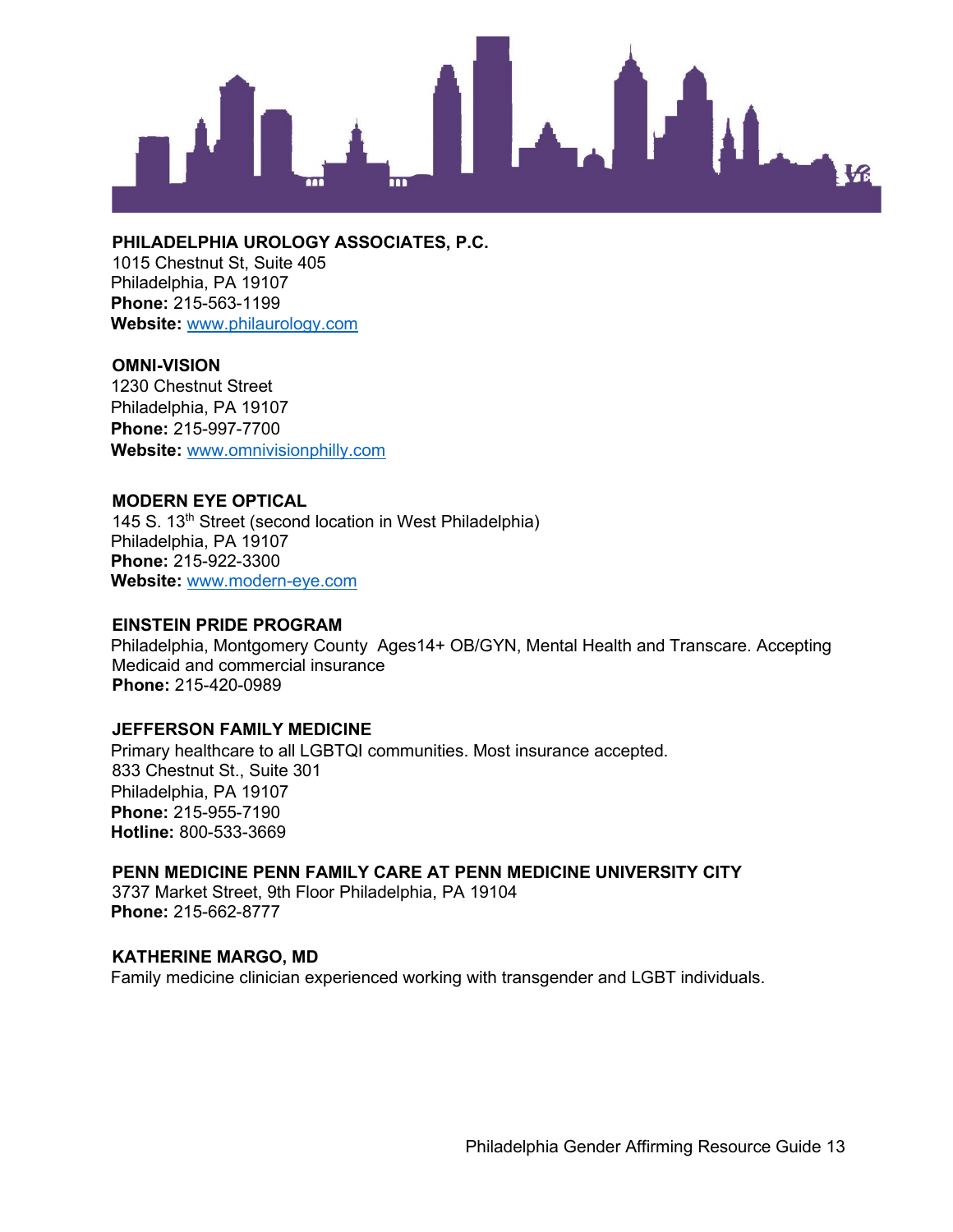

#### **PENN MEDICINE TRANSGENDER PATIENT ADVOCATE PROGRAM**

Part of the Penn Medicine for LGBT Health and provides advocacy and support for TGNCNB patients at Penn Medicine. **Phone:** 215-573-8499 **Email:** LGBThlth@med.upenn.edu

#### **PLANNED PARENTHOOD**

Ages 18+ Insurance: PA Medicaid, some Commercial Insurance, sliding scale available Prescribes hormones using an informed consent model 1144 Locust St Philadelphia PA **Phone:** 215-351-5560.

#### **SPRUCE INTERNAL MEDICINE AT PENN MEDICINE WASHINGTON SQUARE**

800 Walnut St, 16th Floor Philadelphia, PA 19104 **Phone:** 215-829-0101

#### **TEMPLE HEALTH GENDER AFFIRMATION SERVICES**

Ages 18+ Hormones, primary & preventive care, gender affirming surgery, resources. Temple University and affiliated sites. **Phone:** 800-836-7536 **Website:** [www.templehealth.org/services/treatments/gender-affirmation-hormone-therapy](http://www.templehealth.org/services/treatments/gender-affirmation-hormone-therapy)

#### **JOHN BELL HEALTH CENTER (PHILADELPHIA FIGHT)**

Ages 18+ Insurance: PA Medicaid, some Commercial Insurance, sliding scale available Prescribes hormones using an informed consent model. 1207 Chestnut St, 3rd Floor Philadelphia, PA 19107 **Phone:** 267-725-0252 [www.fight.org](http://www.fight.org/) 

#### **Y-HEP ADOLESCENT AND YOUNG ADULT HEALTH CENTER (PHILADELPHIA FIGHT)**

Adolescent and Young Adult Health Center Ages: 13-24 Insurance: PA Medicaid, some Commercial Insurance, sliding scale available Prescribes hormones using an informed consent model.

1207 Chestnut St, 5<sup>th</sup> floor **Phone:** 215-344-1632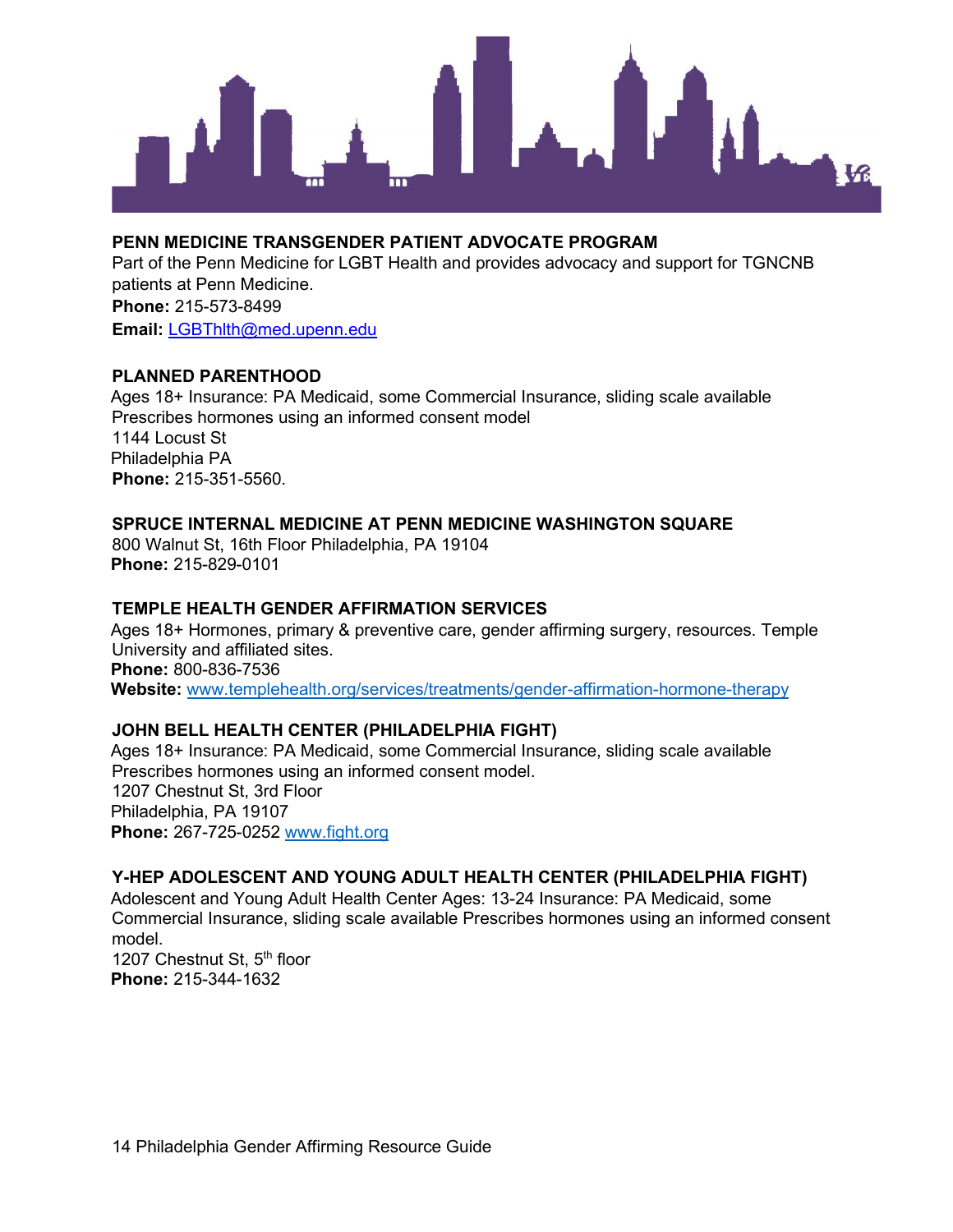

#### <span id="page-18-0"></span>**Philadelphia Suburbs**

**MAINLINE HEALTH COMPREHENSIVE GENDER CARE SERVICES Phone:** 484-337-5329 **Website:** [www.mainlinehealth.org](http://www.mainlinehealth.org/) 

#### **MOSAIC MEDICAL (AIDS CARE GROUP) –**

Locations in Chester, PA & Sharon Hill, PA 1300 Chester Pike Sharon Hill, PA 19079 **Phone:** 610-872-9101 **Website:** www.mosaicmedicalcenter.org

#### **PLANNED PARENTHOOD**

2081 East High St. Pottstown, PA **Phone:** 610-326-8080

#### **CHRISTINE MEYER, MD**

750 Lincoln Highway Exton, PA 19341 **Phone:** 610-363-0100

#### **ALLENTOWN WOMEN'S CENTER**

Ages: 16+ Insurance: PA Medicaid (Amerihealth Caritas, Amerihealth Northeast, Geisinger Family Plan), some commercial insurance Referral letter from a therapist is required for hormone prescription. Therapists are available at this location to meet for counseling for referral letter. Sliding scale is available for counseling appointments only, not medical. 31 South Commerce Way, Suite 100 Bethlehem PA **Phone:** 484-821-0821 **Website:** [www.allentownwomenscenter.com/lgbtq](http://www.allentownwomenscenter.com/lgbtq) 

#### **ALLEN SMITH, CRNP (NOVUS ACS)**

Bethlehem / Stroudsburg **Phone:** 610-867-5365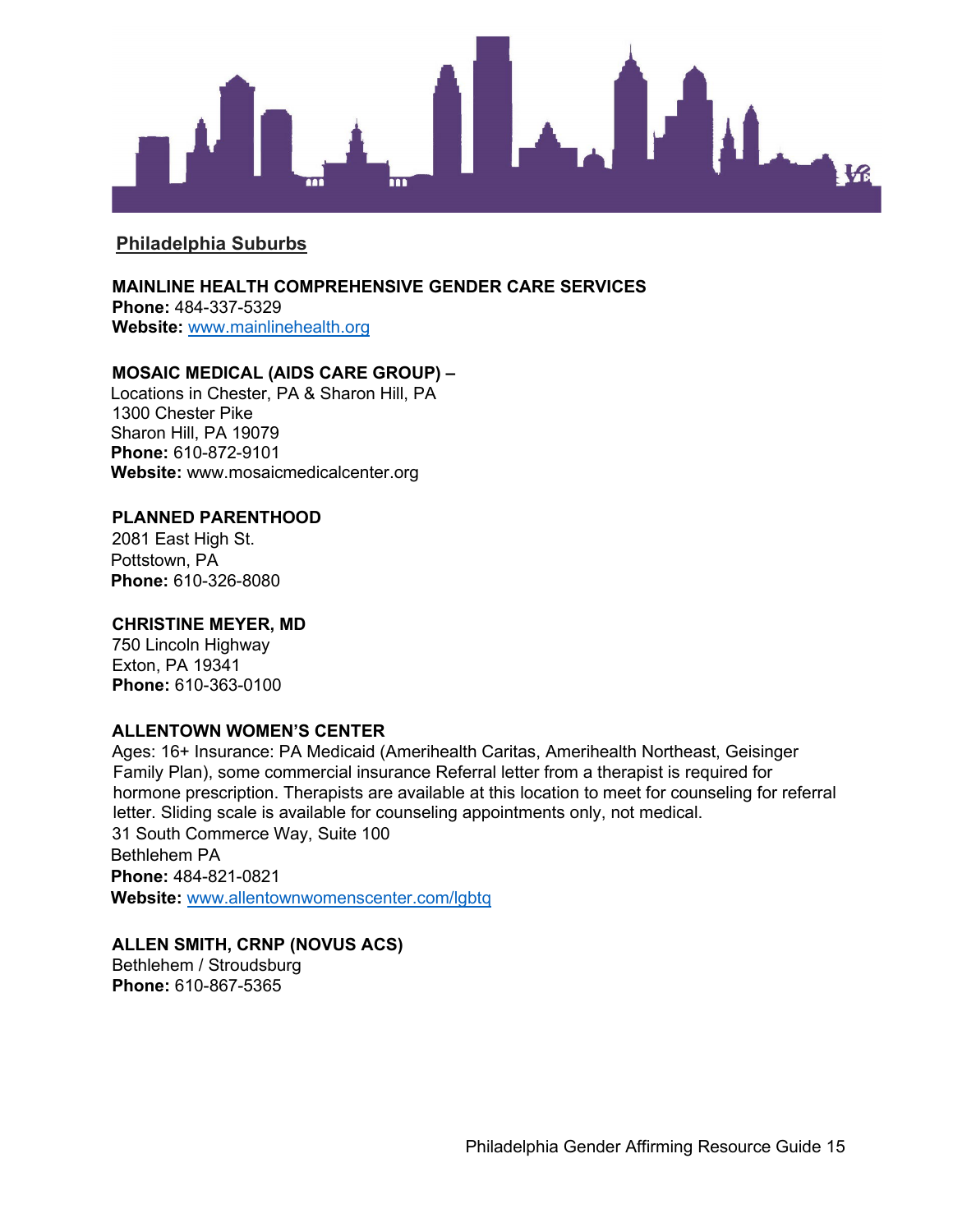

#### **ALDER HEALTH SERVICES**

Harrisburg / Lancaster Primary care, hormone therapy, GYN, sexual health, behavioral health **Phone:** 717-233-7190 **Website:** [www.alderhealth.org/](http://www.alderhealth.org/) 

#### <span id="page-19-0"></span>**New Jersey Providers**

#### **COOPER CARE ALLIANCE PRIMARY CARE**

2339 Route 70 West Cherry Hill, NJ 08002 **Phone:** 856-536-1515

#### **VNACJ COMMUNITY HEALTH – LGBTQ CENTER FOR HEALTH AND WELLNESS**

816 Sunset Ave Asbury Park, NJ 07712 **Phone:** 732-502-5130

#### **PROUD CENTER AT RWJ SOMERSET – BABS SIPERSTEIN**

128 Rehill Ave, Suite 1100 Somerville, NJ 08876 **Phone:** 855-776-8334 **Website:** [www.rwjbh.org/rwj-university-hospital-somerset/treatment-care/babs-siperstein-proud](http://www.rwjbh.org/rwj-university-hospital-somerset/treatment-care/babs-siperstein-proud-center/)[center/](http://www.rwjbh.org/rwj-university-hospital-somerset/treatment-care/babs-siperstein-proud-center/) 

#### **HADDONFIELD PRIMARY & SPECIALTY CARE**

80 Tanner Street Haddonfield, NJ 08033 **Phone:** 844-542-2273

**Website:** [www.newjersey.jeffersonhealth.org/mydoc/haddonfield-primary-specialty-care-lgbtq](http://www.newjersey.jeffersonhealth.org/mydoc/haddonfield-primary-specialty-care-lgbtq-affirming-practice)[affirming-practice](http://www.newjersey.jeffersonhealth.org/mydoc/haddonfield-primary-specialty-care-lgbtq-affirming-practice)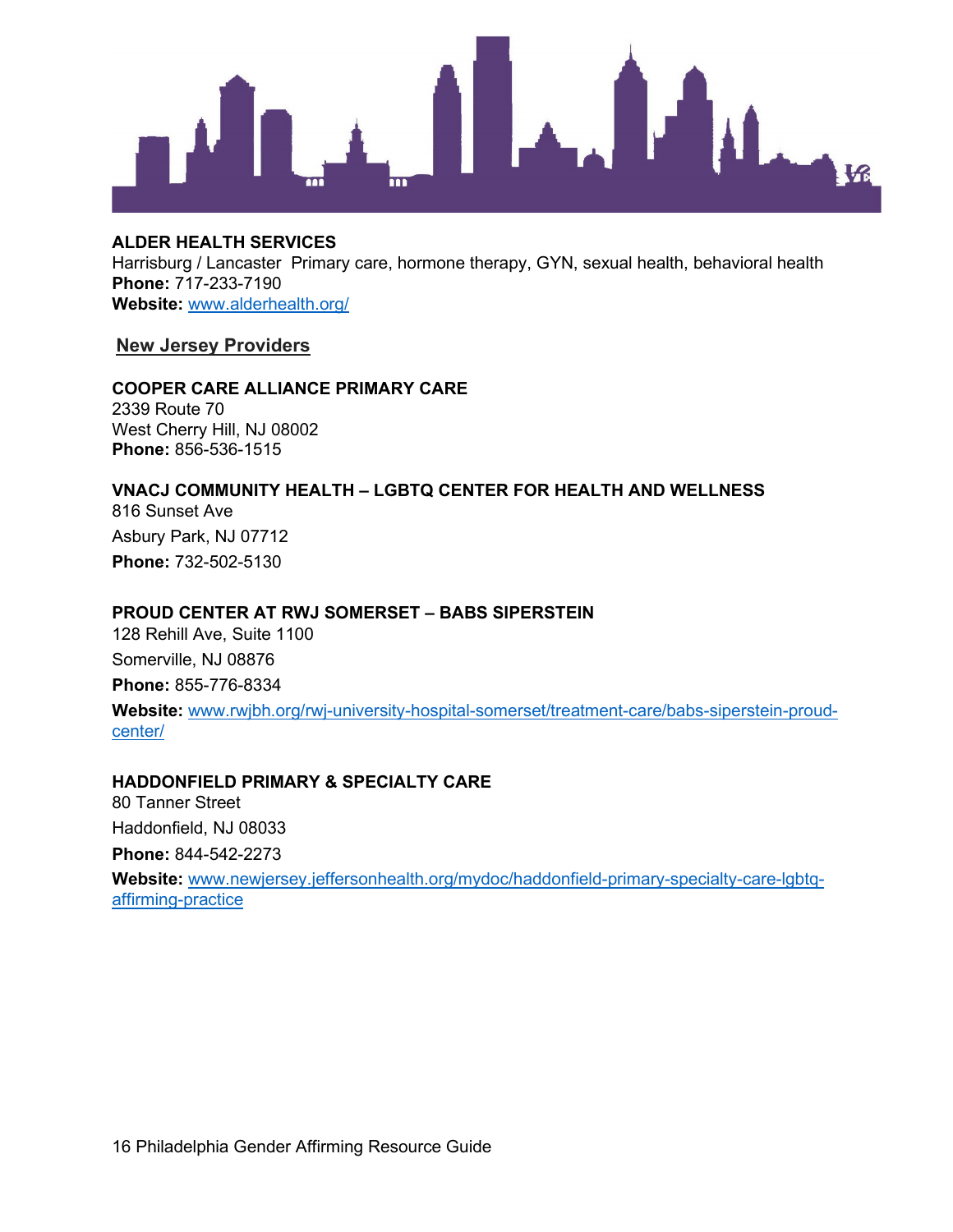

#### <span id="page-20-0"></span>**Online Resources**

#### **PLUME**

Currently available in Arkansas, California, Colorado, Florida, Maine, Massachusetts, Minnesota, Missouri, New Jersey, New York, North Carolina, Oklahoma, Oregon, Pennsylvania, Texas, Virginia.

Website: [https://getplume.co](https://getplume.co/)

**FOLX Website:** [www.folxhealth.com](http://www.folxhealth.com/)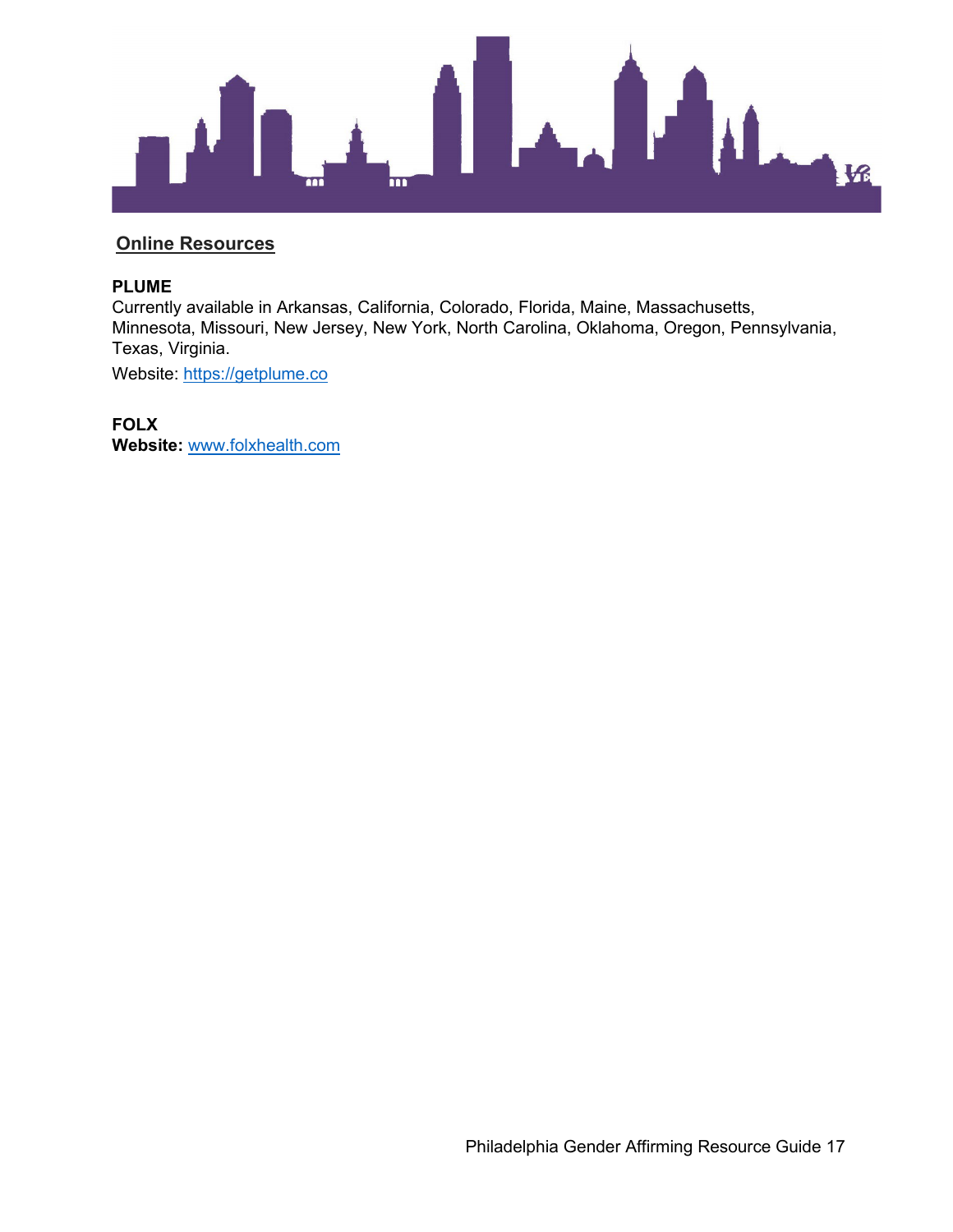

### Behavioral Health Providers

<span id="page-21-0"></span>As personal preferences vary and circumstances related to practice policies change quickly, it is recommended to explore information on treatment approaches, availability, telehealth, insurance and fees, and other factors that may be important to you in selecting a provider.

#### **LIST OF QUEER AND/OR TRANS THERAPISTS IN PHILADELPHIA:**

[www.restorativeconnection.com/resources.html](https://www.restorativeconnection.com/resources.html)

#### **NATIONAL QUEER AND TRANS THERAPIST OF COLOR NETWORK**

<https://www.nqttcn.com/directory>

#### **PSYCHOLOGY TODAY**

[www.psychologytoday.com](http://www.psychologytoday.com/)

Search directory and filter based on your search criteria (T/NB identified, allied, location, clinical approach, insurance/fees, etc.)

#### **REBECCA ALVAREZ, LCSW, MED**

Medical Tower Building 255 South 17th Street, Suite 1509 Philadelphia, PA 19103 **Phone:** 267-592-6808 **Email:** alvarez.lcsw@gmail.com **Website:** [www.rebeccajalvarez.com](http://www.rebeccajalvarez.com/)

#### **MICHELE ANGELLO, PH.D**

Individual, group, and family therapy. 987 Old Eagle School Rd. Suite 719 Wayne, PA 19087 **Phone:** 610-917-8561 **Email:** [Dr\\_Angello@yahoo.com](mailto:Dr_Angello@yahoo.com) **Website:**[www.micheleangello.com](http://www.micheleangello.com/) 

#### **ATTIC YOUTH CENTER**

The Counseling department of The Attic Youth Center provides individual, couples, and family therapy to Lesbian, Gay, Bisexual, Transgender and Questioning (LGBTQ) youth and young adults, up to the age of 23, and their families/caregivers (biological or by choice). 255 S. 16th St. Philadelphia, PA 19102 **Phone:** 215-545-4331 then #2 for counseling intake **Website:** [www.atticyouthcenter.org](http://www.atticyouthcenter.org/)

18 Philadelphia Gender Affirming Resource Guide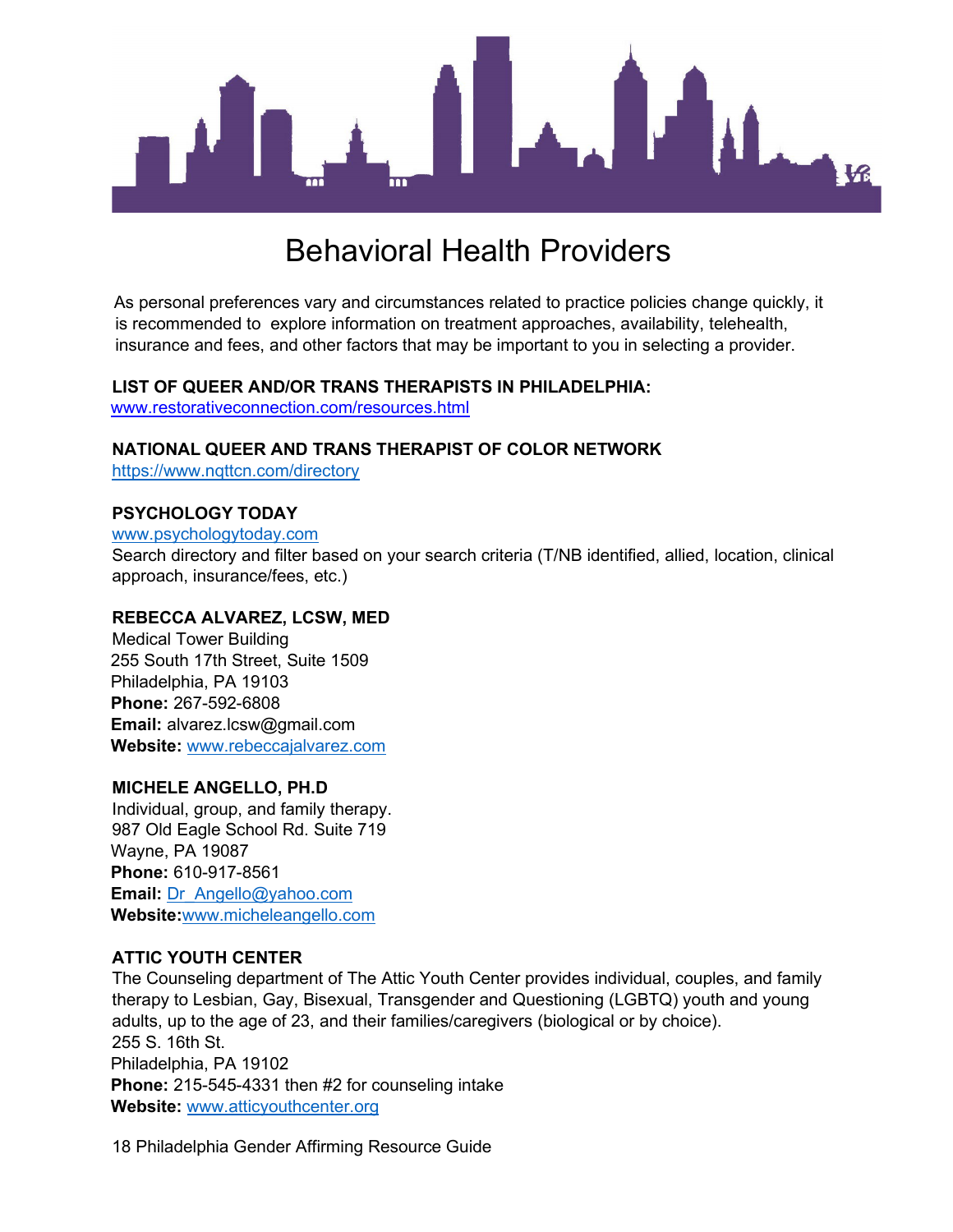

#### **SYLVIA G. BROWN, LCSW**

2401 Pennsylvania Ave, #15B29 Philadelphia, PA 19130 **Phone:** 484-893-4081

#### **BUCKS LGBTQ CENTER**

Mental Health and Recovery Services 17 Barclay Street, Bldg B3 Newtown, PA 18940 or 5246 York Road Buckingham, PA 18902 **Phone:** 215-260-7570 **Website:** [www.Buckslgbtq.com](http://www.buckslgbtq.com/) 

#### **ELIZABETH BYRNE, MA, NCC, LPC, CTTS**

William Way Center 1315 Spruce Street Philadelphia, PA 19107 or 520 Carpenter Lane Philadelphia, PA 19119 267-498-5237 elizabethabyrne@yahoo.com

#### **MARLA COBIN, PH.D, LCSW**

6703 Germantown Ave. Suite 200 Philadelphia, PA 19119 **Phone:** 610.304.9886 **Email:** marla\_cobin@yahoo.com **Website:** [www.drmarlacobin.com](http://www.drmarlacobin.com/) 

#### **COMHAR – PACTS PROGRAM**

Outpatient mental health, substance use, psychiatry 100 S. Broad Street, Suite 1430 Philadelphia, PA 19110 **Phone:** 215-569-8414 ext. 244 **Email:** [psalinas@comhar.org](mailto:psalinas@comhar.org) **Website:** [www.comhar.org](http://www.comhar.org/)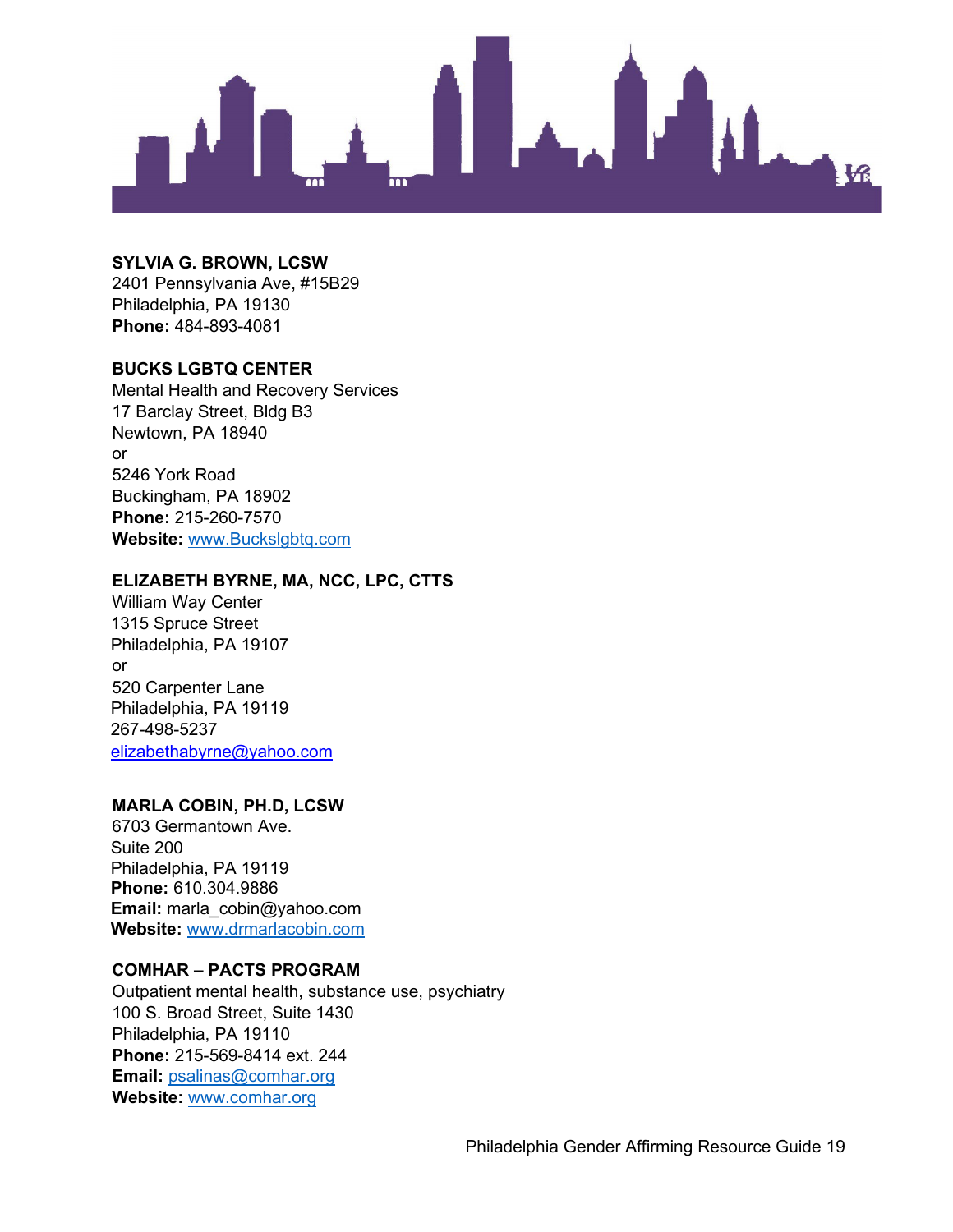

**COLLAGE THERAPY COLLECTIVE Phone**: 267-209-0010 **Email:** [info@collagetherapycollective.com](mailto:info@collagetherapycollective.com) **Website:** [www.collagetherapycollective.com/](https://www.collagetherapycollective.com/)

**COME TOGETHER COUNSELING Phone:** 215-515-8058 **Email:** [renya@cometogethercounseling.net](mailto:renya@cometogethercounseling.net) **Website:** [www.cometogethercounseling.net/](http://www.cometogethercounseling.net/)

#### **DAMON CONSTANTINIDES, PHD, LCSW**

Teletherapy only. Center City Philadelphia **Phone:** 607-218-2595 **Email:** [DrDamonC@gmail.com](mailto:DrDamonC@gmail.com) Website: [www.drdamonc.com](http://www.drdamonc.com/)

#### **CW PSYCHOLOGICAL SERVICES**

King of Prussia **Phone:** 610-308-7575 **Website:** [www.Cwpsychologicalservices.com](http://www.cwpsychologicalservices.com/) 

#### **L. ELAINE DUTTON, LCSW**

1315 Spruce Street Philadelphia, Pennsylvania 19107 **Phone:** 267-202-4489

#### **EMERGE WELLNESS**

1221 Locust Street, 2<sup>nd</sup> fl Philadelphia, PA 19107 **Phone:** 267-225-3905 **Website:** [www.emergewellnessphilly.com](http://www.emergewellnessphilly.com/) 

#### **ANASTASIA FUJII, LCSW**

440 East Girard Avenue Philadelphia, PA 19125 **Phone:** 267-908-3693 **Email:** anastasiafujii.lcsw@gmail.com **Website:**Kintsugimentalwellness.com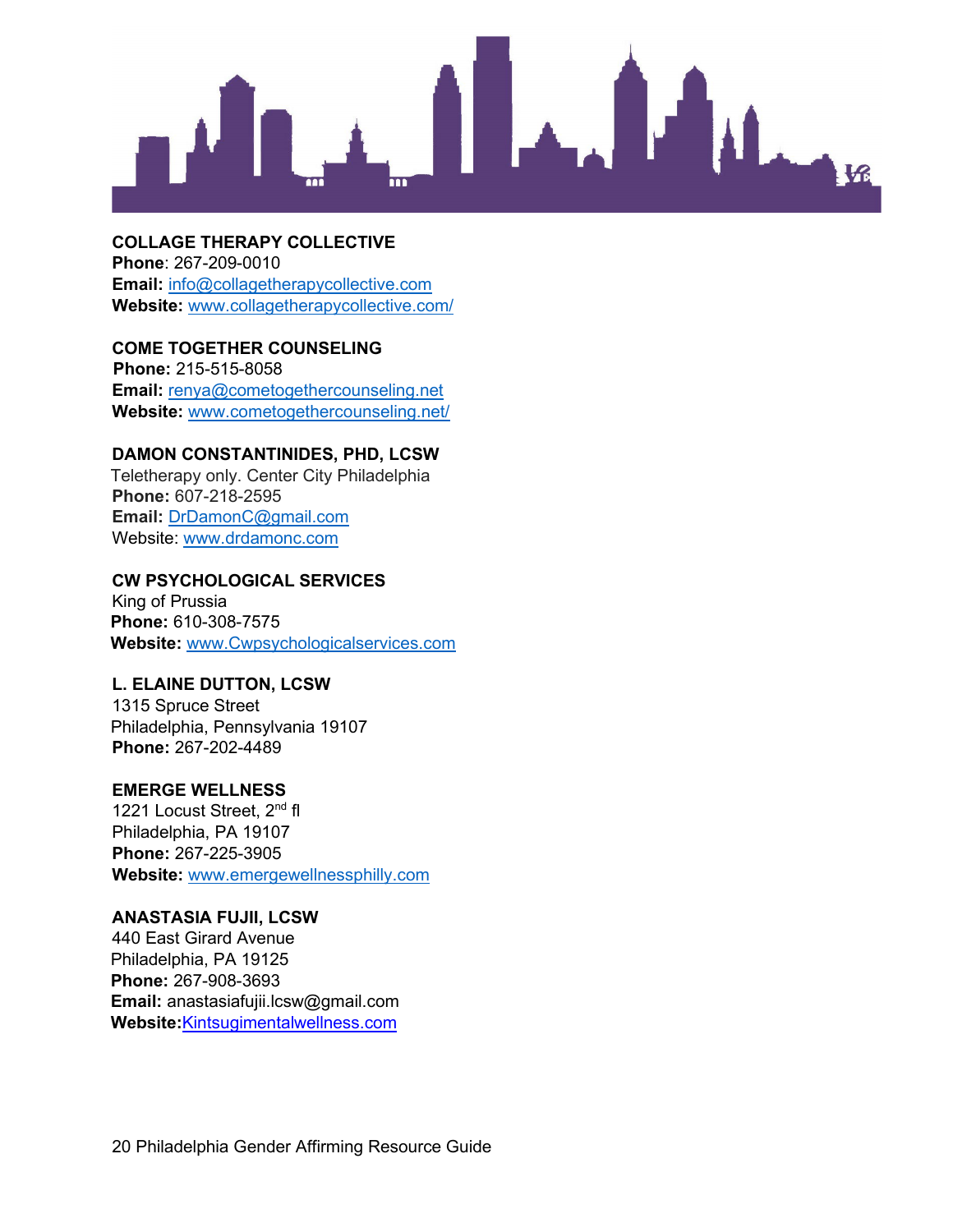

**GENDER AND SEXUALITY COUNSELING CENTER OF NJ Phone:** 973-932-0433 **Website:** [www.gsccnj.com/](http://www.gsccnj.com/)

#### **ALISON GERIG, LCSW**

Teletherapy only **Phone:** 267-257-6657 **Email:** alisongerig@gmail.com **Website:** [www.alisongerig.com](http://www.alisongerig.com/) 

#### **LIFESTANCE HEALTH (FORMERLY HORNSTEIN, PLATT & ASSOCIATES)**

Counseling, Psychiatry, Nutrition, and Coaching. Visit website for more locations Most services via Telehealth 255 S 17th St #1010 Philadelphia, PA 19103 **Phone:** 610-892-3800 Website: [www.hptherapy.com](http://www.hptherapy.com/)

#### **JULIE LIPSON, MA, MT-BC**

Music Therapy Virtual sessions only **Email:** InnerRhythmsTherapy@gmail.com **Website:** [www.InnerRhythmsMusic.com](http://www.innerrhythmsmusic.com/) 

#### **CHRISTIAN JORDAL, PH.D., LMFT, CST**

Marriage, Family and Sex Therapy 628 S. Broad St., 2nd Fl. Philadelphia, PA 19146 **Phone:** 484-429-6079 **Email:** [christian.jordal@gmail.com](mailto:christian.jordal@gmail.com) **Website:** [www.talklovegrow.com](http://www.talklovegrow.com/) 

#### **ANNA KIESNOWSKI, LCSW**

Philadelphia, PA **Phone:** 202-780-6812 **Email:** annakiesnowski@gmail.com

#### **MAIN LINE COUNSELING & WELLNESS CENTER**

Counseling, Nutrition & Acupuncture Philadelphia, Haverford & Paoli **Phone:** 610-664-2524 **Website:** [www.mlcwellness.com](http://www.mlcwellness.com/)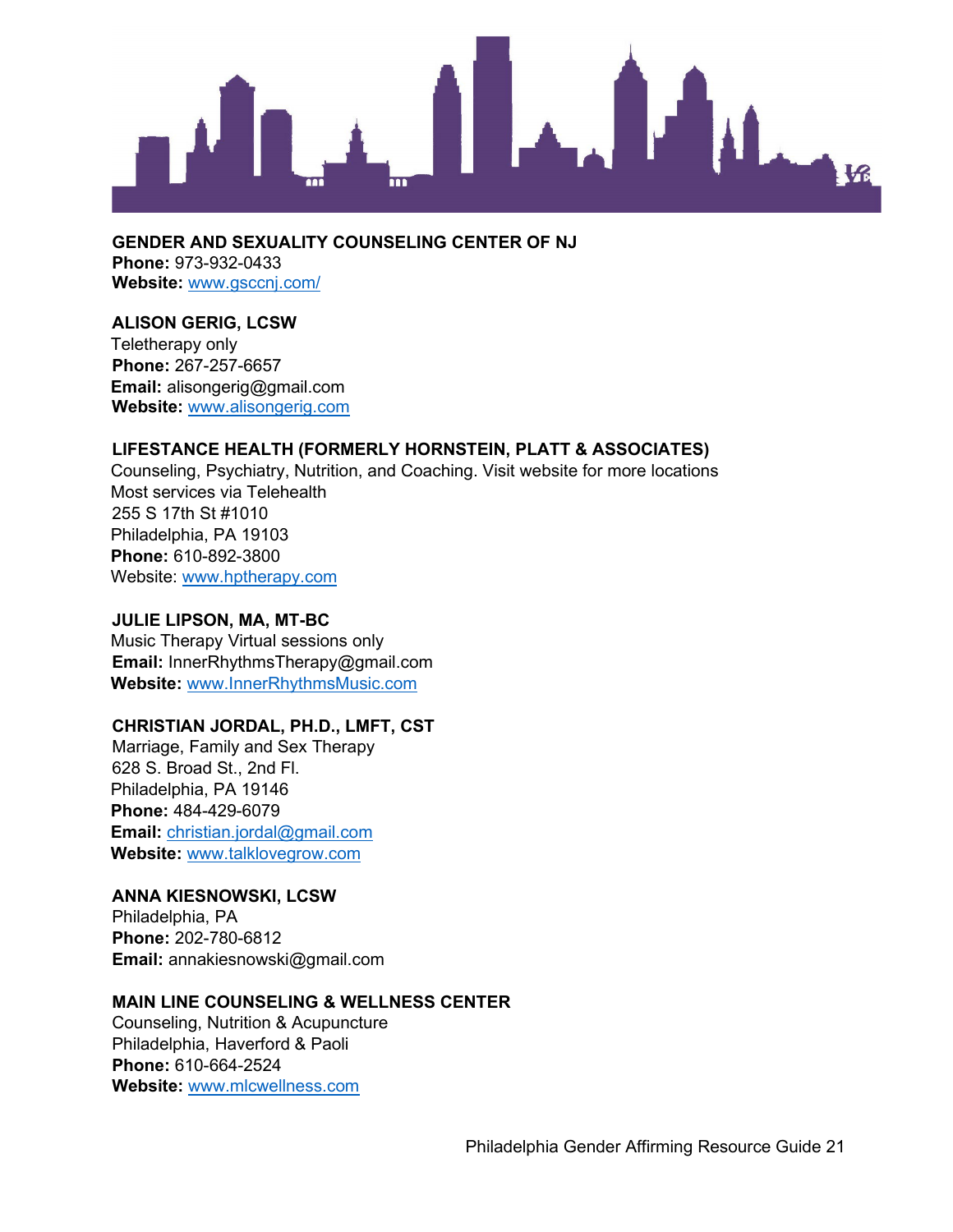

#### **MARTA LUDWIG LCSW, MSW**

225 Haverford Ave, Suite 202 Narberth, PA 19072 **Phone:** 607.354.4134 **Email:** martawludwig@gmail.com

#### **MOUNTAIN PSYCHOTHERAPY**

PA & South Jersey 232 Kings Highway East Haddonfield, NJ 08033 **Phone:** 856-946-7070 **Website:** [www.Mountainpsychotherapy.com](http://www.mountainpsychotherapy.com/) 

#### **RYAN O'LAUGHLIN**

**Phone:** 2672733377 **Email:** rmolaughlin@gmail.com **Website:** <https://www.psychologytoday.com/us/therapists/ryan-olaughlin-philadelphia-pa/921817>

#### **ROBIN B. RISLER, PSY.D., CAADC**

Clinical Psychologist 255 S. 17th St. Suite 1307 Philadelphia, PA 19103 **Phone:** 610-246-5459 **Website:** www.drrobinrisler.com

#### **KATHLEEN ROSS, PHD, LCSW**

Spanish-speaking 255 S. 17th St, Suite 1305 Philadelphia, PA 19103 **Phone:** 267-312-0676

#### **MTR THERAPY**

Visit website for all locations 201 S. 18th St., Suite 204 Philadelphia, PA 19103 **Phone:** 215-617-8389 or 267-997-7827 **Website:** [www.mtrtherapy.com](http://www.mtrtherapy.com/)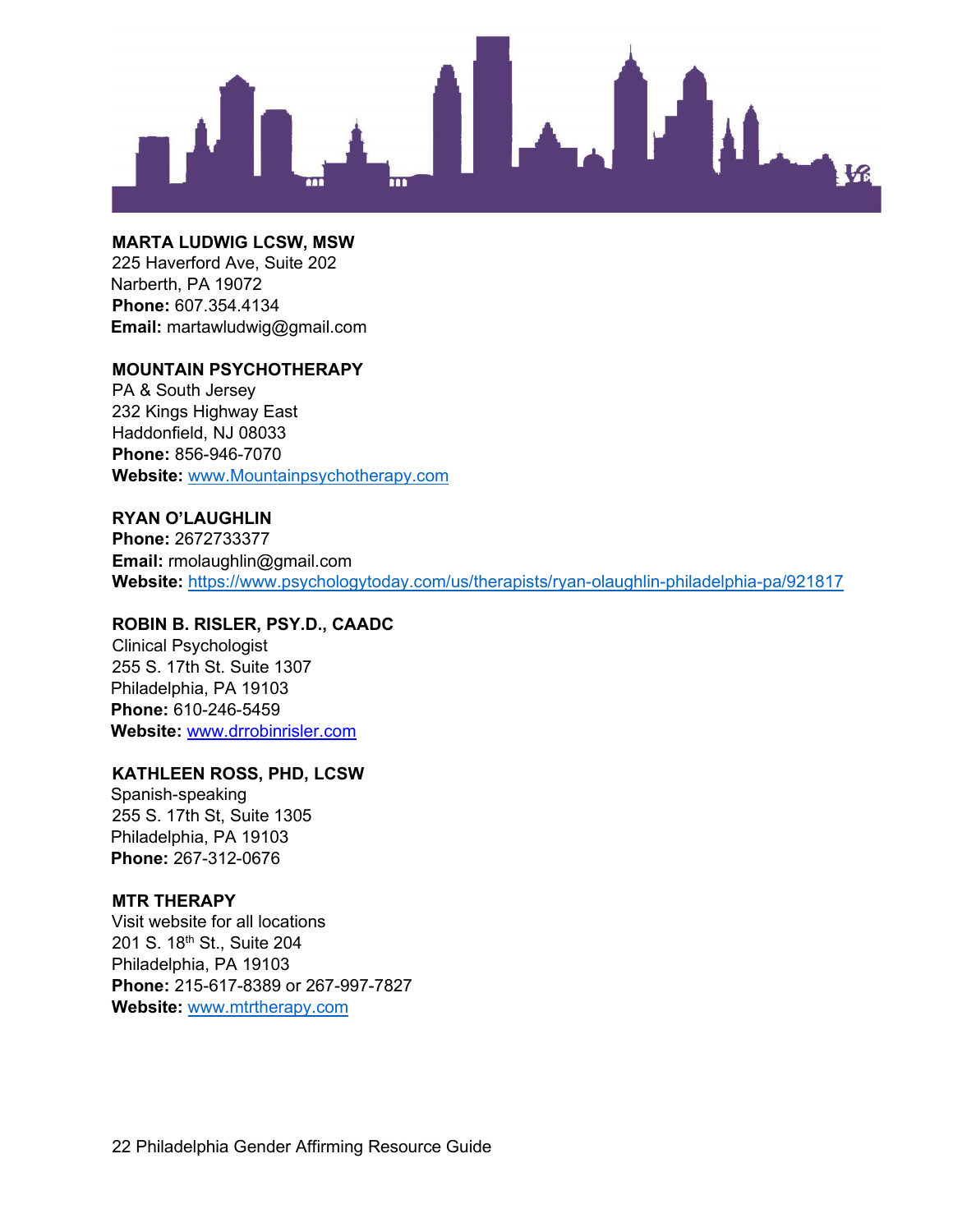

#### **MELANIE RYCHOK, LCSW**

1518 Walnut Street Suite 1404 Philadelphia, PA 19102 **Phone:** 267-603-3101 **Website:** [www.mrychokmsw@gmail.com](http://www.mrychokmsw@gmail.com) 

#### **SANARE TODAY**

Outpatient and Intensive MH programs. Multiple locations 1500 Walnut Street, Suite 603 Philadelphia, PA 19102 **Phone:** 610-344-9600 **Website:** [www.Sanaretoday,com](http://www.sanaretoday,com/) 

#### **SANCTUARY COUNSELING**

Douglasville/ Collegeville **Phone:**610-385-3155 **Website:** [www.Sanctuarycounseling.com](http://www.sanctuarycounseling.com/) 

#### **SPILOVE PSYCHOTHERAPY**

Therapy, Groups, Nutrition. No insurance/Sliding scale. In-office & Virtual. Location also in Bryn Mawr. 1601 Walnut Street, Philadelphia **Phone:** 484-784-6244 **Website:** [www.tiffanyspilove.com/](http://www.tiffanyspilove.com/)

#### **SPRINGFIELD PSYCHOLOGICAL SERVICES**

Therapy and Psychiatry. Multiple locations in PA and NJ **Phone:** 610-544-2110 (PA) **Phone:** 609-594-4900 (NJ) **Website:** [www.springpsych.com](http://www.springpsych.com/) 

#### **THERAPY CENTER OF PHILADELPHIA**

215 South Broad Street Philadelphia, PA 19107 **Phone:** 215-567-1111 **Website:** [www.therapycenterofphila.org](http://www.therapycenterofphila.org/)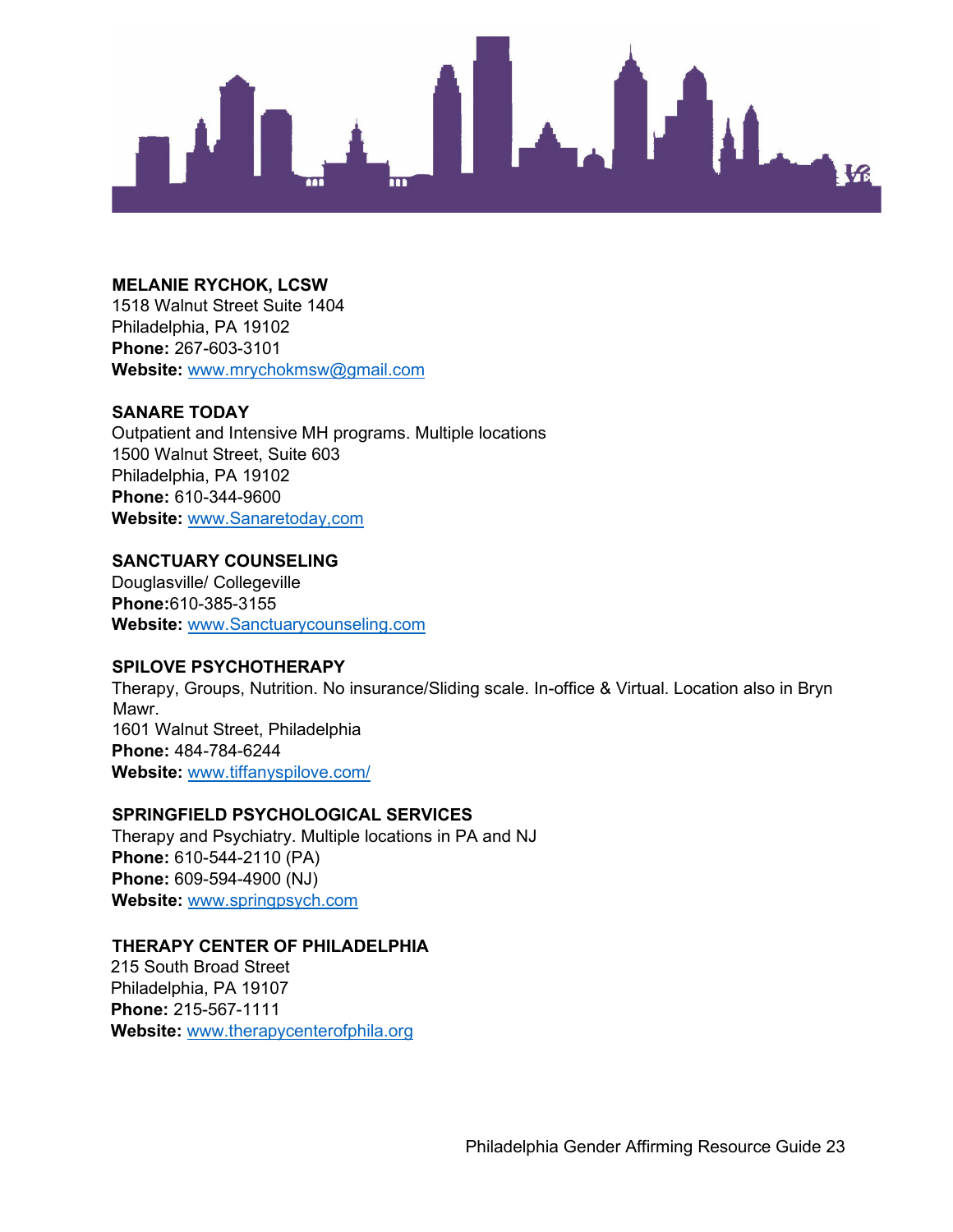

#### **JESSIE TIMMONS, LCSW**

Toward Healing Practice 1531 Cherry St Philadelphia, PA 19102 **Website:** [www.Towardhealing.org](http://www.towardhealing.org/) 

#### **WALNUT PSYCHOTHERAPY CENTER**

1700 Sansom St, 11<sup>th</sup> floor Philadelphia, PA 19103 **Phone:** 215-563-7863 **Email:** [info@walnutpsychotherapycenter.com](mailto:info@walnutpsychotherapycenter.com) **Website:** walnutpsychotherapycenter.com

#### **ELIZABETH WEISMAN, LSW**

Virtual and in-person sessions 7921-A Germantown Ave Philadelphia, PA 19118 **Phone:** 267-202-4386

### **Psychiatry**

#### <span id="page-27-0"></span>**SARAH NOBLE, DO**

Einstein Behavioral Health at Tabor Building (Einstein Pride Program) 1200 W Tabor Rd Suite 100 Philadelphia, PA 19141 **Phone:** 215-456-9850

#### **LIFESTANCE HEALTH (FORMERLY HORNSTEIN, PLATT & ASSOCIATES)**

Counseling, Psychiatry, Nutrition, and Coaching. Visit website for more locations. Most services via Telehealth 255 S 17th St #1010 Philadelphia, PA 19103 **Phone:** 610-892-3800 **Website:** [www.hptherapy.com](http://www.hptherapy.com/)

#### **JANICE CEDERSTROM, MD**

Penn Medicine 834 Chestnut St, Philadelphia, PA 19107 **Phone:** 215-574-1776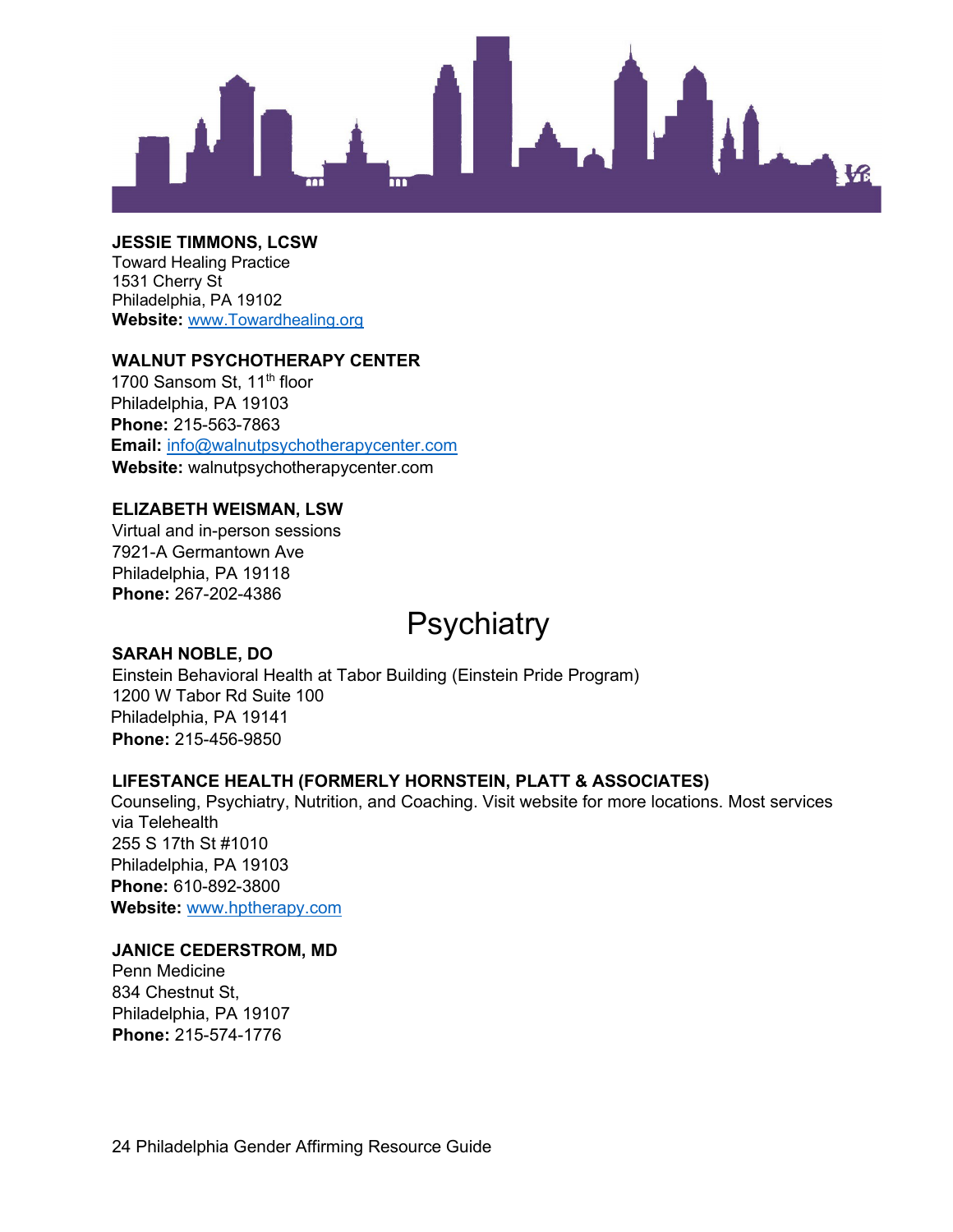

#### **JEFFREY NASER, MD**

Does not accept insurance. 1137 Lancaster Ave Berwyn, PA 19312 **Phone:** 610.647.3959 **Website:** [www.jeffreynasermd.com](http://www.jeffreynasermd.com/)

#### **SPRINGFIELD PSYCHOLOGICAL SERVICES**

Therapy and Psychiatry Multiple locations in PA and NJ **Phone:** 610-544-2110 (PA) **Phone:** 609-594-4900 (NJ) **Website:** [www.springpsych.com](http://www.springpsych.com/)

#### **ZACH PRANCKUN, DO**

Child & Adolescent Psychiatry Jefferson Medicine 33 South 9<sup>th</sup> Street, Suite 210 Philadelphia, PA 19107 **Phone:** 215-955-8420

### Substance Use Recovery Services

#### <span id="page-28-0"></span>**MORRIS HOME**

Residential recovery program for the Transgender community. Philadelphia location **Contact:** Laura Sorensen **Phone:** 215-729-3045 **Email:** laura.sorensen@rhd.org

#### **PHILADELPHIA FIGHT BEHAVIORAL HEALTH SERVICES**

Mental health, recovery services, IOP with HIV-focus. Medication-assisted treatment available 1211 Chestnut Street Suite 610 Philadelphia, PA 19107 **Phone:** 215-525-8657 **Website:** [www.fight.org](http://www.fight.org/) 

#### **PREVENTION POINT BEHAVIORAL HEALTH SERVICES**

Harm reduction oriented medical, behavioral health and social services related to opioid use 2913-2915 Kensington Avenue (corner of Kensington Ave. and Monmouth St.) Philadelphia, PA 19134 **Phone:** 215-275-8661 **Website:** [www.ppponline.org](http://www.ppponline.org/)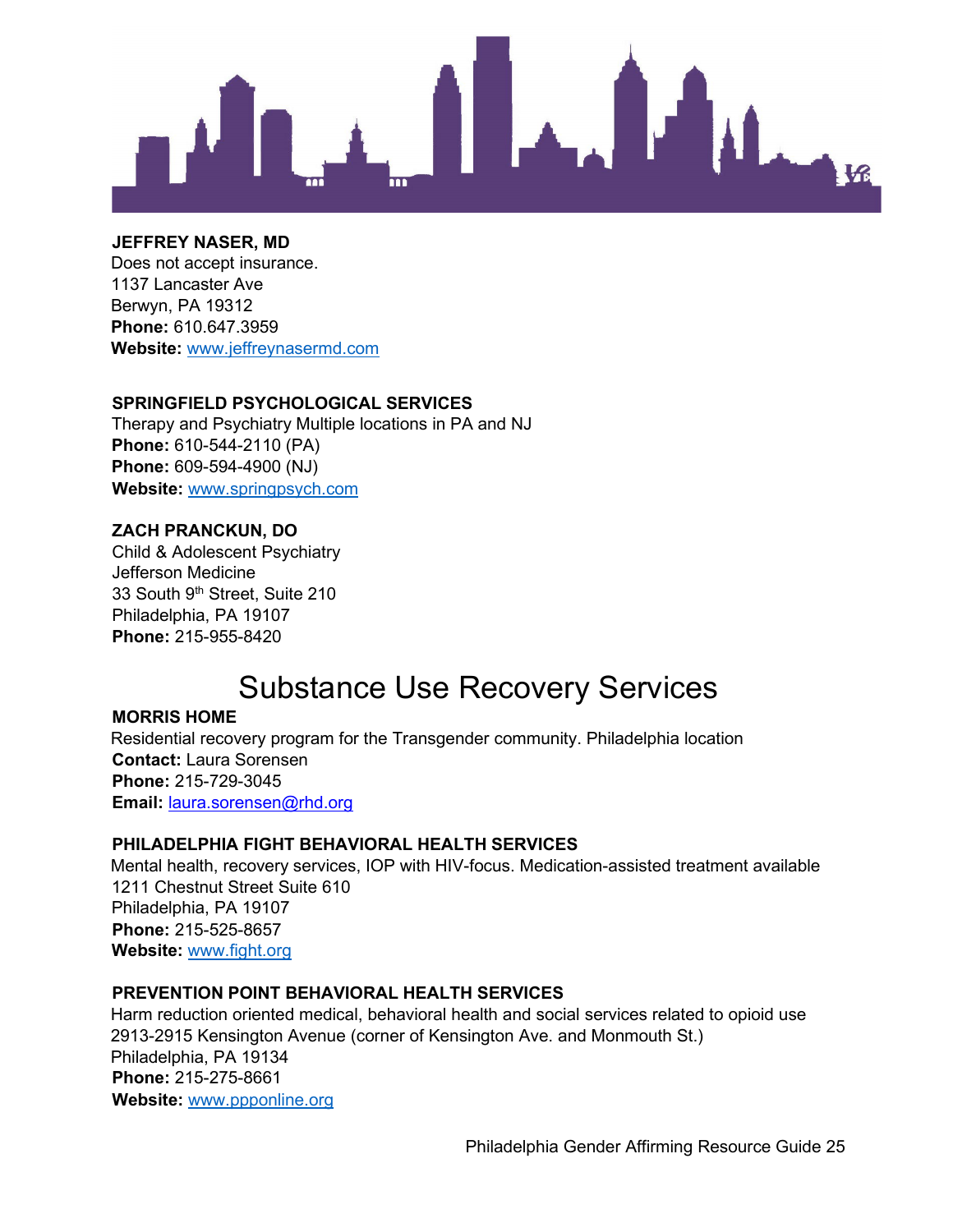

#### **PROJECT SAFE – PREVENTION POINT**

Support for T/GNC/NB people involved in street economies **Phone:** 866-509-7233 **Website:** [www.projectsafephilly.org](http://www.projectsafephilly.org/)  **RAINBOW HOUSE RECOVERY HOUSE** Recovery housing for LGBTQ+ adults in recovery

Philadelphia, PA **Phone:** 215-608-8637 **Email:** [tbuxton@snsinc.org](mailto:tbuxton@snsinc.org) 

### Support Groups

#### <span id="page-29-0"></span>**PFLAG PHILADELPHIA**

The PFLAG Philadelphia: Group gives LGBTQIA+ people, their parents, families, and allies in Philadelphia a space to discuss, meet, greet, and support each other.

**Info shared through Facebook group:** <https://www.facebook.com/groups/9080998529/about> **Website:** [www.pflagphila.org](http://www.pflagphila.org/) 

#### **PFLAG PHILADELPHIA RAINBOW CUBS**

Group to support gender creative and LGBTQIA+ children and their whole families. This is a space to meet and support each other, organize meetups, and build a strong community in the Philadelphia region.

**Private Facebook group:** <https://www.facebook.com/groups/philadelphiarainbowcubs>

#### **PLAY**

A weekly psychodrama group for trans, nonbinary, genderfluid, Two-spirit, agender and other gender expansive/non-conforming people.

Thursdays at 6:00pm at Therapy Center of Philadelphia **Register at** [PLAYpsychodramagroup@gmail.com](mailto:PLAYpsychodramagroup@gmail.com)  **Website:** [www.therapycenterofphila.org/psychotherapy-services](http://www.therapycenterofphila.org/psychotherapy-services) 

#### **GENDER SPECTRUM GROUPS**

Gender Spectrum hosts free online groups for pre-teens, teens, parents, caregivers, and other family members and adults. These groups provide the opportunity to connect with others, share experiences, and feel the comfort of a supportive community.

<https://genderspectrum.org/articles/gender-spectrum-groups>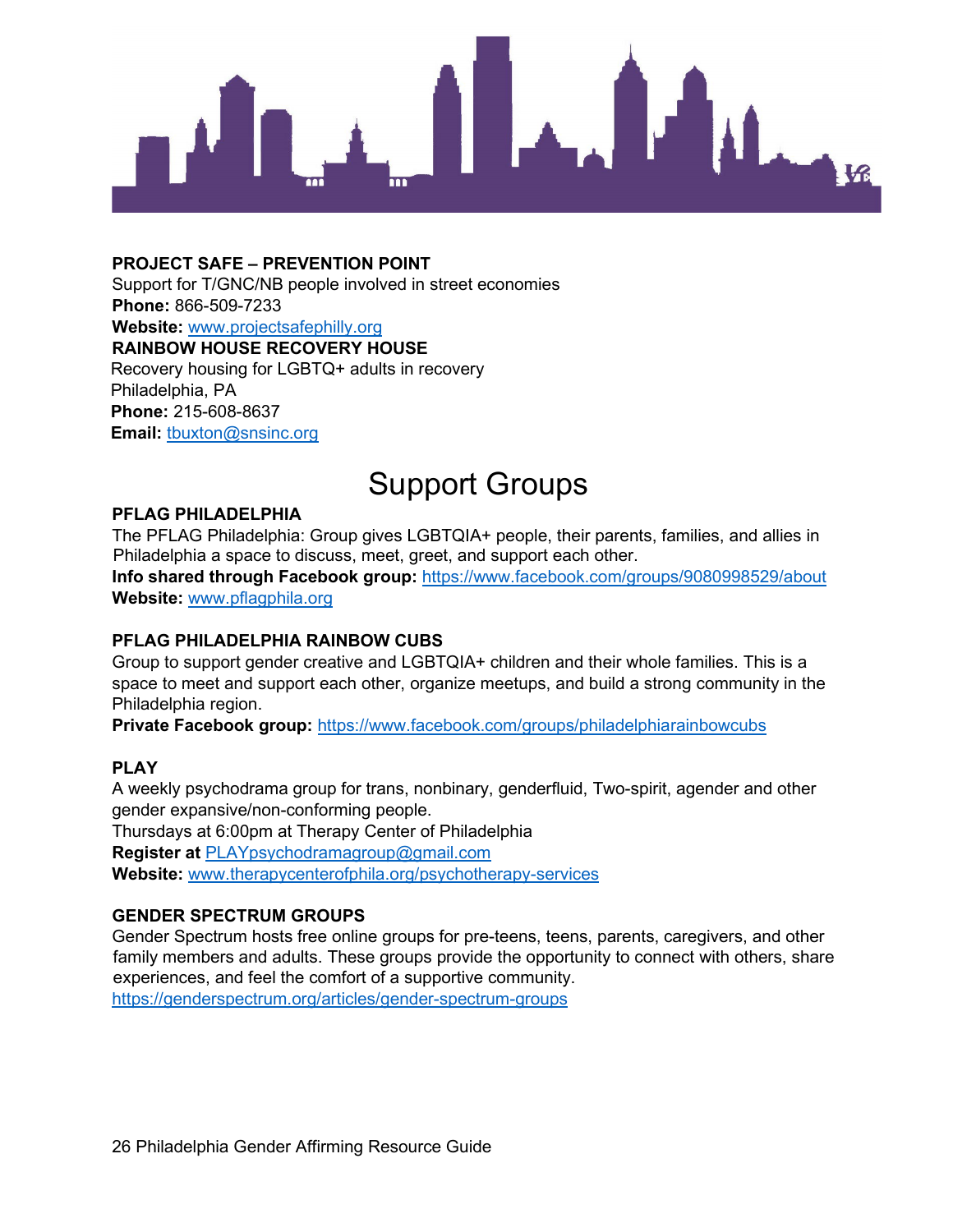

#### **TRANS MASCULINE ADVOCACY NETWORK (TMAN)**

TMAN is a grassroots organization based in Philadelphia, PA dedicated in its efforts to uplift people of color along the transmasculine spectrum. TMAN provides extensive networking and referral services that address the unique and underrepresented vocational, educational, legal, social, familial as well as mental and general health care needs of its members through weekly gatherings, special events and directed activities.

**Email:** tmanetwork215@gmail.com

**Facebook:** [www.facebook.com/TMANPhilly/](http://www.facebook.com/TMANPhilly/)

#### **TRANSWAY**

TransWay is a diverse weekly social group for the transgender and gender nonconforming community, providing a space where what is often a disenfranchised and marginalized segment of the community can find commonality and support. Transway meets via Zoom every Thursday from 7:30 pm to 9:30 pm. Everyone is welcome! Link access on Facbook.

**Website:** [www.waygay.org](http://www.waygay.org/) 

**Facebook.: [https://www.facebook.com/groups/TransWayWilliamWay/](https://www.facebook.com/groups/TransWayWilliamWay/?__cft__%5b0%5d=AZVUT3ViPoo2ftvXz1fuk7HHAS3z976y72korOA73-i2TK-NTOBTTkenj0JymPYBIOZgNigopx7mElfPYypIFWUYZ8gffrRm2ZLHwAzb-TVRP-tAvA180Jhk8nV1YFAkB2Y&__tn__=q)**

#### **COFFEE TALK**

Coffee talk is a social gathering for people who identify as trans, genderqueer, or non-binary, and their allies. Meets the  $1<sup>st</sup>$  and  $3<sup>rd</sup>$  Wednesday of each month at 7pm. William Way Center 1315 Spruce St. Philadelphia, PA 19107 **Phone:** 215-732-2220 **Website:** [www.waygay.org](http://www.waygay.org/) 

#### **NOVEL IMMERSIVE FOR LGBTQ+ WRITERS GROUP**

For LGBTQ+ writers, a lack of queer-focused guidance, support, and community in writing workshops can stifle or even stall progress for novels. Taking place over nine months, the Novel Immersive for LGBTQ+ Writers is a program uniquely designed to fill this void and help queer writers complete or make significant progress towards completing a draft of their novel in a supportive community.

**Website:** [https://grubstreet.org/.../novel-immersive-for-lgbtq.../](https://grubstreet.org/programs/intensives/immersives/novel-immersive-for-lgbtq-writers/?fbclid=IwAR2jKRxIX7UOsV7al_9f1QAzNEyu-IhpJafPWg9JysYJT1rIOGxlPM5P8Fs)

#### **TRANSCRIBEZ WRITING GROUP**

Free monthly writing group based in Philly for trans/non-cis youth, ages 14-24. Sessions currently held via Zoom. To register:

**[upenn.zoom.us/meeting/register/tJEufuCvrDMrGtJBQ8aMpdPpPRsf5sMmvtj8](https://l.instagram.com/?u=https%3A%2F%2Fupenn.zoom.us%2Fmeeting%2Fregister%2FtJEufuCvrDMrGtJBQ8aMpdPpPRsf5sMmvtj8&e=ATMkyf8AFCHsHcZ4YF2rYotbgM4Y8MqO0RZCRmQsG__R1c1zcoGhI3oMDdvEpaR1uLF1IM7oEUqTaE7N&s=1)**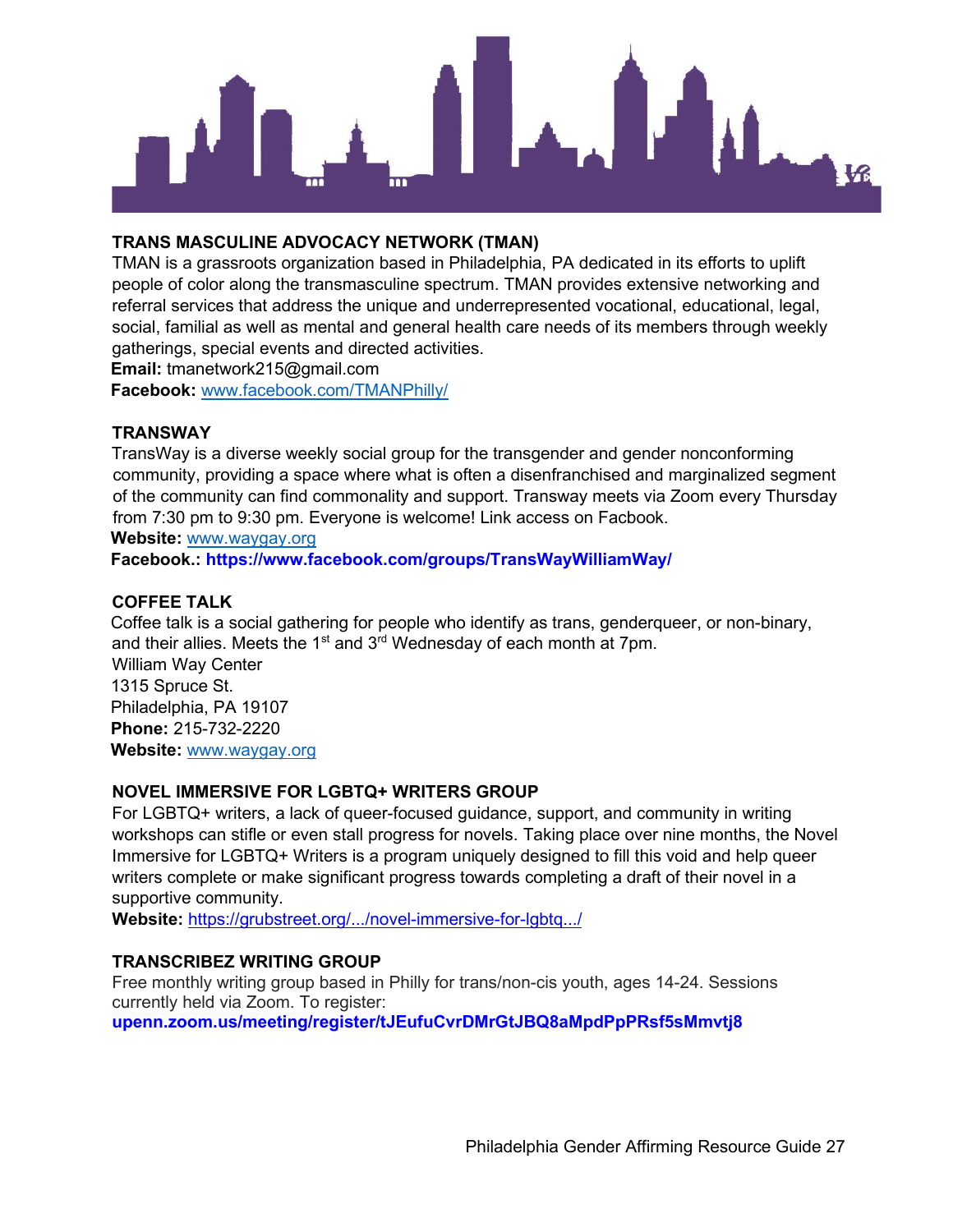

#### **BRADBURY-SULLIVAN CENTER**

Located in Allentown, Lehigh Valley, offering many LGBTQ+ focused support groups and community spaces both in-person and virtually. **Website:**[www.bradburysullivancenter.org/community](http://www.bradburysullivancenter.org/community) 

#### **FIREWEED COLLECTIVE**

Fireweed Collective Support Groups are unstructured spaces where folks can connect to and offer mutual aid with others who share similar life experiences and struggles. Groups meet once a week online for one hour. All support groups are free and are facilitated by members of Fireweed Collective. Particular focus for BIPOC and QTBIPOC **Website:** <https://fireweedcollective.org/support-groups/>

#### **LGBTQ CANCER SUPPORT GROUP**

The LGBT Cancer support group offers a supportive, confidential space for any LGBT identifying patients with a cancer diagnosis. Offered monthly through a virtual platform, it is facilitated by an LGBT identified oncology social worker.

**Contact Kayla at** 215-662-8785

**Email:** [Kayla.hilliard@pennmedicine.upenn.edu](mailto:Kayla.hilliard@pennmedicine.upenn.edu)

#### **LGBT EQUITY ALLIANCE CHESTER COUNTY**

Monthly meetings for youth, adults, and book club happening virtually **Website:** <https://lgbteachesco.org/monthly>

#### **OUR NEIGHBORHOOD GROUP**

7:00 - 8:00 pm, 2nd Wednesday of the month:

LGBTQ+ support meeting at Phoenixville Hospital. Medical Office Building 2 (MOB II), 3rd Floor. Conference room, through glass doors next to elevators. LGBTQ+ community members and family members engage in conversation and sharing experiences. Typical group is 7-10 people.

#### **LGBT CENTER OF GREATER READING**

Offers a wide variety of special groups and events to support LGBTQ+ community members, their families, and other allies. For more info: <https://m.facebook.com/theLGBTcenterofgreaterreading/events/>

#### **THE RAINBOW ROOM - PLANNED PARENTHOOD BUCKS COUNTY**

Rainbow Room is a welcoming, fun, educational and empowering program for lesbian, gay, bisexual, transgender, queer, questioning, plus youth, and their allies who are between the ages of 14 and 21. We provide a brave, supportive, welcoming and fun environment for education and advocacy. In Doylestown since 2002! Meetings on Wednesday 6:00-8:00 via Zoom **Facebook:** [www.facebook.com/pprainbowroom/](http://www.facebook.com/pprainbowroom/)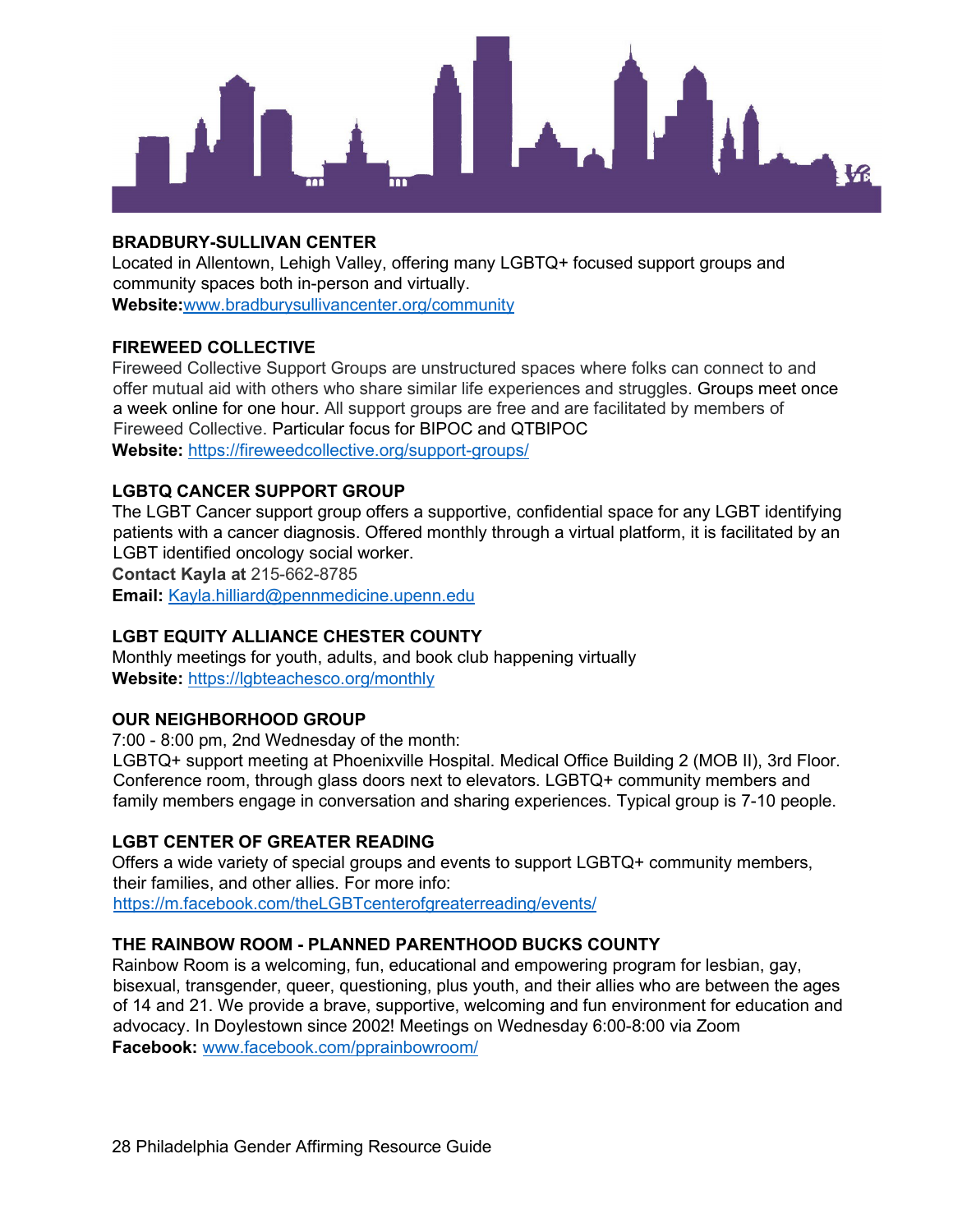

#### **PLANNED PARENTHOOD LGBTQ+ YOUTH PROGRAMS**

Weekly meetings create a safe space to feel empowered and get accurate information about relationships, sex, and more. Virtual and in-person. For details:

**Website:** [www.plannedparenthood.org/planned-parenthood-keystone/education/lgbtq-youth](http://www.plannedparenthood.org/planned-parenthood-keystone/education/lgbtq-youth-programs)[programs](http://www.plannedparenthood.org/planned-parenthood-keystone/education/lgbtq-youth-programs)

#### **HITOPS YOUTH SUPPORT GROUPS**

HiTOPS groups create a safe space for LGBTQ+ youth to meet, socialize, offer and provide support, and participate in educational activities regarding healthy relationships, gender and sexuality, and more! We offer three distinct weekly support groups for young people of varying ages and identities: TConnect, First & Third, and Banner (Middle School). Meeting virtually. **Website:** <https://www.hitops.org/lgbtq/support-groups/>

#### **Q CHAT SPACE**

Q Chat Space provides live, chat-based, professionally facilitated, online support and discussion groups for LGBTQ+ teens 13-19.

**Facebook:** <https://www.facebook.com/QChatSpace>

#### **TRANS EQUALITY PROJECT EASTERN PA**

Our transgender support groups serve the Lehigh Valley and surrounding areas. **Website:** [www.patransequity.org/supportive-services/peer-support/](http://www.patransequity.org/supportive-services/peer-support/)

#### **WOAR – PHILADELPHIA CENTER FOR SEXUAL VIOLENCE**

LGBTQ+ Survivor's Group A 12-week closed group for survivors who identify within the LGBTQ+ community. The content of the group is tailored specifically to each group but has the potential to explore various topics including defining self, PTSD, coping with internal and external sources of homophobia, exploring body memories from the trauma and seeking support from the family of origin or family of choice.

**Call intake to register for group:** 215-985-3333 **Website:** <https://www.woar.org/closed-therapeutic-groups/>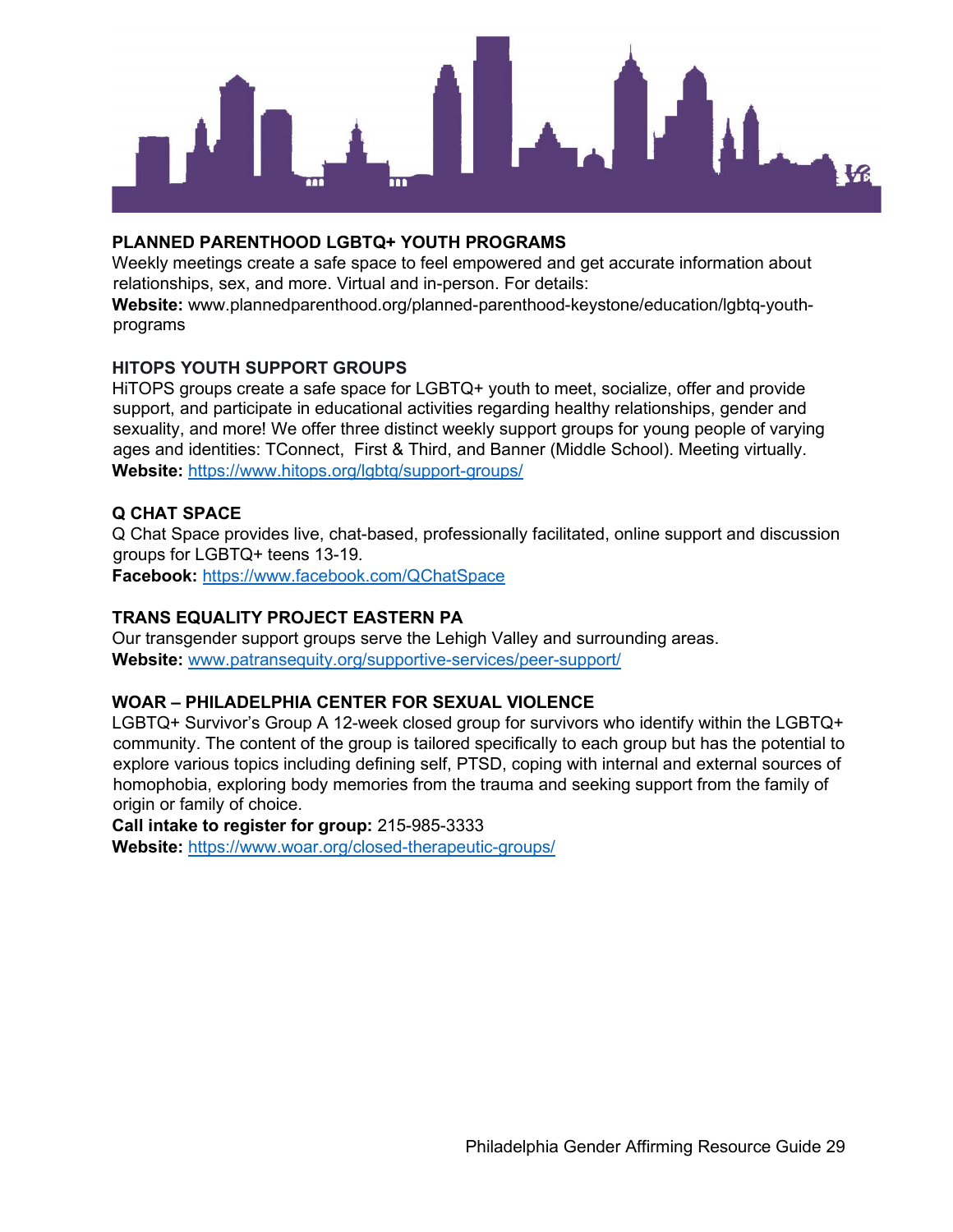

### Surgeons & Surgery Resources

<span id="page-33-0"></span>Please be advised that information may change. It is always advisable to explore and research surgeons, their experience and specialty areas, and practice philosophies as thoroughly as possible. Inclusion on this list does not reflect an endorsement of ability or outcome.

#### **DR. RACHEL BLUEBOND-LANGNOR**

Chest & Genital Surgery **Insurance:** Medicare & Commercial plans NYU Langone Plastic Surgery New York, NY **Phone:** 646-501-4449 **Website:** <https://nyulangone.org/doctors/1902867393/rachel-bluebond-langner>

#### **DR. HOWARD CAPLAN**

Chest Surgery **Insurance:** Medicare & Commercial plans Main Line Health Philadelphia, PA **Phone:** 215-629-1866 **Website:** <https://www.mainlinehealth.org/find-a-doctor/howard-s-caplan>

#### **DR. BRYAN CICUTO**

Chest Surgery **Insurance:** plans vary Lititz, PA & Elizabethtown, PA **Phone:** 717-625-3509 **Website:** <https://providers.upmc.com/provider/Bryan+J+Cicuto/1744514>

#### **DR. JONATHAN KEITH**

Chest & Genital Surgery **Insurance:** NJ Medicaid & commercial plans NJ & NY **Phone:** 201-449-1000 **Website:** [www.ecaplasticsurgery.com/procedures/gender-affirmation/](http://www.ecaplasticsurgery.com/procedures/gender-affirmation/)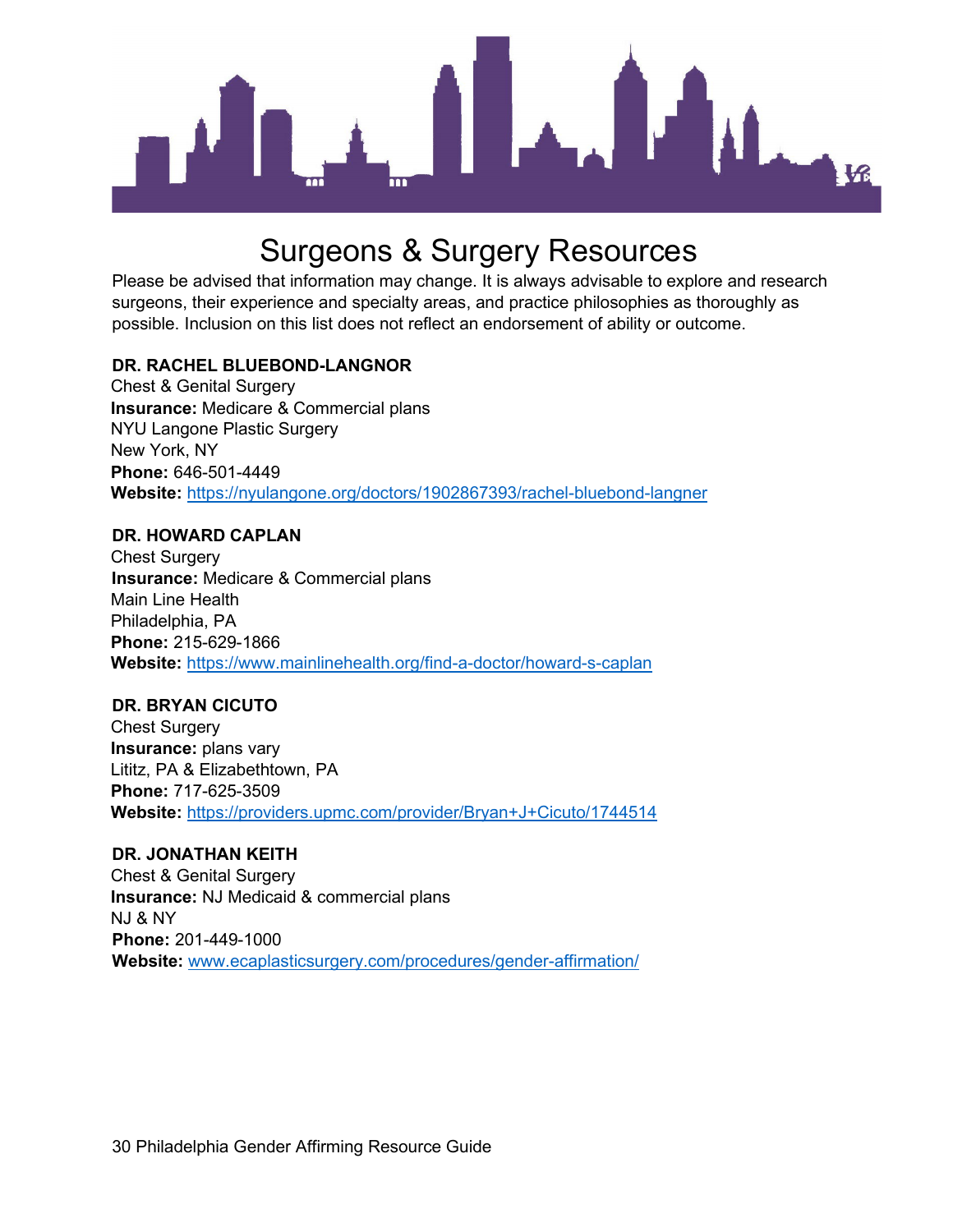

#### **DR. JARED LIEBMAN**

Chest surgery **Insurance:** PA Medicaid & commercial Einstein Hospital Philadelphia, PA **Phone:** 215-456-4670 **Website:** <https://providers.einstein.edu/provider/Jared+Liebman/1451383>

#### **DR. LAURA DOUGLASS**

Gender Affirming Surgery Temple University **Insurance:** PA Medicaid & commercial Philadelphia, PA **Contact Surgical Coordinator** 215-707-8427 **Email:** dexter.rose@tuhs.temple.edu **Website:** <https://medicine.temple.edu/laura-douglass>

#### **DR. ALIREZA HAMIDIAN JAHROMI**

Gender Affirming Surgery Temple University **Insurance:** PA Medicaid & commercial Philadelphia, PA **Contact Surgical Coordinator** 215-707-8427 **Email:** dexter.rose@tuhs.temple.edu <https://www.templehealth.org/doctors/alireza-hamidian-jahromi>

#### **DR. JEANNE LLENADO**

**Orchiectomy Insurance:** PA Medicaid & commercial Philadelphia, PA **Phone:** 215-503-7124 **Website:** <https://hospitals.jefferson.edu/find-a-doctor/l/llenado-jeanne-v.html>

### **DR. PUNEET MASSON**

**Orchiectomy Insurance:** PA Medicaid & commercial Philadelphia, PA **Phone:** 800-789-7366 **Website:** <https://www.med.upenn.edu/apps/faculty/index.php/g275/p8644285>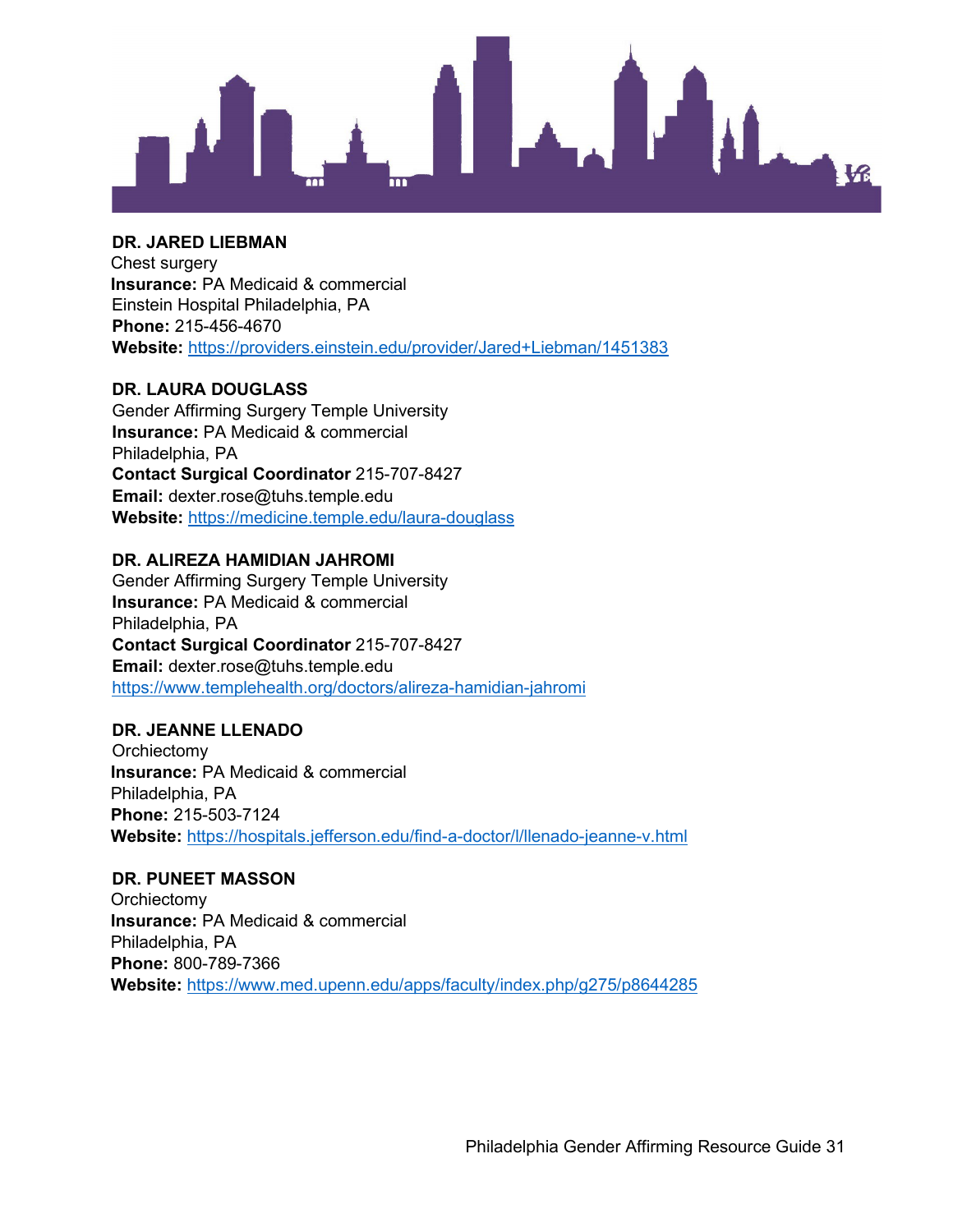

**DR. PHUONG NGUYEN**  FFS **Insurance:** PA Medicaid & private Philadelphia, PA & NY **Phone:** 215-590-1527 **Website:** <https://www.md.com/doctor/phuong-d-nguyen-md>

#### **DR. CHRISTINE MCGINN**

Chest, genital, FFS, tracheal shave. Electrolysis, hormone therapy, counseling services, voice therapy, fertility services, and nutrition services. **Does not accept Insurance**  New Hope, PA **Phone:** 215.693.1199 papilloncenter@gmail.com **Website:** [www.drchristinemcginn.com](http://www.drchristinemcginn.com/) 

#### **DR. KATELYN BEGGS**

Mainline Health LGBTQ Inclusive Care Bryn Mawr, PA **Phone:** 484-337-5250 **Website:** <https://www.mainlinehealth.org/find-a-doctor/katelyn-m-beggs>

#### **DR. KATHERINE ROSE**

Mainline Health LGBTQ Inclusive Care Bryn Mawr, PA **Phone:** 484-337-5250 **Website:** <https://www.mainlinehealth.org/find-a-doctor/katherine-rose>

#### **DR. IVONA PERCEC**

Chest surgery **Insurance:** PA Medicaid & commercial Philadelphia, PA **Phone:** 800-789-7366 **Website:** <https://www.pennmedicine.org/providers/profile/ivona-percec>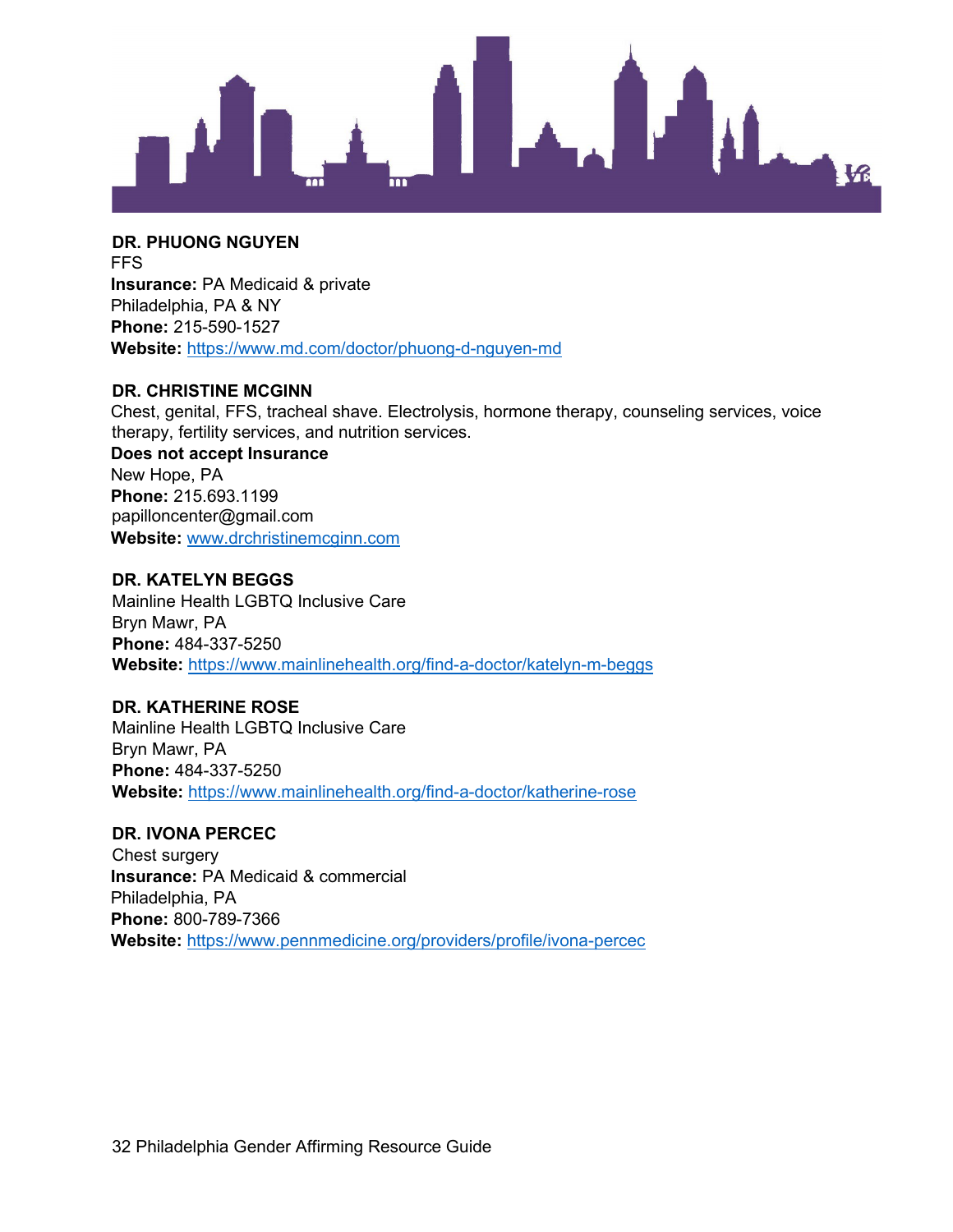

#### **DR. SCOTT RICHARD**

Hysterectomy **Insurance:** PA Medicaid & Commercial Philadelphia, PA & Phoenixville, PA **Phone:** 215-955-6200 **Website:** <https://hospitals.jefferson.edu/find-a-doctor/r/richard-scott-d.html>

#### **DR. JEREMY SINKIN**

Rutgers RWJ Gender Affirming Surgery 125 Paterson St, Suite 4100 New Brunswick, NJ **Phone:** 732-235-7863 **Website:** <https://www.rwjbh.org/doctors/jeremy-c-sinkin-md/>

#### **DR. JULIA SPEARS**

Chest Surgery, FFS, Consultation for Silicone Removal **Insurance:** Commercial plans only Marlton, NJ **Phone:** 856-345-2240 **Website:** <https://www.metropolitanplastics.com/index.php>

#### **DR. JESSE TAYLOR**

FFS, Facial Contouring **Insurance:** PA Medicaid & Commercial Perelman Center for Advanced Medicine Philadelphia, PA **Phone:** 215-590-2208 **Website:** <https://www.med.upenn.edu/apps/faculty/index.php/g275/p8408486>

#### **DR. JACOB BABER**

Geisinger Urology Wilkes Barre, PA **Phone:** 800-275-6401 <https://providers.geisinger.org/provider/Jacob+Adam+Baber/776042>

#### **DR. SAMINA WAHHAB**

Chest surgery **Insurance:** Inquire Allentown, PA **Phone:** 610-770-7676 **Website:** <http://drwahhab.com/>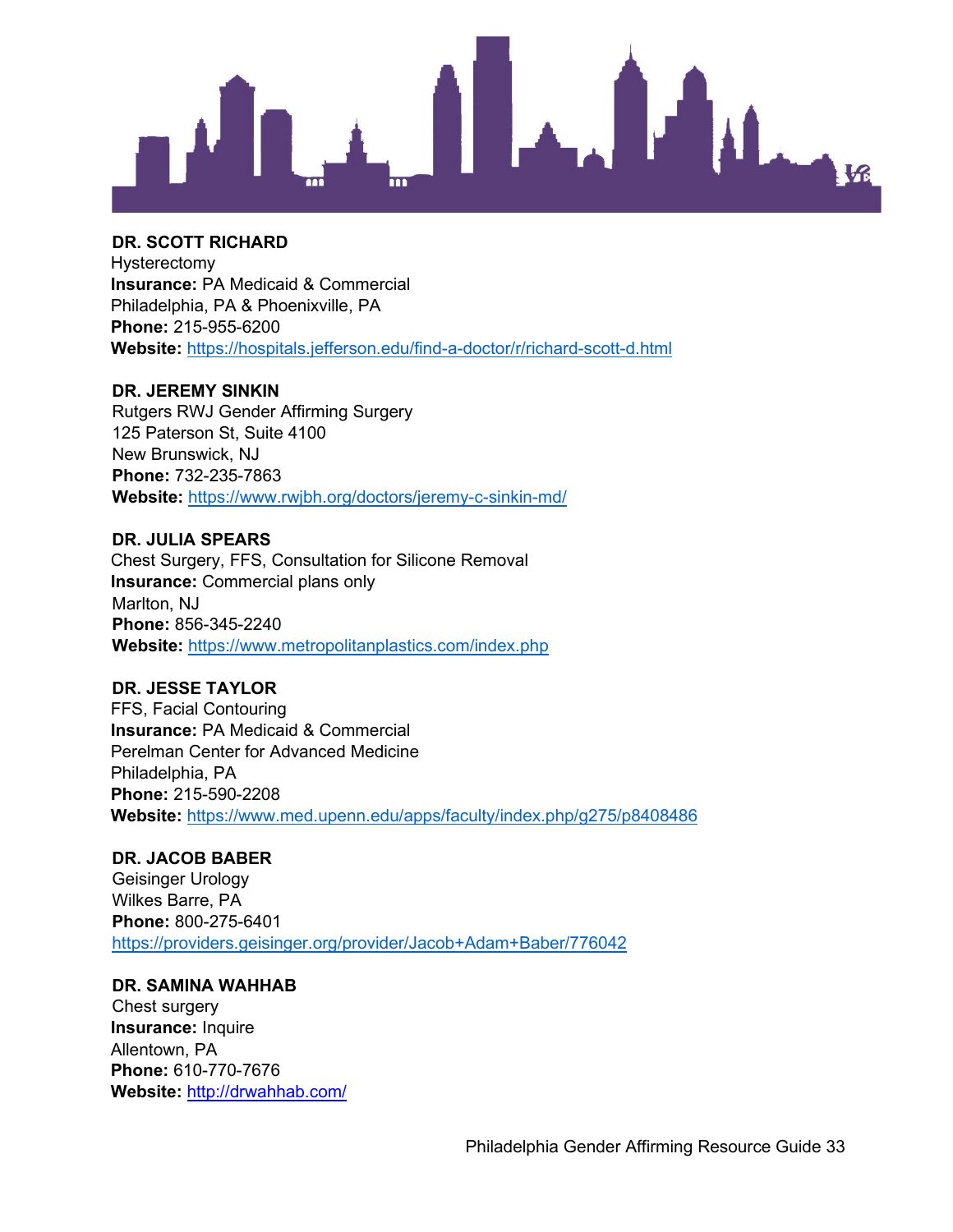

#### **DR. SHERMAN LEIS**

Chest surgery, genital surgery, FFS, tracheal shave, buttock enhancement and reduction. **Insurance:** Not contracted with insurance Philadelphia Center for Transgender Surgery 19 Montgomery Ave. Bala Cynwyd, PA 19004 **Phone:** 610-667-1888 DrShermanLeis@DrShermanLeis.com **Website:** [www.TheTransgenderCenter.com](http://www.thetransgendercenter.com/) 

#### **DR. BEVERLY FISCHER**

**Does not accept insurance** Lutherville-Timonium, MD **Phone:** 410-308-4700 **Website:** <https://www.beverlyfischer.net/>

#### **JOHNS HOPKINS CENTER FOR TRANSGENDER HEALTH**

Baltimore, MD **Phone:** 844-546-5645 **Website:** [https://www.hopkinsmedicine.org/center-transgender-health/services](https://www.hopkinsmedicine.org/center-transgender-health/services-appointments/surgical-services.html)[appointments/surgical-services.html](https://www.hopkinsmedicine.org/center-transgender-health/services-appointments/surgical-services.html) 

#### **DR. EDWARD LEE**

**Insurance:** NJ Medicaid Rutgers Center for Transgender Health Newark, NJ **Phone:** 973-972-1129 Website: https://njms.rutgers.edu/centers\_institutes/trans\_health/services.php

#### **DR. RONALD KRINER**

**Insurance:** PA Medicaid Grandview Health Locations in Sellersville, Pottstown, Quakertown **Phone:** 215-536-3200 **Website:** <https://www.gvh.org/provider/ronald-kriner-do/>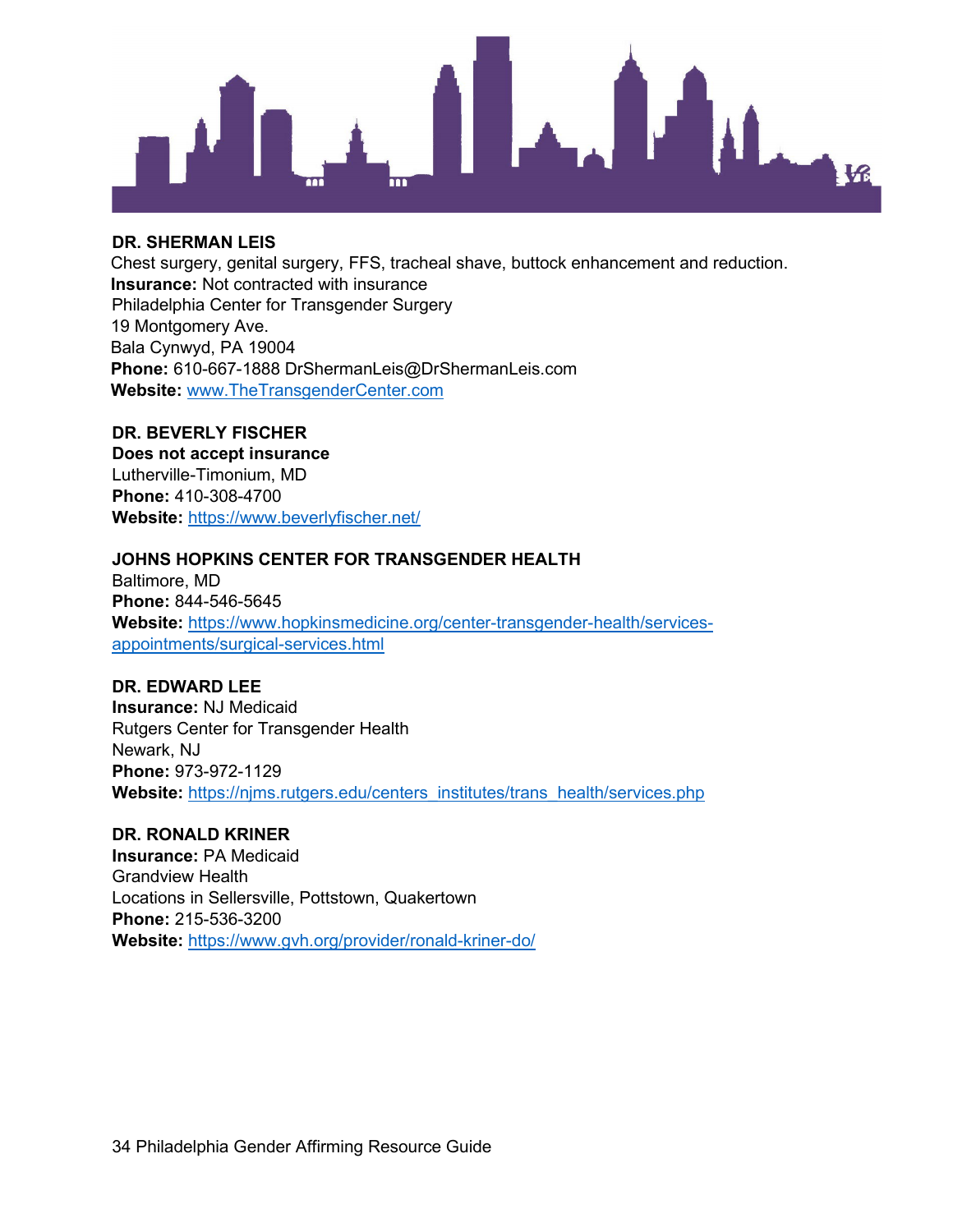

**DR. PETER VASQUEZ Insurance:** PA Medicaid Penn Medicine Philadelphia, PA **Phone:** 215-662-6035 <https://www.med.upenn.edu/apps/faculty/index.php/g275/p8199088>

**DR. BELLA AVANESSIAN & DR. JESS TING**  Mount Sinai Center for Transgender Medicine & Surgery New York **Phone:** 212-870-8270 **Website:** <https://www.mountsinai.org/locations/center-transgender-medicine-surgery>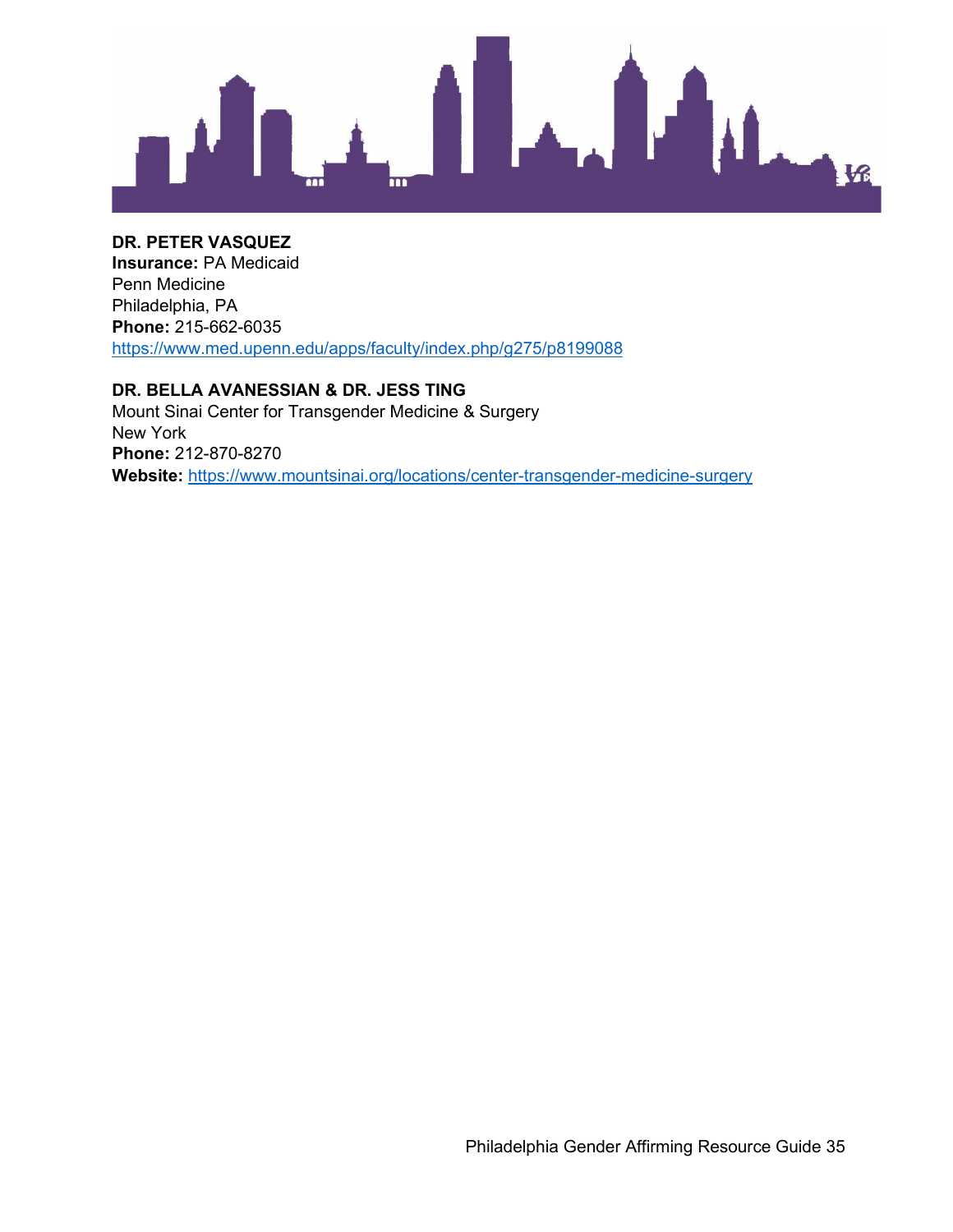

### Alternative Therapies & Gyms

#### <span id="page-39-0"></span>**ALEXANDER JAMIESON**

Advanced Chiropractic 1518 Walnut St, Suite 1206 Philadelphia, PA 19102 **Phone:** 215-545-5117 **Email:** [phillychiroadvanced@gmail.com](mailto:phillychiroadvanced@gmail.com) 

#### **ALEXANDRA BERTUCCI PT, DPT, PRPC, AASECT CSC**

Physical Therapist and Sex Counselor **Phone:** 267-702-4828 **Website:** [pelvicfloorsexcounseling@gmail.com](mailto:pelvicfloorsexcounseling@gmail.com) **Website:** [https://www.conciergeortho.co/team/alexandra-bertucci%2C-pt%2C-dpt%2C](https://www.conciergeortho.co/team/alexandra-bertucci%2C-pt%2C-dpt%2C-prpc%2C-aasect-csc)[prpc%2C-aasect-csc](https://www.conciergeortho.co/team/alexandra-bertucci%2C-pt%2C-dpt%2C-prpc%2C-aasect-csc) 

#### **MOLLY KELLOGG, RD, LCSW**

Nutrition services by a registered dietician and licensed nutritionist. 520 Carpenter Lane, #3H **Phone:** 215-843-8258 **Email:** molly@mollykellogg.com **Website:** [www.mollykellogg.com](http://www.mollykellogg.com/) 

#### **OPTIMAL SPORT 1315 – GYM**

1315 Walnut Street Philadelphia, PA & South Jersey locations Locker room is transwomen and transmen friendly. **Phone:** 215-735-1114 **Website:** <http://www.optimalgym.com/>

#### **SOUTH PHILLY ACUPUNCTURE**

1532 E. Passyunk Ave. Philadelphia, PA 19147 **Phone:** 215-279-3932 **Website:** <https://www.southphillyacupuncture.com/>

#### **STUDIO 34**

Yoga studio that offers a trans and queer class on Saturdays from 2:00PM to 3:15PM. 4522 Baltimore Ave. Philadelphia, PA 19143 **Phone:** 215-387-3434 **Website:** <http://studio34yoga.com/>

36 Philadelphia Gender Affirming Resource Guide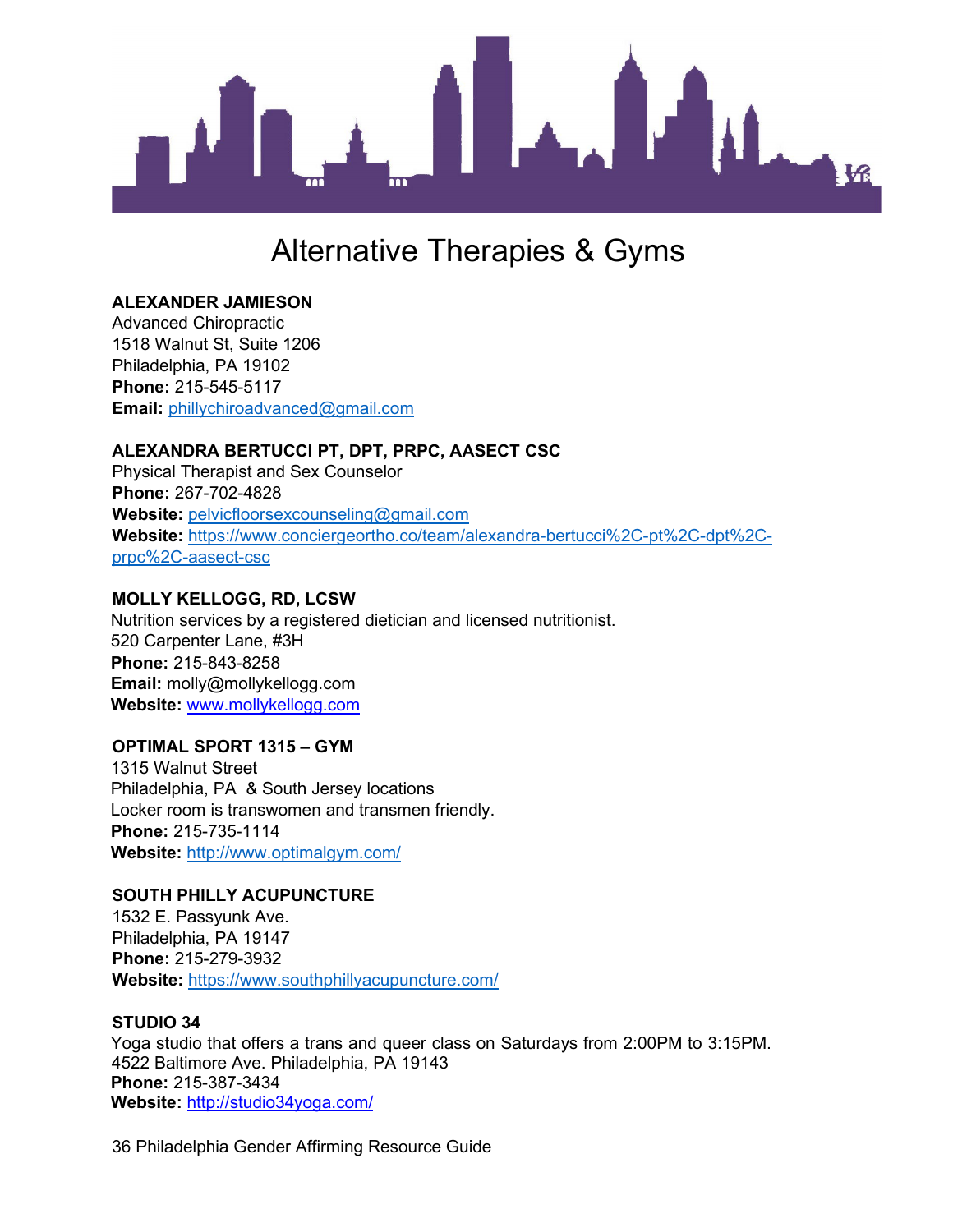

#### **PHILADELPHIA COMMUNITY ACUPUNCTURE**

Provides acupuncture in a comfortable group setting. Sliding scale rates from \$20 - \$40. Online scheduling available. 602 Carpenter Lane 2nd Floor Philadelphia, PA 19119 **Phone:** 215-844-2774 **Website:** [www.phillyacupuncture.com](http://www.phillyacupuncture.com/) 

### Hair Removal

#### <span id="page-40-0"></span>**TRANSCEND ELECTROLOSIS**

Trans owned and operated, long history of working with transgender individuals. Provides electrolysis services. 1315 Walnut St. Suite 717 Philadelphia, PA 19107 **Phone:** 267-225-7275 **Website:** [www.transcendelectrolysis.com/](http://www.transcendelectrolysis.com/) 

#### **DEPARTMENT OF DERMATOLOGY AT UPENN**

Laser hair removal services. Very supportive of the trans and intersex communities. 3400 Civic Center Blvd Suite 1-330S Philadelphia, PA 19104 **Phone:** [215-662-2737](https://www.google.com/search?channel=cus5&client=firefox-b-1-d&q=Department+of+Dermatology+at+UPenn) **Website:** [www.pennmedicine.org/for-patients-and-visitors/find-a-program-or](http://www.pennmedicine.org/for-patients-and-visitors/find-a-program-or-service/dermatology)[service/dermatology](http://www.pennmedicine.org/for-patients-and-visitors/find-a-program-or-service/dermatology) 

#### **METRO LASER**

Laser hair removal services. Very supportive of the trans and intersex communities. 1216 Arch St, Suite 3B Philadelphia, PA **Phone:** 215-735-2737 **Website:** <https://www.metrolaserphilly.com/>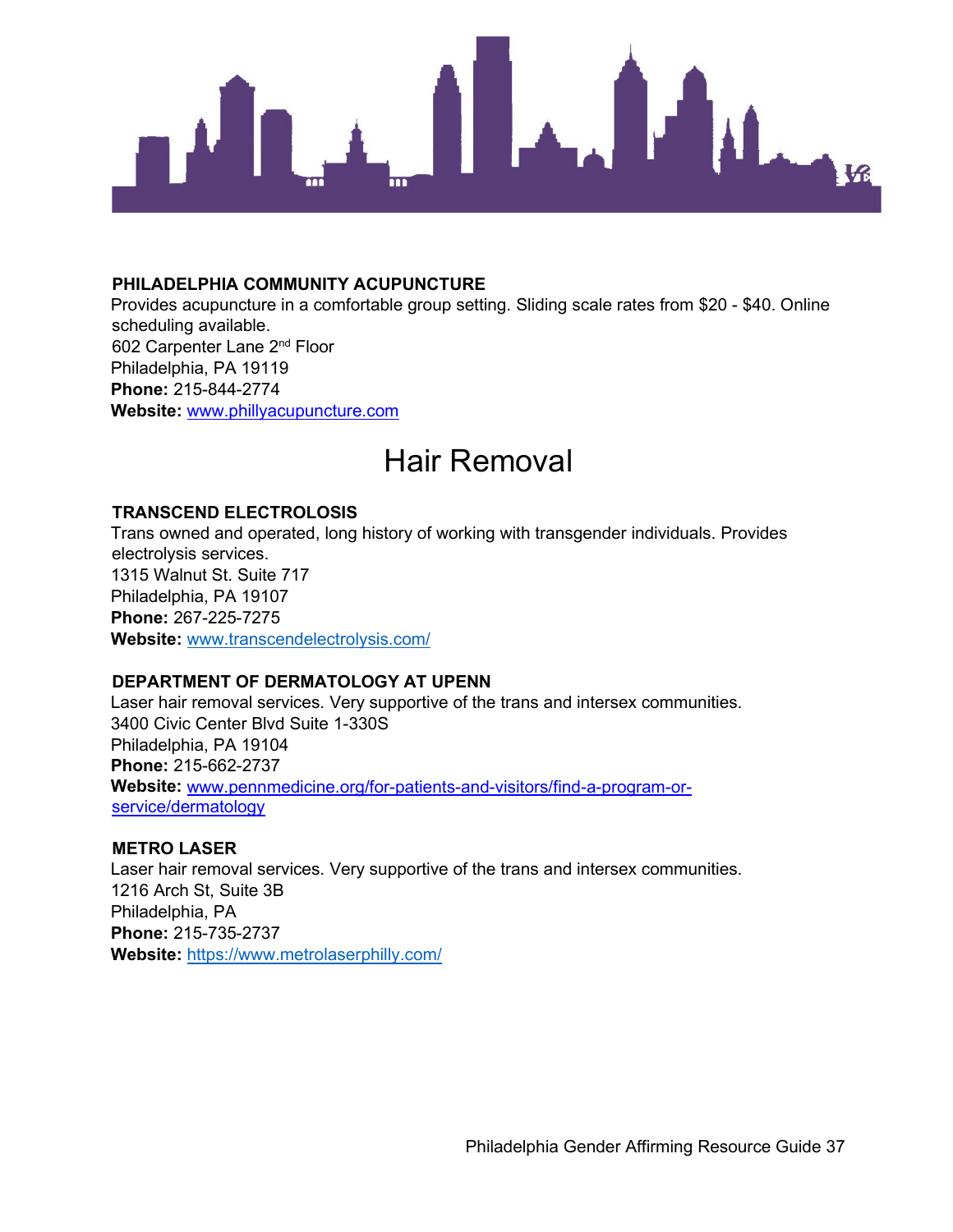

### Salons

#### <span id="page-41-0"></span>**ANDRÉ RICHARD SALON**

Trans friendly with 3 levels of payments options. Provides haircuts, hair color, makeup, and eyebrows. 30 Chestnut St Philadelphia, PA 19106 **Phone:** 646-437- 8695

#### **LOTUS PHILADELPHIA ESTHETIC CENTER**

Trans friendly full service salon offering a wide range of services Manicures, pedicures, waxing, hair and spa services 1240 South St. Philadelphia, PA 19147 **Phone:** 267-886-9017

### Voice Therapy

#### <span id="page-41-1"></span>**PENN CENTER FOR VOICE AT PENNSYLVANIA HOSPITAL**

Treatment includes voice therapy and phonosurgery, including thyroplasty. Dr. Natasha Mirza **Phone:** 800-789-7366 **Website:** [www.pennmedicine.org/for-patients-and-visitors/find-a-program-or-service/ear](http://www.pennmedicine.org/for-patients-and-visitors/find-a-program-or-service/ear-nose-and-throat/voice-speech-and-swallowing)[nose-andthroat/voice-speech-and-swallowing](http://www.pennmedicine.org/for-patients-and-visitors/find-a-program-or-service/ear-nose-and-throat/voice-speech-and-swallowing)

#### **SALUS UNIVERSITY SPEECH-LANGUAGE INSTITUTE**

Offers "Raise Your Voice", a support group addressing transgender voice and communication skills. Individual voice therapy is provided based on availability. 8380 Old York Rd. #2100 Elkins Park, PA 19027 **Phone:** 215-780-3150 **Website:** [https://www.salusuhealth.com/Speech-Language-Institute/News/News-Stories/Raise-](https://www.salusuhealth.com/Speech-Language-Institute/News/News-Stories/Raise-Your-Voice-Facilitating-Transgender-Voice.aspx)[Your-Voice-Facilitating-Transgender-Voice.aspx](https://www.salusuhealth.com/Speech-Language-Institute/News/News-Stories/Raise-Your-Voice-Facilitating-Transgender-Voice.aspx)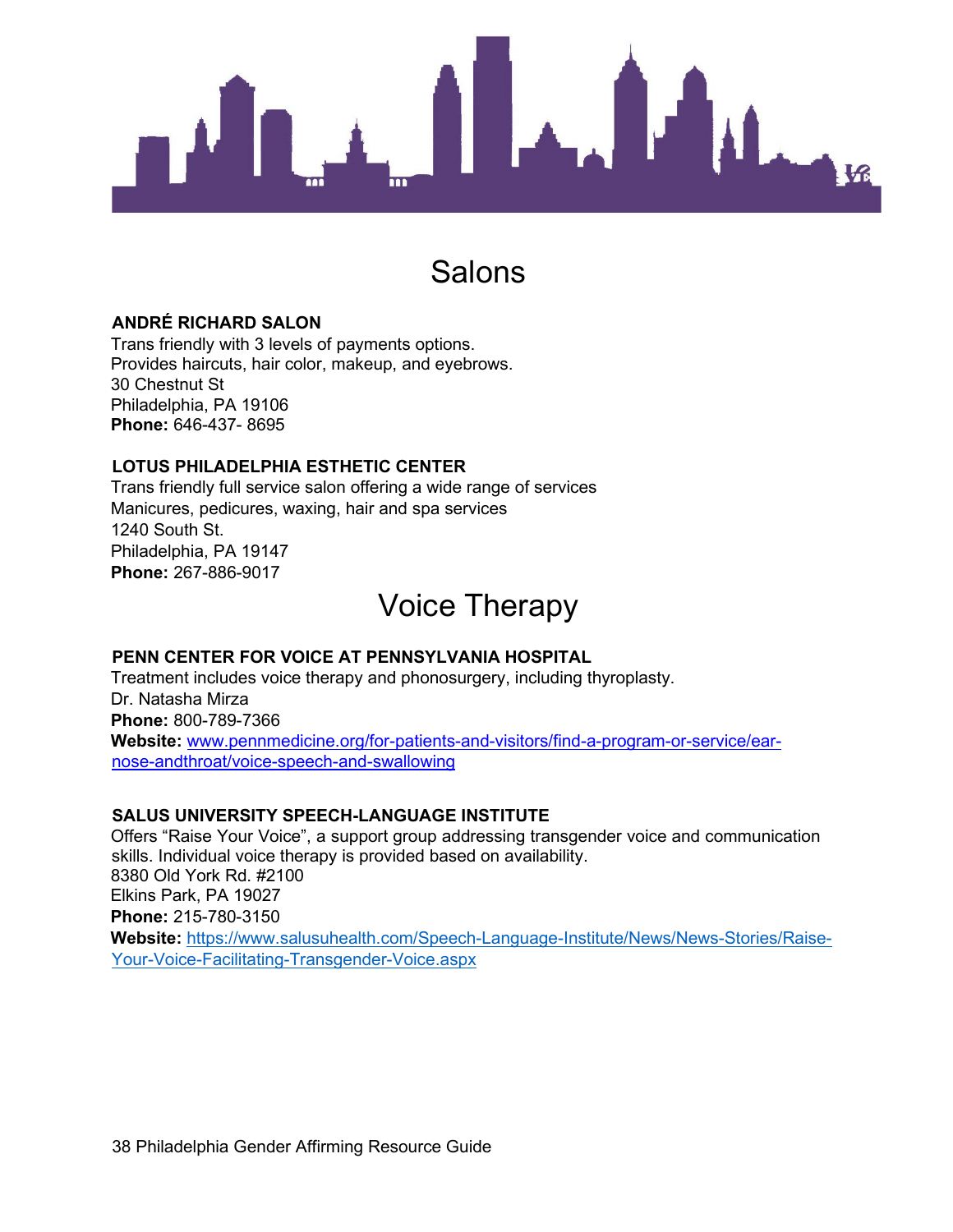

#### **TEMPLE SPEECH-LANGUAGE-HEARING CENTER**

Clients of all ages with any type of voice disorder are seen in this clinic for evaluation and treatment. The Center is a free clinic. 110 Weiss Hall 13th and Cecil B. Moore Ave Philadelphia, PA 19122 **Phone:** 215-204-4482 **Website:** [www.cph.temple.edu/commsci/centers/tu-speech-language](http://www.cph.temple.edu/commsci/centers/tu-speech-language-hearing-center)[hearing-center](http://www.cph.temple.edu/commsci/centers/tu-speech-language-hearing-center)

#### **NEW YORK SPEECH AND VOICE LAB**

Online sessions available. 150 Broadway, Suite 1708 New York, NY 10038 **Phone:** 347-677-3619 **Website:** www.speechvoicelab.com

### Sexuality and Safe(r) Sex

#### <span id="page-42-0"></span>**TRANS SEX ZINE**

Trans Sex Zine is a collaborative, ongoing sex ed project by and for trans and gnc folks that tells stories of sex, bodies, & desire. We think trans ppl of every age, identity, attraction, and relationship status are experts of our own experience and have valuable things to share with each other.

**Website:** <https://transsexzine.com/>

#### **F\*KING TRANS WOMEN**

FTW is a zine by trans women, about the sex lives of trans women. It is an educational and instructional tool as much as it is a creative exploration of how we have sex. **Website:** <http://fuckingtranswomen.org/>

**Website:** Kindle edition: https://www.amazon.com/Fucking-Trans-Women-FTW1/dp/1492128937/ref=sr\_1\_1?ie=UTF8&qid=1550854898&sr=8- 1&keywords=fucking+trans+women

#### **SAFER SEX FOR TRANS BODIES**

Safer sex zine created by Whitman-Walker Health and the Human Rights Campaign. **Website:** [http://assets2.hrc.org/files/assets/resources/Trans\\_Safer\\_Sex\\_Guide\\_FINAL.pdf](http://assets2.hrc.org/files/assets/resources/Trans_Safer_Sex_Guide_FINAL.pdf)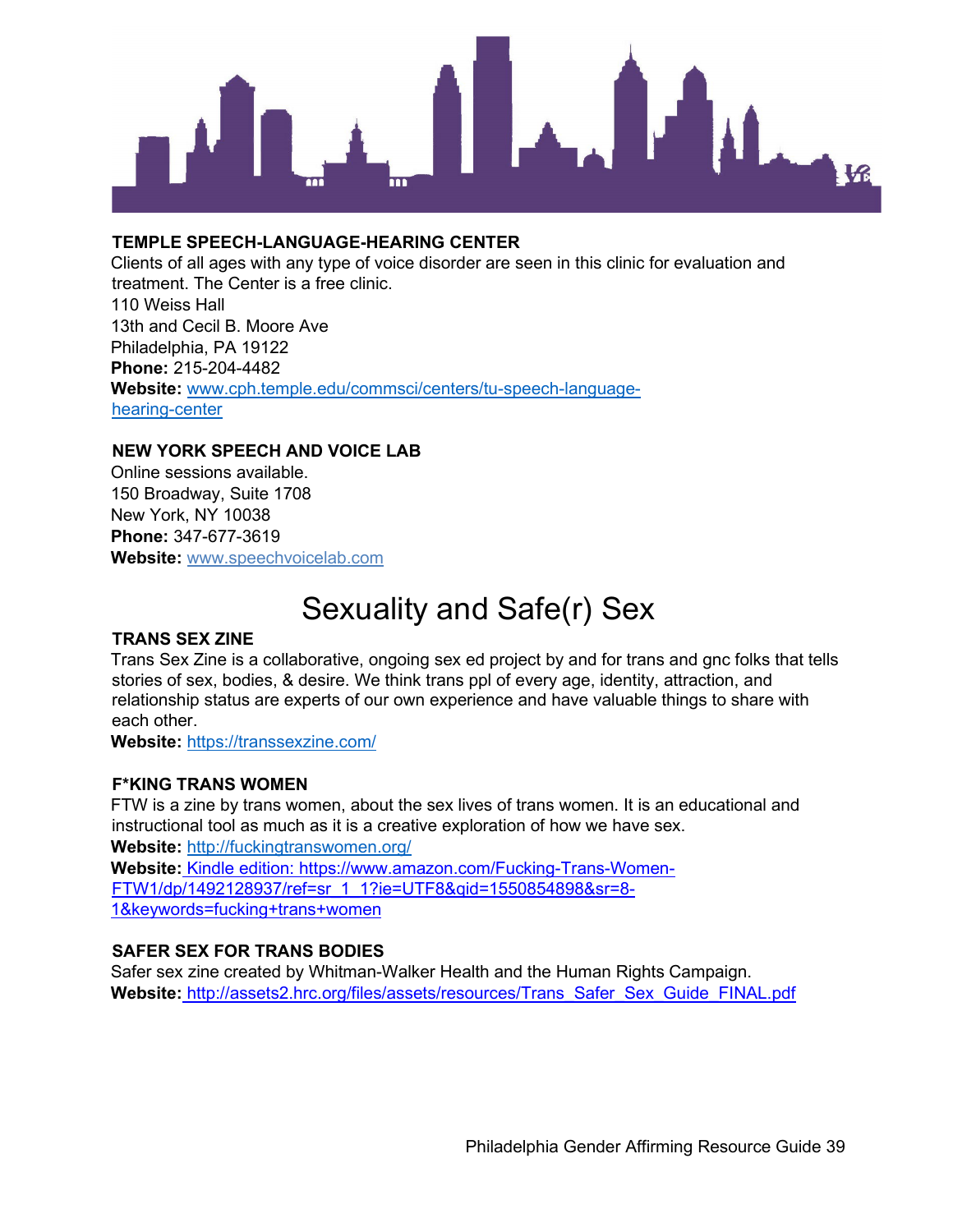

### Body Modification

#### <span id="page-43-0"></span>**SPIRITED TATTOOING COALITION**

QTPOC owned and operated. Spirited Tattooing Coalition set out to adopt a creative and respectful space that makes all of its patrons feel positive, supported and free. A safe space for people to express themselves.

4918 Baltimore Ave Philadelphia, PA 19143 **Phone:** 267-634-6723 **Website:** [http://www.spiritedtattoo.com](http://www.spiritedtattoo.com/) 

#### **BODY GRAPHICS**

Shares many artists with No Ka Oi Tiki Tattoo 627 S. 4th St. Philadelphia, PA 19147 **Phone:** 215-923-5834 **Website:** [www.bodygraphics.com](http://www.bodygraphics.com/) 

#### **INFINITE BODY PIERCING**

Trans-friendly and experienced. Can drop in for a consult, jewelry or piercing, Visit website or call for policies, questions, prices, or hours. 626 S. 4th St. Philadelphia, PA 19147 **Phone:** 215-923-7335 **Email:** james@infinitebody.com **Website:** [www.infinitebody.com](http://www.infinitebody.com/)

#### **NO KA OI TIKI TATTOO & PIERCING**

Trans-friendly and experienced. 610 S. 4th St. Philadelphia, PA 19147 **Phone:** 267-925-1766 **Website:** [www.nokaoitikitattoo.com](http://www.nokaoitikitattoo.com/)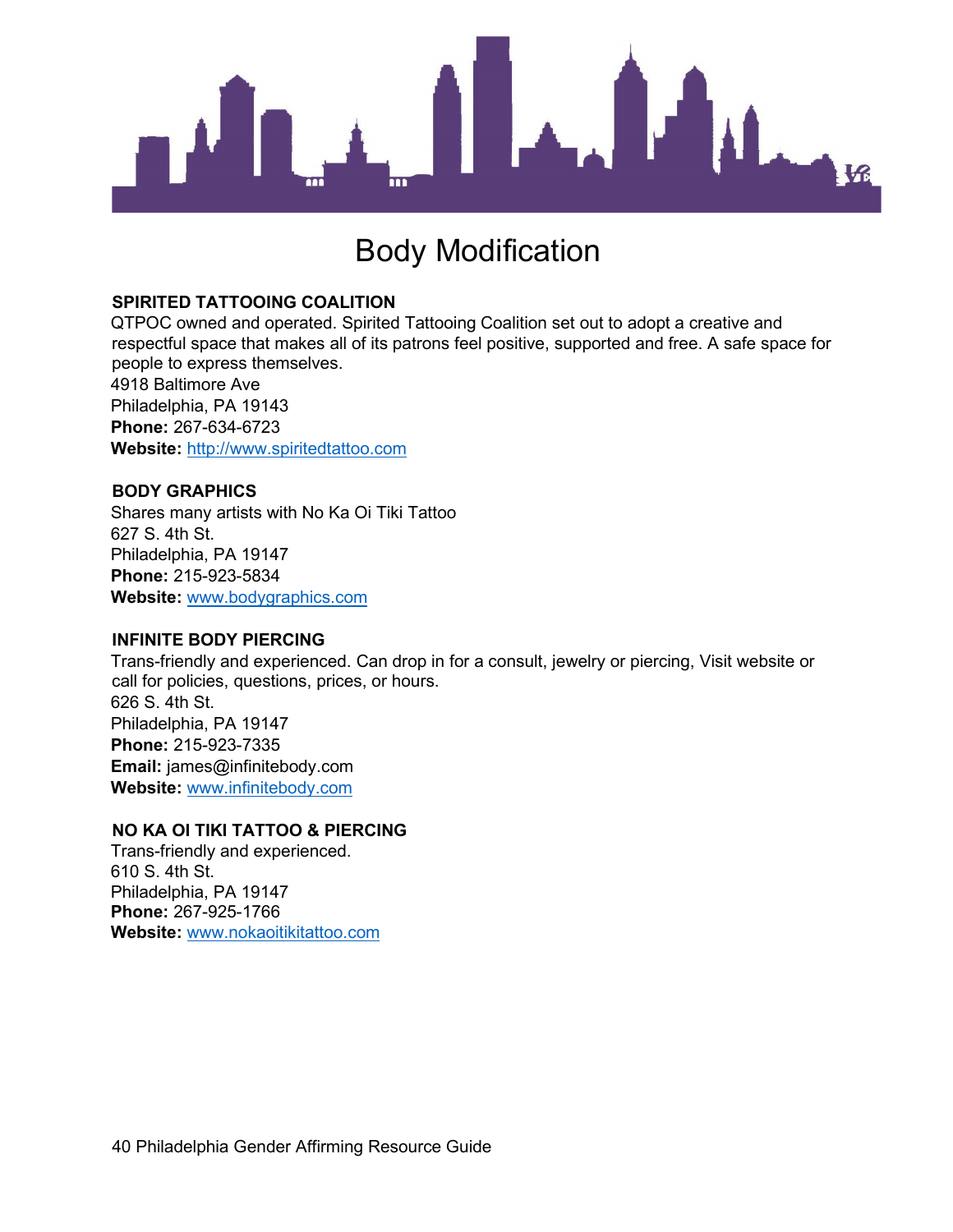

#### **SAULER INSTITUTE OF TATTOOING**

Sauler Institute of Tattooing provides cosmetic and medical tattooing services including scar camouflage, 3D nipple tattooing after gender affirming surgery, and medical conditions. Works with a broad range of ages, skin types, gender identities, and medical conditions. Can use insurance for breast cancer. Apply to be a model for \$50. More info on website. PA, NJ & NY **Phone:** 484-883-6827 **Email:** [info@saulerinstitute.com](mailto:info@saulerinstitute.com) **Website:** [www.Saulerinstitute.com](http://www.saulerinstitute.com/) 

### Bookstores & Libraries

#### <span id="page-44-0"></span>**THE CRITICAL PATH LEARNING CENTER**

An expansion of the AIDS Library and the Critical Path Project. Has a large collection of transrelated books, articles, media & DVDs. 1233 Locust St, 2<sup>nd</sup> fl Philadelphia, PA 19107 **Phone:** 215.985.4418 ext. 140 **Website:** [https://critpath.org](https://critpath.org/) 

#### **LGBT ARCHIVES AT WILLIAM WAY**

Building is currently undergoing renovations. Physical archives not available while this is ongoing but you can email below for digital access to archives. 1315 Spruce St. Philadelphia, PA 19107 **Phone:** 215-732-2220 **Email:** archives@waygay.org **Website:** [www.waygay.org/archives](http://www.waygay.org/archives) 

#### **LGBT CENTER LIBRARY AT UPENN**

The Center maintains a large collection of books, videos, DVDs, and periodicals written for and about sexual and gender minorities. You do not have to be a student to use this resource. 3907 Spruce St. Philadelphia, PA 19104 **Phone:** 215-898-5044 **Website:** <https://www.librarycat.org/lib/PennLGBTC>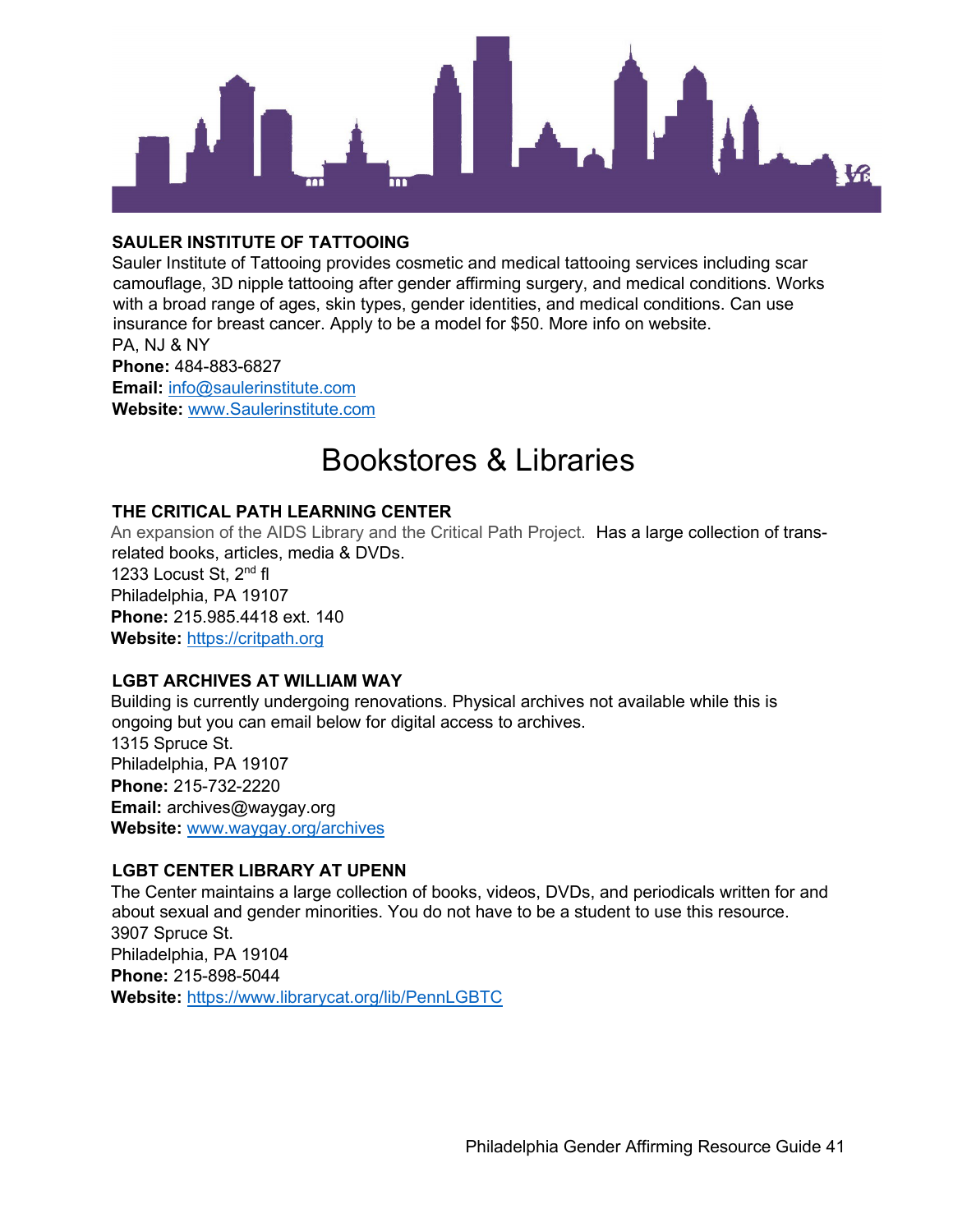

#### **WOODEN SHOE BOOKS**

Anarchist and radical literature. Can special order books if requested. Offers public computers with internet access. 704 South St. Philadelphia, PA 19147 **Phone:** 215-413-0999 **Website:** [www.woodenshoebooks.org](http://www.woodenshoebooks.org/)

#### **PHILLY AIDS THRIFT @ GIOVANNI'S ROOM**

Sells LGBTQ books—both new and used—as well as clothing, housewares and art. 345 S. 12<sup>th</sup> St. Philadelphia, PA 19107 **Phone:** [215 923-2960](tel:215-923-2960)  **Email:** [info@queerbooks.com](mailto:info@queerbooks.com) **Website:** [https://www.queerbooks.com](https://www.queerbooks.com/) 

### Clothing & Accessories

#### <span id="page-45-0"></span>**FLAVNT**

FLAVNT Streetwear is an Austin-based independent clothing brand for everyone within and anyone who supports the LGBTQ+ community. We are a brand by queer people for queer people. We don't believe in men's or women's clothing, we just make clothes that promote selfconfidence and self-love.

**Website: Website:** <https://www.flavnt.com/>

#### **BIG BROTHER BINDER PROGRAM**

Designed for those who cannot afford to purchase a binder, this program provides low-cost binders that are used but in good condition.

**Website:** www.thetransitionalmale.com

#### **IN A BIND**

In a BIND is a project of TransActive's Community Education Program. They collect pre-owned chest binders from guys who don't need them anymore and donate them to trans-masculine youth in need.

**Website:** <http://www.transactiveonline.org/inabind>

#### **GC2B TRANSITIONAL APPAREL**

Popular company through which to order binders. **Website:** [www.gc2b.co/](http://www.gc2b.co/)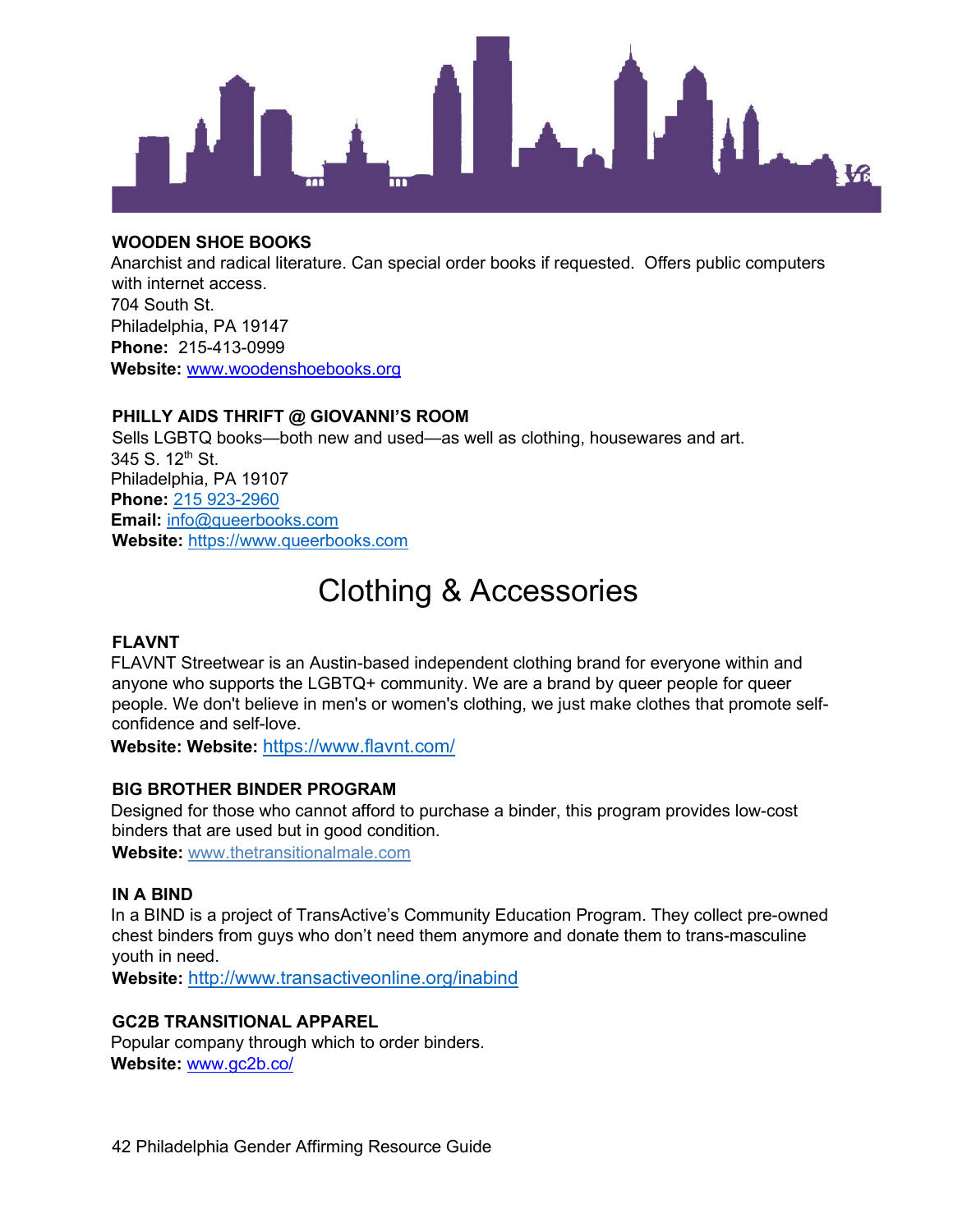

#### **ORIGAMI CUSTOMS**

Non-binary and queer owned and operated. Customized and handmade line of swimwear, lingerie, and gender affirming accessories for people of all genders. **Website:** <https://origamicustoms.com/>

#### **DAPPER BOI**

Gender-neutral and size-inclusive apparel line **Website:** <https://www.dapperboi.com/>

#### **REBIRTH GARMENTS**

Rebirth Garment's mission is to create gender non-conforming wearables and accessories for people on the full spectrum of gender, size and ability. The line creates a community where all people can confidently express their individuality and identity. Our identity is that of QueerCrip, a politicized umbrella term that encompasses queer, gender nonconforming identities, visible and invisible disabilities/ disorders—physical, mental, developmental, emotional ect. In particular, our trans and disabled communities have very particular clothing needs that are not adequately served by mainstream clothing designers. Instead of being centered on cisgender, heterosexual, white, thin people, Rebirth Garments is centered on QueerCrip people.

**Website:** [www.rebirthgarments.com](http://www.rebirthgarments.com/)  **Website:** [etsy.com/shop/RebirthGarments](http://etsy.com/shop/RebirthGarments)

#### **TUCK BUDDIES**

Comfortable tucking underwear option for trans kids, youth, and adults. **Website:** <https://www.etsy.com/shop/TuckBuddies?ref=l2-shopheader-name>

#### **FTM ESSENTIALS**

Online selection of binders and prosthetics. **Website:** <https://www.ftmessentials.com/>

#### **BRAYOLA**

Large online bra selection. **Website:** [https://brayola.com](https://brayola.com/)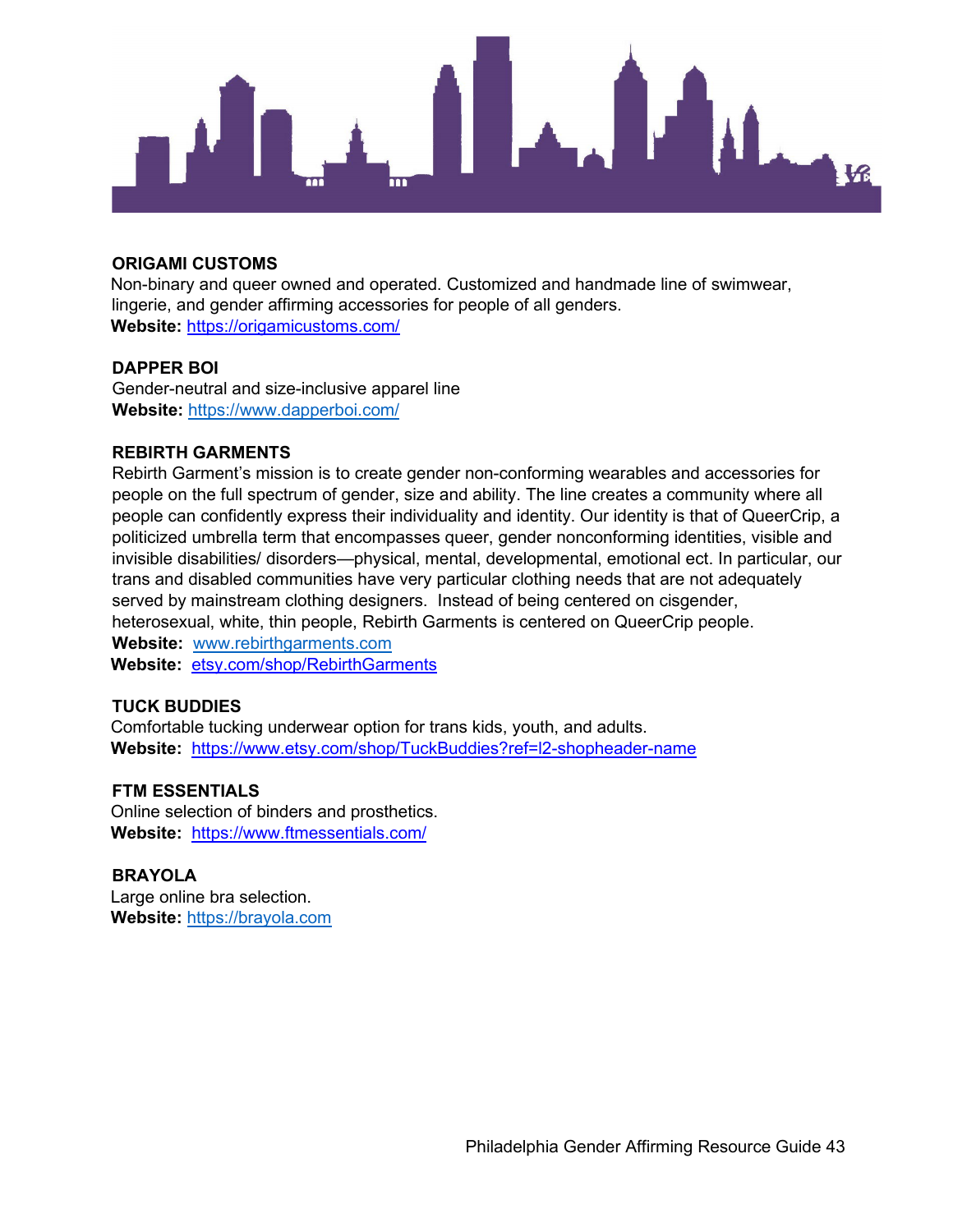

#### **THE BREAST FORM STORE**

Large online selection of breast forms, undergarments, and accessories. **Website:** <https://www.thebreastformstore.com/>

#### **BUFFALO EXCHANGE**

Second-hand and vintage clothes, shoes, hats, bags, jewelry. Gender-neutral fitting rooms. 1713 Chestnut St. Philadelphia, PA 19103 **Phone:** 215-557-9850 **Website:** [www.buffaloexchange.com](http://www.buffaloexchange.com/)

#### **CLASSIC PLUS SIZE JEWELRY**

Online store that specializes in larger-sized fine jewelry. Call for information, help with sizes or selection. **Phone:** 215-943-9090 **Email:** [classicplus2001@verizon.net](mailto:classicplus2001@verizon.net) **Website:** [www.classicplussizejewelry.com](http://www.classicplussizejewelry.com/) 

#### **PHILLY AIDS THRIFT**

Discounted used clothing, furniture, electronics, and other interesting items. 710 S. 5th St. Philadelphia, 19147 **Phone:** 215-922-3186 [phillyaidsthrift@aol.com](mailto:phillyaidsthrift@aol.com) [https://phillyaidsthrift.com](https://phillyaidsthrift.com/) 

#### **SEPHORA COSMETICS**

1714 Chestnut St. Philadelphia, PA 19103 **Phone:** 215-563-6112

#### **TRANSKIDS**

TransKids is a space dedicated to providing young folks with gender expression gear and resources. **Phone:** 773-271-1291 **Email:** transkidsbiz@gmail.com **Website:** [https://transkids.biz](https://transkids.biz/)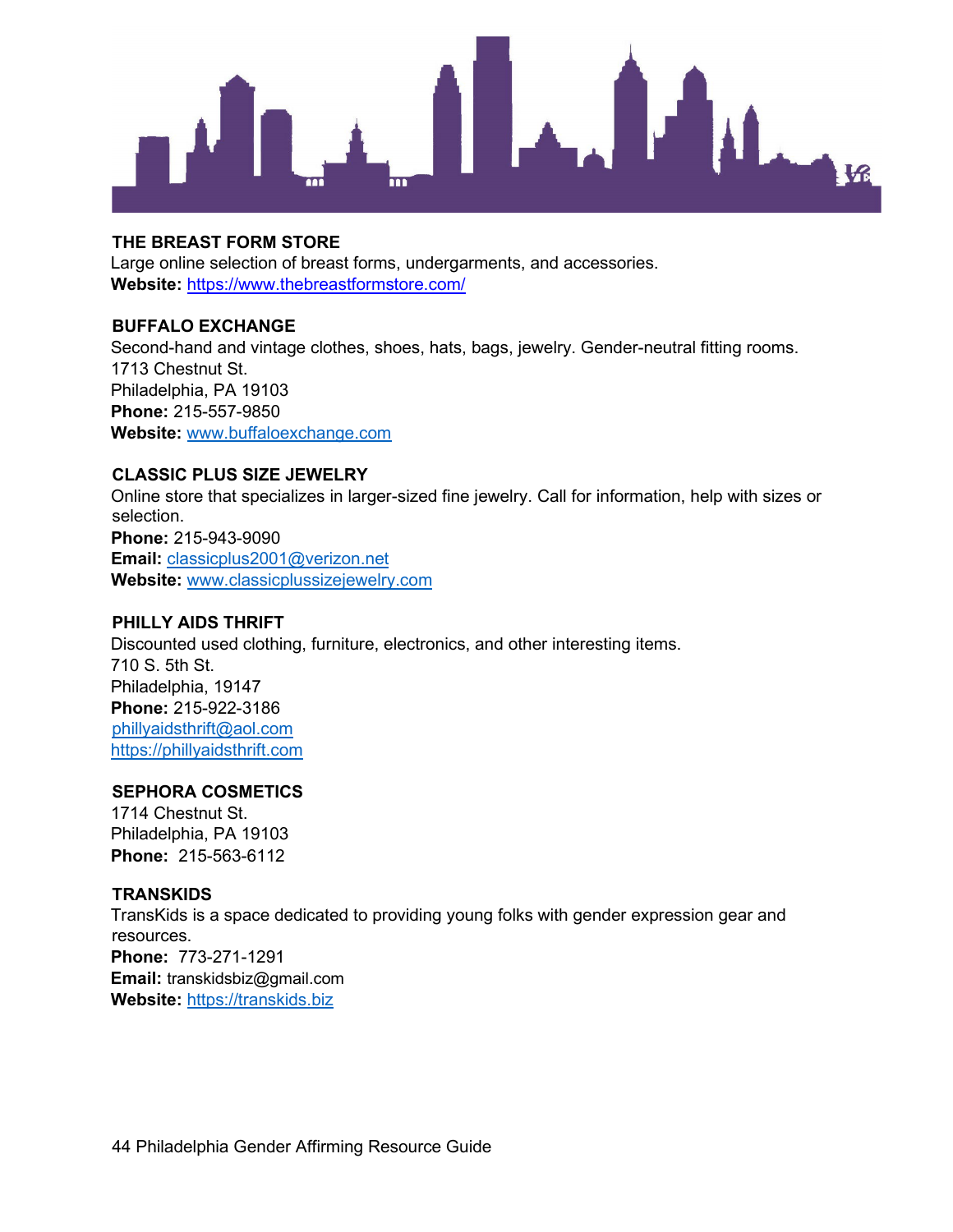

#### **MAC COSMETICS**

Can make an appointment for a private consultation/application session. 1300 Market St. Philadelphia, PA 19107 **Phone:** 215-241-1199

#### **OLD NAVY**

Non-gendered fitting rooms. Clothes in many sizes. 1851 S. Columbus Blvd Philadelphia, PA **Phone:** 215-586-3107

#### **PASSIONAL BOUTIQUE**

Selection of corsets, costumes, kilts and fashions sizes XS-8XL. Online selection of prosthetics, tucking underwear, and binders. 317 South St Philadelphia, PA 19147

**Phone:** 215-829-4986 **Email: [passionalstaff@gmail.com](mailto:passionalstaff@gmail.com) Website:** <http://www.passionalboutique.com/gender-expression>

#### **MORE RESOURCES ONLINE AT TRANSGENDER PULSE**

**Website:** <https://www.transgenderpulse.com/shopping-links/>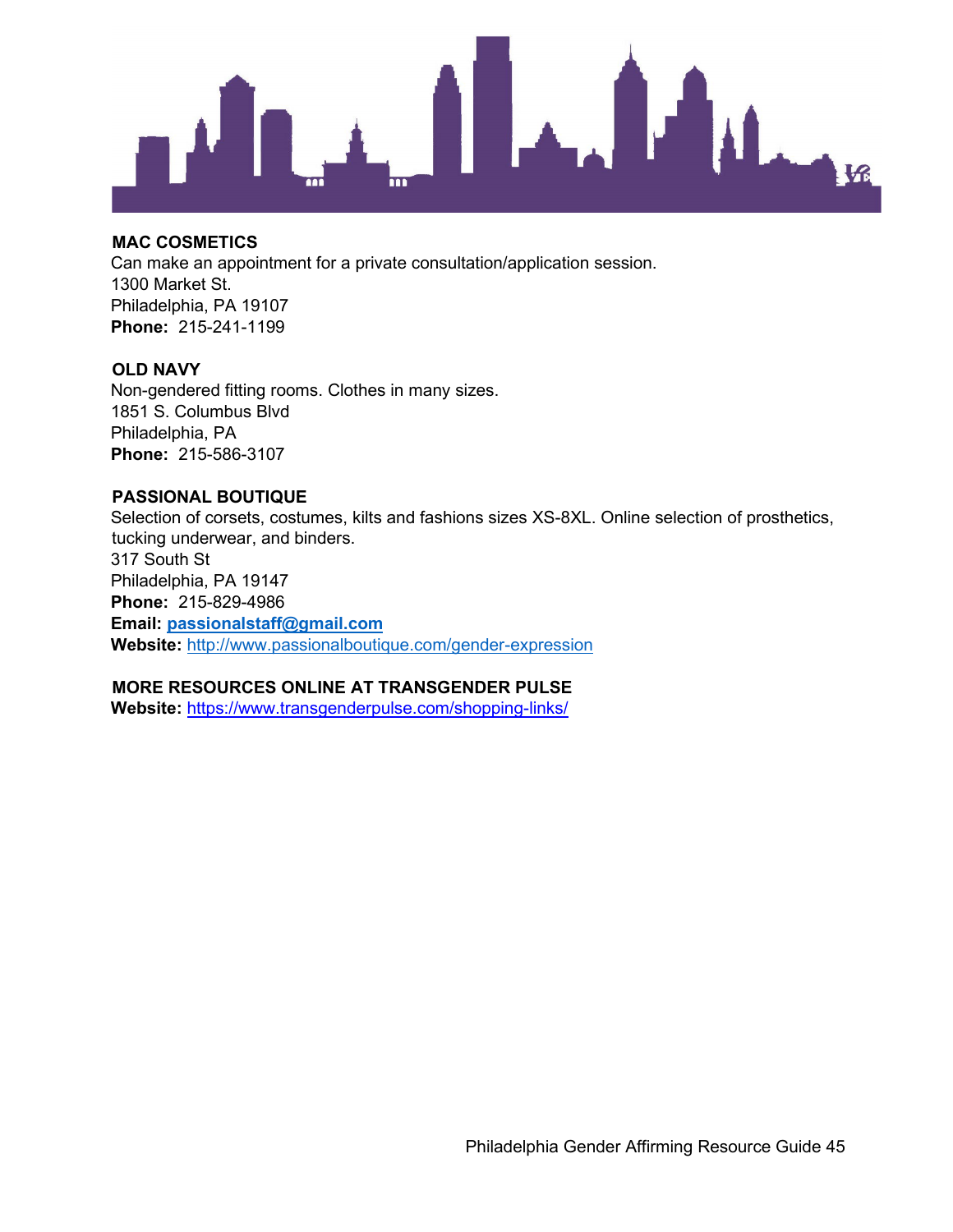

### Faith & Spirituality

#### <span id="page-49-0"></span>**ARCH STREET UNITED METHODIST CHURCH**

Welcomes people of all racial backgrounds, gender, sexual orientation or gender identity. 55 North Broad Street Philadelphia, PA 19107 **Phone:** 215-568-6250 **Website:** <https://archstreetumc.org/>

#### **CENTRAL BAPTIST CHURCH**

LGBT affirming congregation in American Baptist tradition. Rainbow Alliance mission group that explores gender diversity within a theological and biblical framework. 106 West Lancaster Ave. Wayne, PA 19087 **Phone:** 610-688-0664 **Website:** [www.cbcwayne.org](http://www.cbcwayne.org/)

#### **CONGREGATION RODEPH SHALOM**

Our vision is to awaken our human spirit to the possibilities within and between us. We welcome all who come to explore or deepen their connection to Judaism and God. We find strength in our diversity of perspective, age, gender identity and expression, ethnicity, sexual orientation, family constellation, and socio-economic background. 615 N. Broad St.

Philadelphia, PA 19123 **Phone:** 215-617-6747 **Email:** info@rodephshalom.org **Website:** [www.rodephshalom.org](http://www.rodephshalom.org/) 

#### **DIGNITY PHILADELPHIA**

A caring, supportive community of LGBT Catholic, along with family, friends, and allies. Liturgy each Sunday at 7PM. 330 S. 13th St. Philadelphia, PA 19107 **Phone:** 215.546.2093 **Email:** DignityPhila@aol.com **Website:** [www.dignityphila.org](http://www.dignityphila.org/)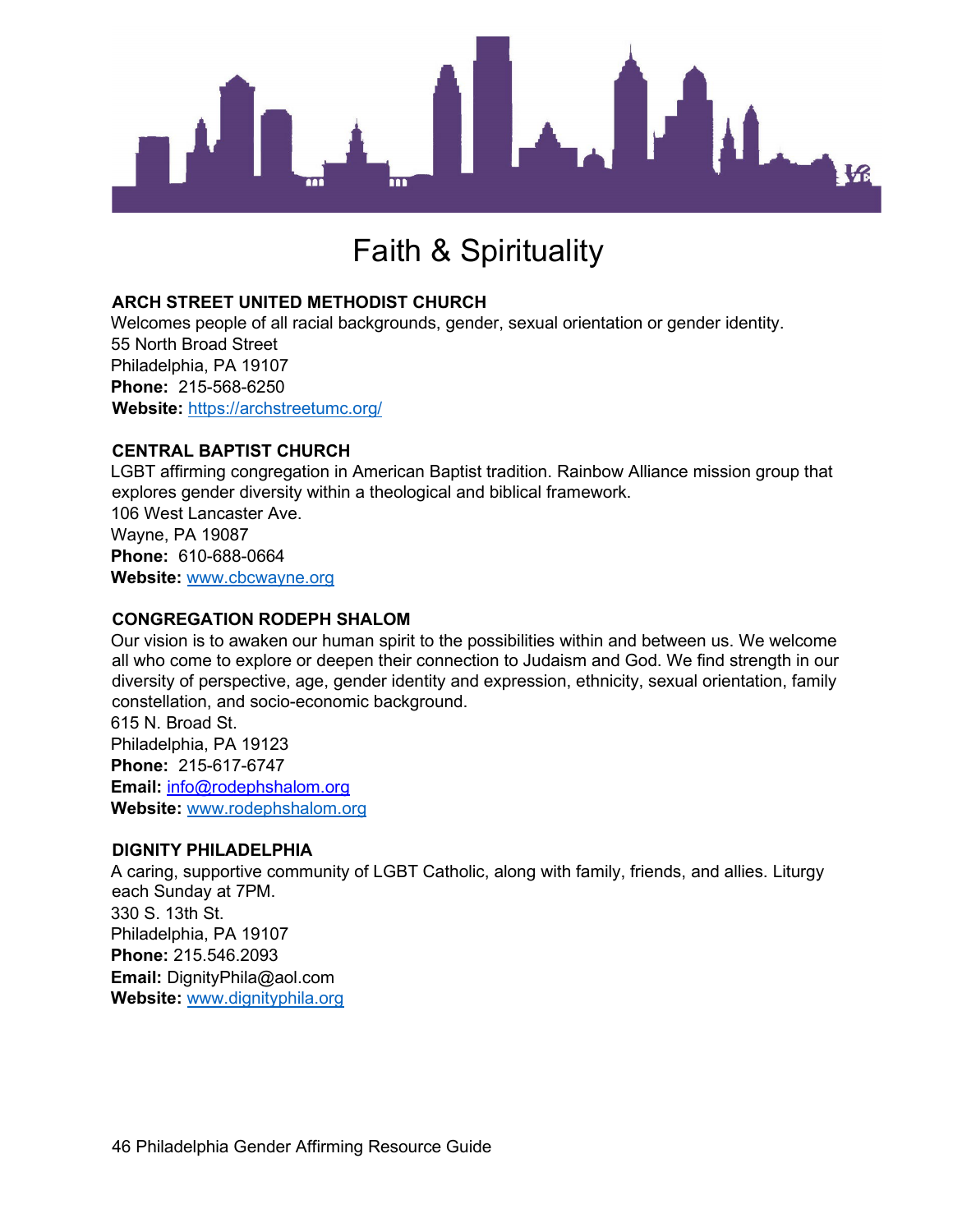

#### **FIRST UNITARIAN CHURCH**

An intentionally diverse UU congregation, welcoming and affirming. 2125 Chestnut St. Philadelphia, PA 19103 **Phone:** 215-563-3980 **Email:** [info@philauu.org](mailto:info@philauu.org)  **Website:** [www.philauu.org](http://www.philauu.org/)

#### **METROPOLITAN COMMUNITY CHURCH OF PHILADELPHIA**

LGBT inclusive congregation that seeks to help congregants nurture love in themselves, grow spiritually in Christ & engage in sharing hope with LGBT communities & beyond. Service Sundays at 11 a.m. 3637 Chestnut St. Philadelphia, PA 19104 **Phone:** 215.873.5719 **Email:** mccphila@aol.com **Website:** www.whosoevermccp.com

#### **MISHKAN SHALOM**

Mishkan Shalom is a spiritual, progressive, and inclusive Reconstructionist Synagogue located in Philadelphia. 4101 Freeland Ave Philadelphia, PA 19128 **Phone:** 215-508-0226 **Website:** [www.mishkan.org](http://www.mishkan.org/)

#### **TABERNACLE UNITED CHURCH**

A light, open, and affirming congregation that encourages the full participation of LGBT individuals in the body of Christ. Worship is Sundays at 10AM (In person and on zoom) Contact for zoom links. 3700 Chestnut St. Philadelphia, PA 19104 **Phone:** 215-386-4100 **Website:** [www.tabunited.org](http://www.tabunited.org/)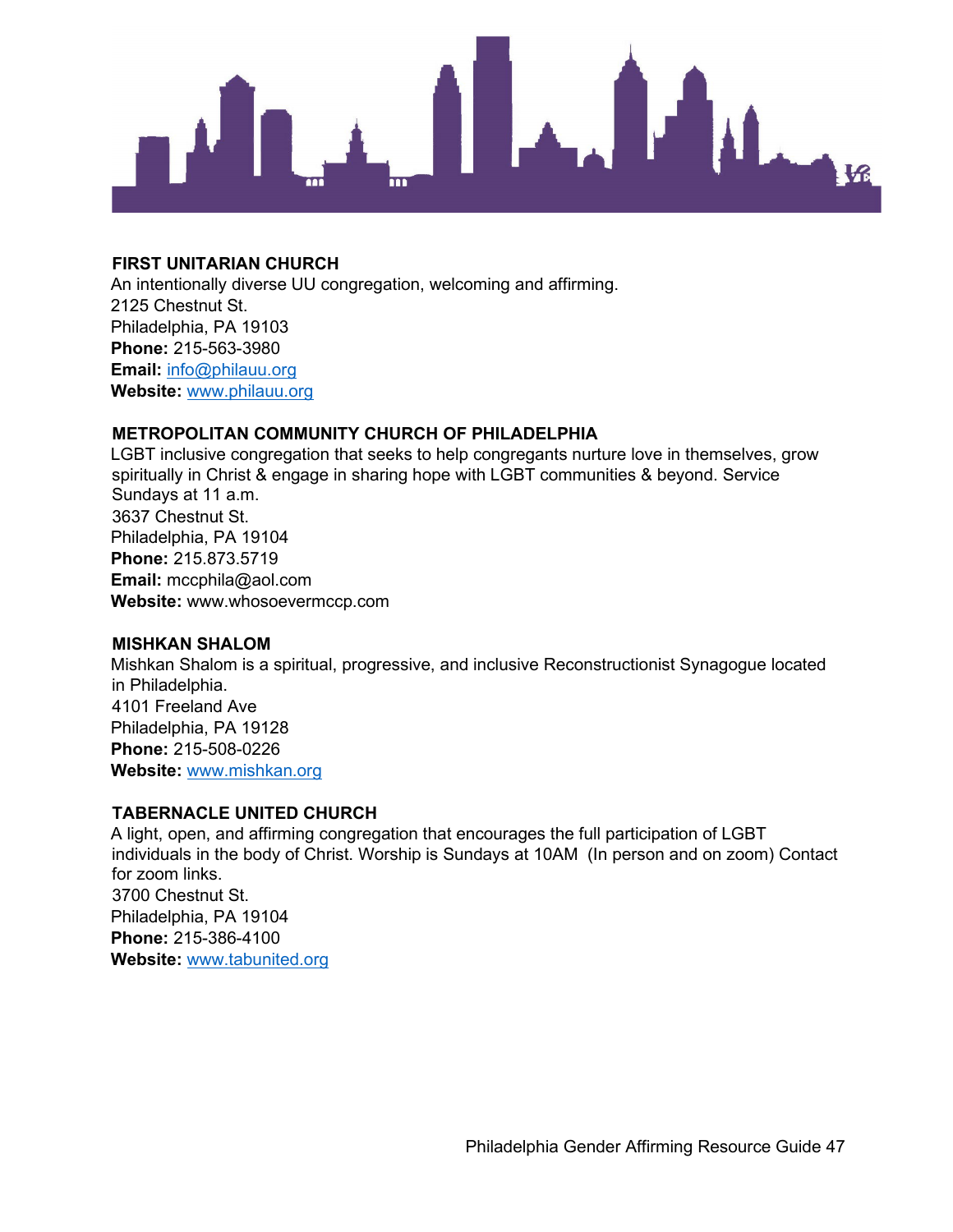

### **Housing**

#### <span id="page-51-0"></span>**SHELTERS**

At this time, homeless services are heavily gender segregated. Philadelphia does, however, have the Fair Practices Ordinance, which mandates that individuals accessing shelter services have the right to be housed in a facility with the gender that they identify as. Ultimately you are your own best advocate in this process and the providers listed below can help you navigate the system. We have included the following agencies, which have demonstrated LGBTQ competence:

#### **24-Hour Homeless Outreach Hotline:**

**Phone:** 215-232-1984 **Phone:** 877-222-1984

#### **COVENANT HOUSE PA**

Services to young adults ages18-24 including a 51 bed shelter, transitional living and independent living apartments.

31 E. Armat St. Philadelphia, Pa 19144 **Phone:** 215-951-5411

#### **OFFICE OF SUPPORTIVE HOUSING (OSH)**

Single women and women with children can go to: Apple Tree Family Center 1430 Cherry St. Philadelphia, PA 19107 **Phone:** 215-686-7150

Emergency housing for single women and women with children can go to: Salvation Army Eliza Shirley House 1320 Arch St. Philadelphia, PA 19107 **Phone:** 215-568-5111

#### **OUR BROTHER'S PLACE (A PROGRAM OF BETHESDA PROJECT)**

Services to men, however many transwomen have reported that this facility is safe and that they have received good services through this program*.*  907 Hamilton St. Philadelphia, PA 19123 **Phone:** 215-985-1600

48 Philadelphia Gender Affirming Resource Guide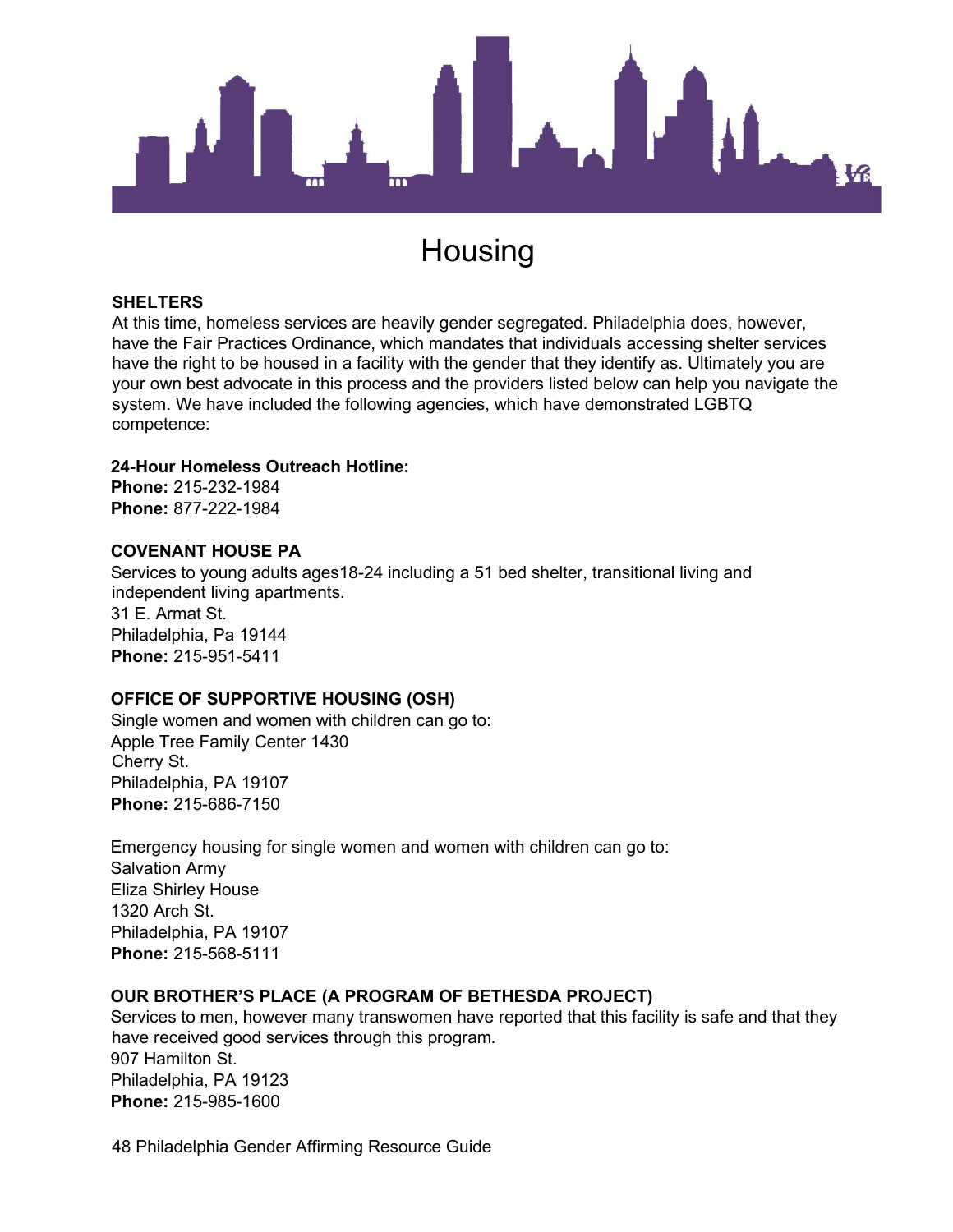

#### **PROJECT H.O.M.E**

Office hours: Monday - Friday 8AM - 4PM 1515 Fairmont Ave Philadelphia, PA 19130 **Phone:** 215-232-7272 [www.projecthome.org](http://www.projecthome.org/)

#### **MORRIS HOME**

Supports trans and gender variant individuals as they develop the knowledge, skills and supports necessary to promote sobriety, manage emotional and behavioral difficulties, choose and maintain safe and healthy lifestyles, and develop healthy relationships. 5037 Woodland Ave Philadelphia, PA 19143 **Phone:** 215-729-3045 [www.rhd.org/m](http://www.rhd.org/)orrishome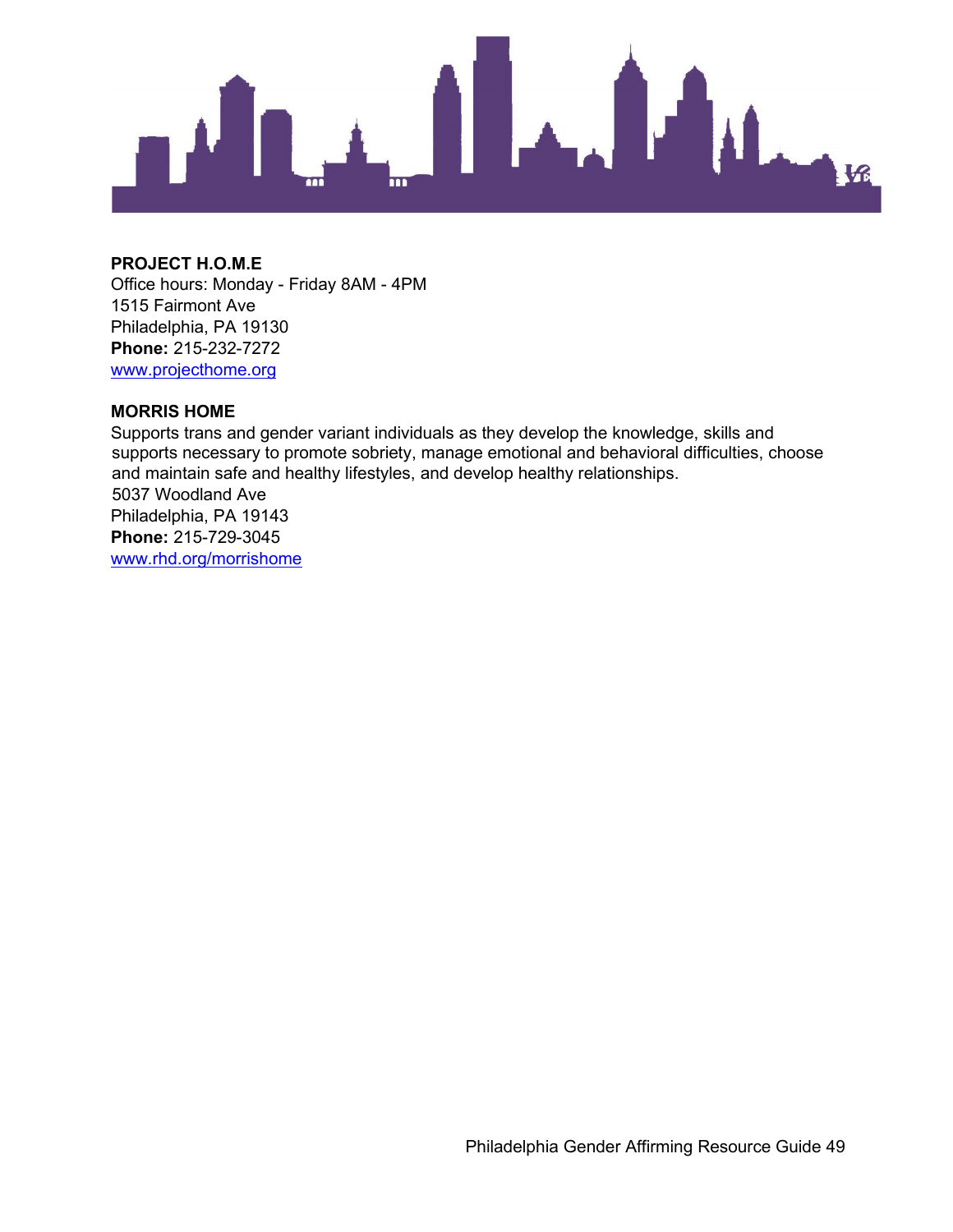

### <span id="page-53-0"></span>Legal & Advocacy

#### **KRISTINE HOLT, ESQ**

Areas of practice include: family law, name change, personal bankruptcy, civil rights, discrimination, and employment law. 1518 Walnut Street Philadelphia, PA 19102 215-545-7789 or Berlin, NJ 856-599-5555 [www.jenkinslaw.org](http://www.jenkinslaw.org/)

#### **JERNER & PALMER, P.C.**

Expertise includes name change, family law, reproductive technology law and second parent adoption. Offices in Philadelphia & Marlton, NJ 215-843-6000 or 856-817-6030 [www.jplaw.com](http://www.jplaw.com/) 

#### **WILLIAM SINGER, ESQ.**

2230 ROUTE 206 Belle Mead, NJ. 08502 908.359.7873 Wsinger@singerfedun.com [www.singerfedun.com/](http://www.singerfedun.com/)

#### **OFFICE OF LGBT AFFAIRS FOR THE CITY OF PHILADELPHIA**

The Office of LGBT Affairs works to foster equal working and living conditions for lesbian, gay, bisexual, transgender, and queer (LGBTQ) people and to advocate for LGBTQ issues in all areas of City government. Created in 2008 by mayoral executive order, the Office of LGBT Affairs became a permanent part of the City's charter in 2015. City Hall Room 110 Philadelphia, PA 19107 215-686-0330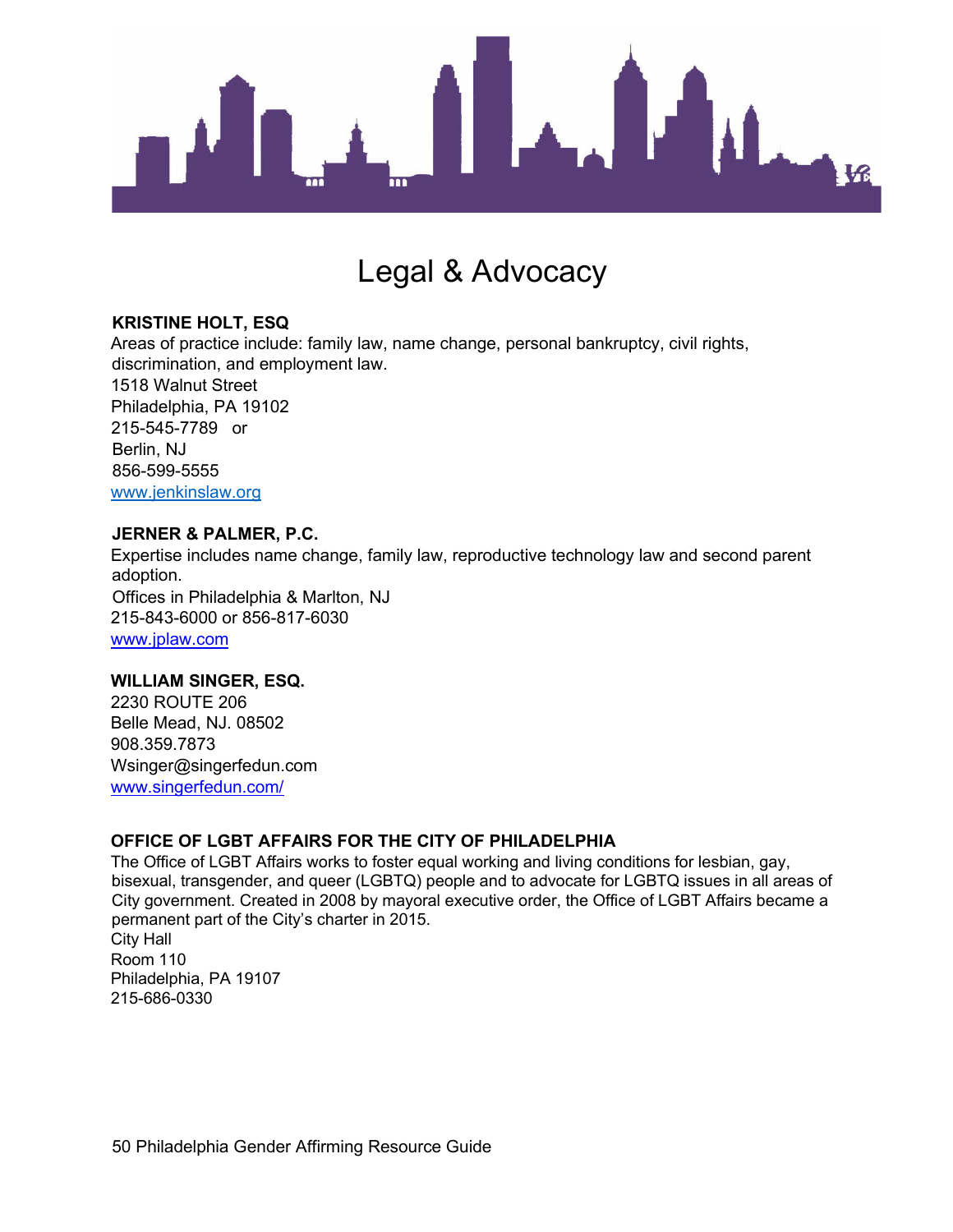

### National Transgender Conferences

<span id="page-54-0"></span>Dates and locations subject to change. Some conferences may be virtual or suspended based on current public health concerns. Please check conference websites for more information.

| <b>Conference</b>                                                             | <b>Location</b>    | <b>Conference Date</b> |
|-------------------------------------------------------------------------------|--------------------|------------------------|
| <b>First Event</b>                                                            | Marlboro, MA       | January                |
| <b>GEMS (Gender Education</b><br>Demystification Symposium)                   | Salt Lake City, UT | February               |
| <b>TRANSforming Gender</b><br>Conference                                      | Boulder, CO        | March                  |
| <b>Keystone Conference</b>                                                    | Harrisburg, PA     | March                  |
| <b>TransCon Miami</b>                                                         | Miami, FL          | March                  |
| <b>New Jersey Trans Youth Forum</b>                                           | Princeton, NJ      | March                  |
| <b>South Bay Trans Day Of</b><br><b>Visibility</b>                            | San Jose, CA       | March                  |
| <b>Black Trans Advocacy</b><br>Conference                                     | Dallas, TX         | April                  |
| <b>Transgender Lives: The</b><br>Intersection of Health and Law<br>Conference | Farmington, CT     | April                  |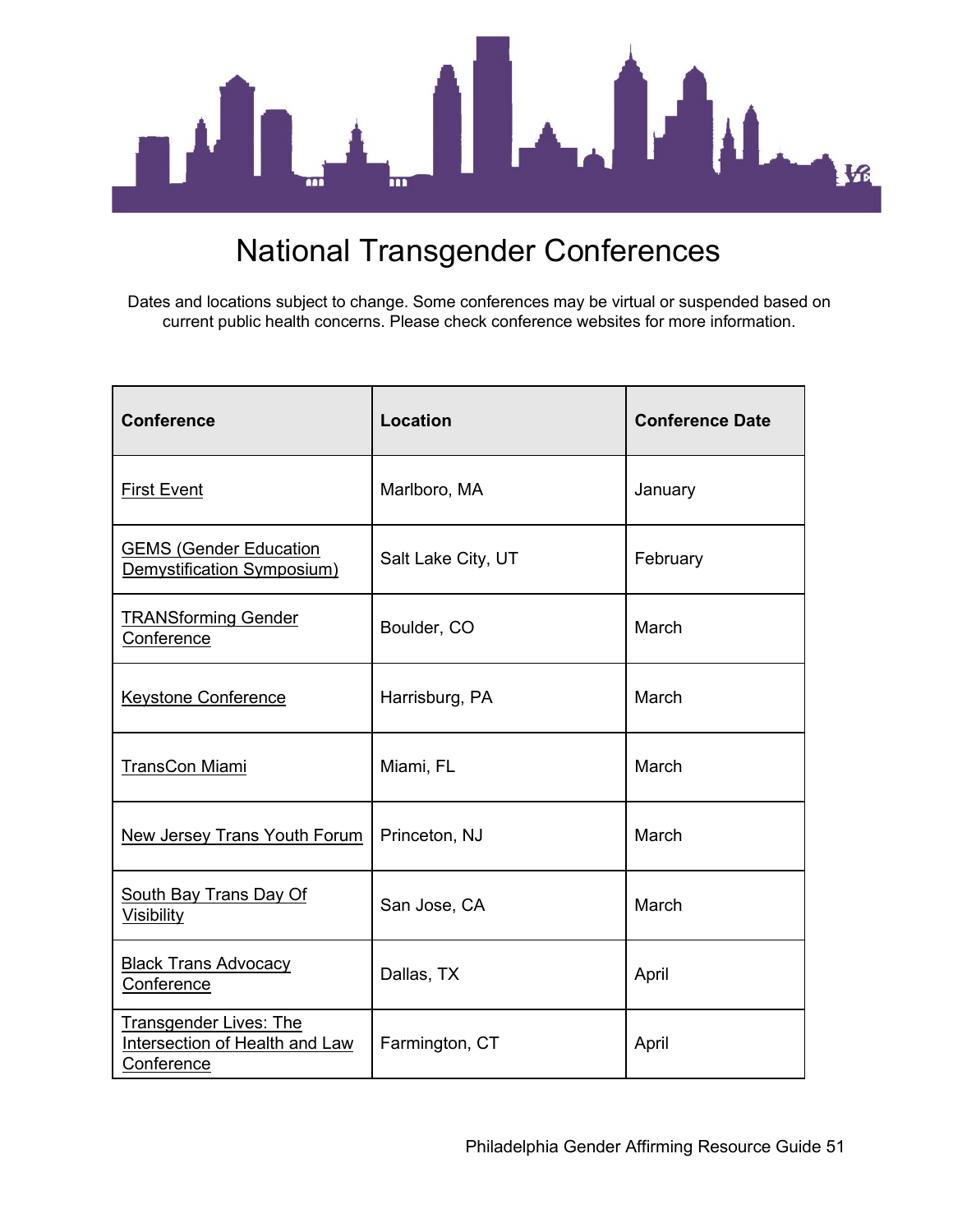

| <b>Philadelphia Trans Wellness</b><br>Conference              | Philadelphia, PA   | July      |
|---------------------------------------------------------------|--------------------|-----------|
| <b>Transgender Faith and Action</b><br><b>Network Retreat</b> | Charlotte, NC      | August    |
| <b>TransOhio Trans and Ally</b><br>Symposium                  | Columbus, OH       | September |
| <b>Southern Comfort Conference</b>                            | Ft. Lauderdale, FL | September |
| <b>Gender Infinity</b>                                        | Houston, TX        | September |
| Paradise Conference                                           | Atlanta, GA        | October   |
| <b>Translating Identity Conference</b>                        | Burlington, VT     | October   |
| <b>Fantasia Fair</b>                                          | Provincetown, MA   | October   |
| Virginia TIES                                                 | Richmond, VA       | October   |
| Genderevolution                                               | Salt Lake City, UT | November  |
| <b>Transgender Spectrum</b><br>Conference                     | St. Louis, MO      | November  |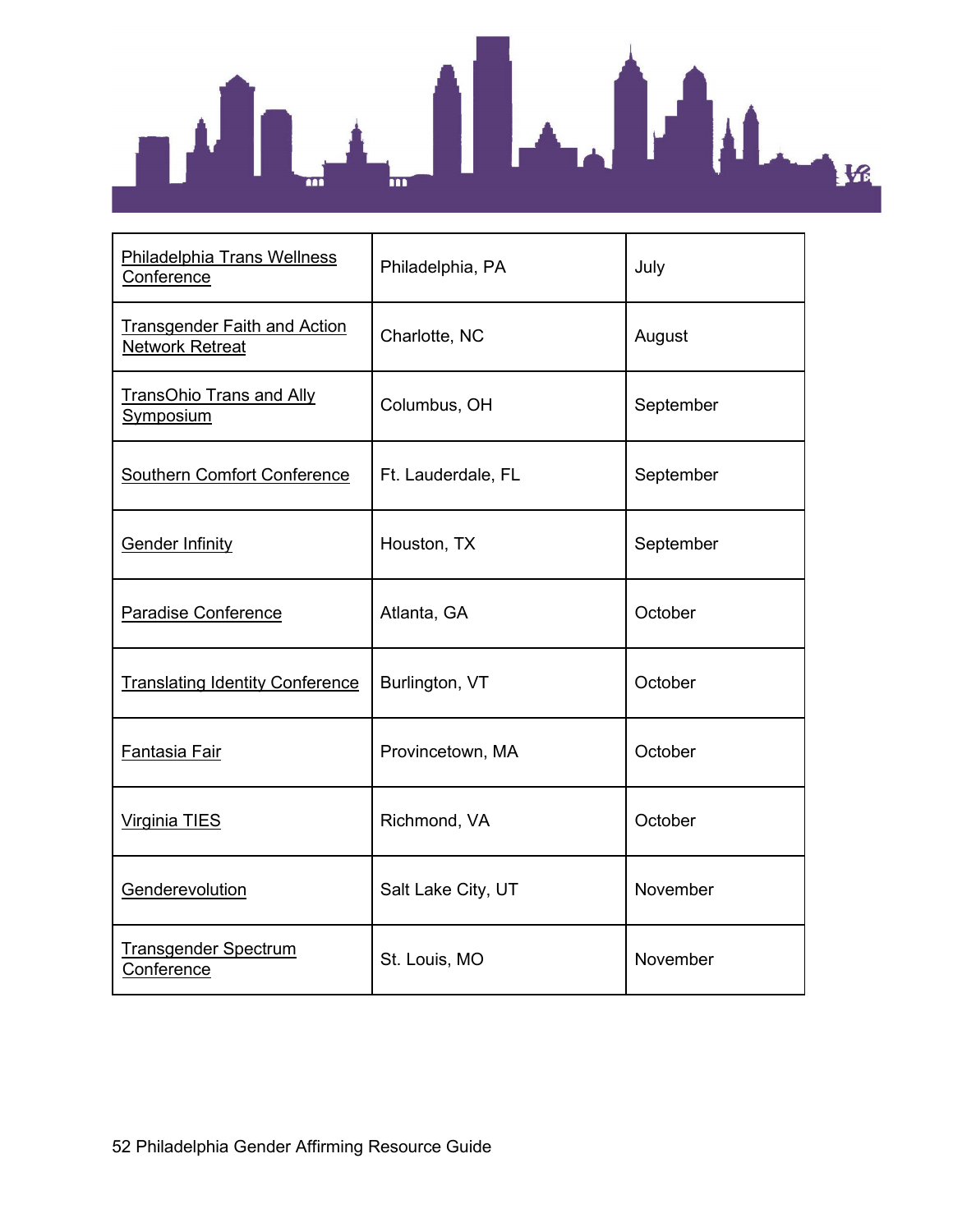

### Parent Resources

#### <span id="page-56-0"></span>**CAMP ARANU'TIQ**

Provide transgender and gender-variant youth with a safe, fun, and unique camp experience during which they are able to express gender however they are comfortable and connect with others in similar situations. For new campers ages 8-13 and returning campers up to age 15. **Phone:** [781-400-1617](tel:+17814001617) 

**Website:** www.camparanutiq.org

#### **PARENTS AND FRIENDS OF LESBIANS AND GAYS, TRANSGENDER NETWORK**

Resources for how to navigate and support your child during the coming out process. Information on local events and supports. Links to trans-supportive organizations. Online brochures and reading materials.

#### **National:**

**Website:** www.pflag.org Bucks, Lehigh, Northampton, Monroe and Berks: **Website:** www.epapflag.org Philadelphia: **Website:** [www.pflagphila.org](http://www.pflagphila.org/)  **Phone:** 215-572-1833 **Email:** pflagphila@yahoo.com **Mailing address:** PFLAG Philadelphia, PO Box 15711, Philadelphia, PA 19103

#### **PHILADELPHIA FAMILY PRIDE**

Resource page for trans\* youth and their family and friends. Offers advocacy, education and family centered events for parents and their children. **Email:** info@philadelphiafamilypride.org **Website:** [www.phillyfamilypride.org](http://www.phillyfamilypride.org/) 

#### **TRANS YOUTH FAMILY ADVOCATES (TYFA)**

TYFA empowers children and families by collaborating with educators, service providers, and communities, to develop supportive environments in which gender may be expressed and respected.

**Phone:** 888.462.8932 **Email:** info@imatyfa.org **Website:** [www.imatyfa.org](http://www.imatyfa.org/)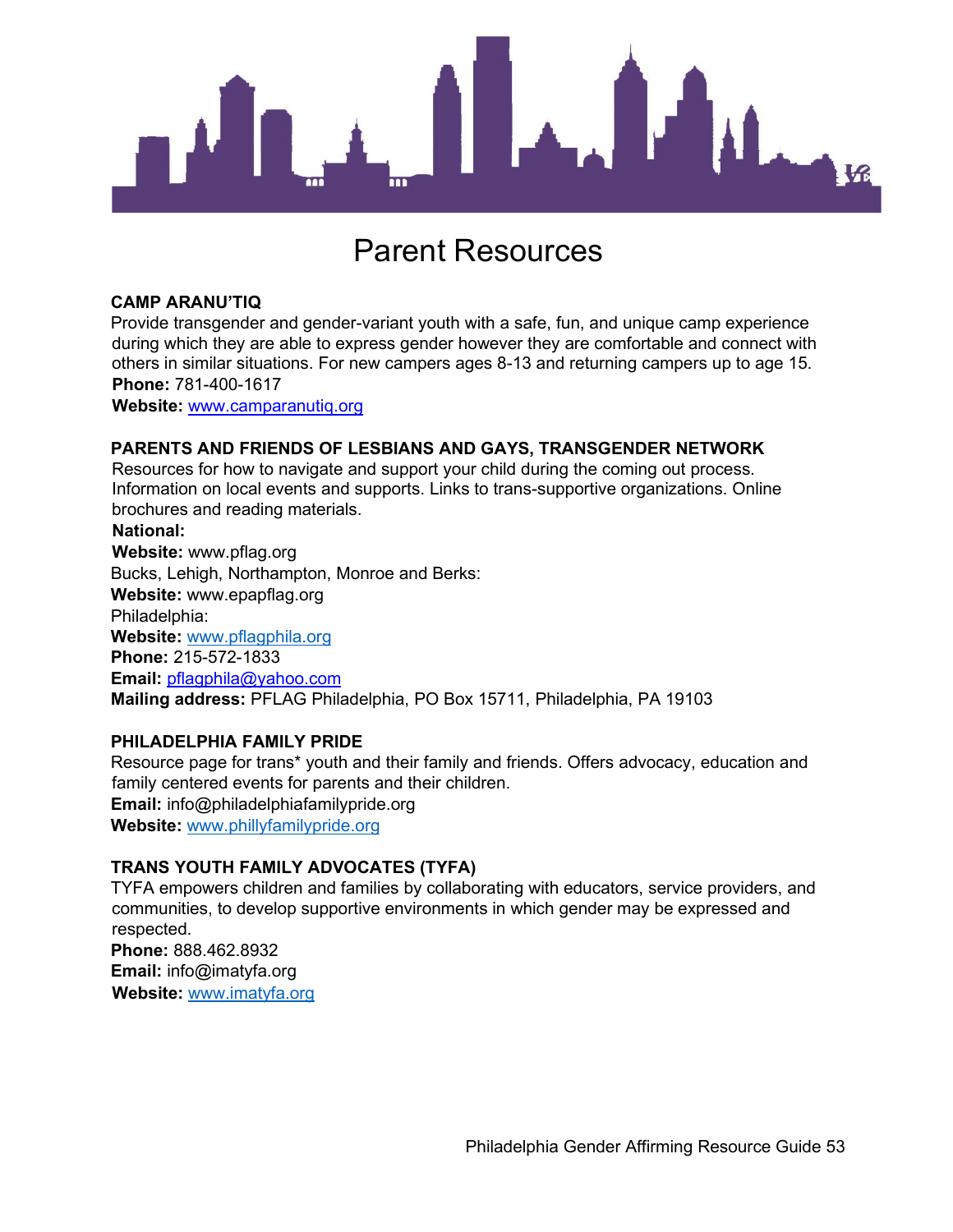

#### **GENDER SPECTRUM**

Gender Spectrum provides education, training and support to help create a gender sensitive and inclusive environment for all children and teens. **Phone:** 510.788.4412 **Email:** info@genderspectrum.org **Website:** www.genderspectrum.org

### Additional Miscellaneous Resources

#### <span id="page-57-0"></span>**TRANS STUDENT EDUCATIONAL RESOURCES**

Trans Student Educational Resources is a youth-led organization dedicated to transforming the educational environment for trans and gender nonconforming students through advocacy and empowerment. In addition to our focus on creating a more trans-friendly education system, our mission is to educate the public and teach trans activists how to be effective organizers. We believe that justice for trans and gender nonconforming youth is contingent on an intersectional framework of activism. Ending oppression is a long-term process that can only be achieved through collaborative action.

**Website:** [www.transstudent.org/](http://www.transstudent.org/)

#### **FTMINTERNATIONAL**

Provides connection and community to the Female to Male community worldwide. Events include chapter meetings, film screenings, author readings, guest speaker events, creative performances, marches, and educational conferences where we share our experiences and empower our members to be leaders.

**Website:** www.ftmi.org/

#### **SYLVIA RIVERA LAW PROJECT**

Works to guarantee that all people are free to self-determine their gender identity and expression, regardless of income or race, and without facing harassment, discrimination, or violence.

**Website:** [www.srlp.org](http://www.srlp.org/)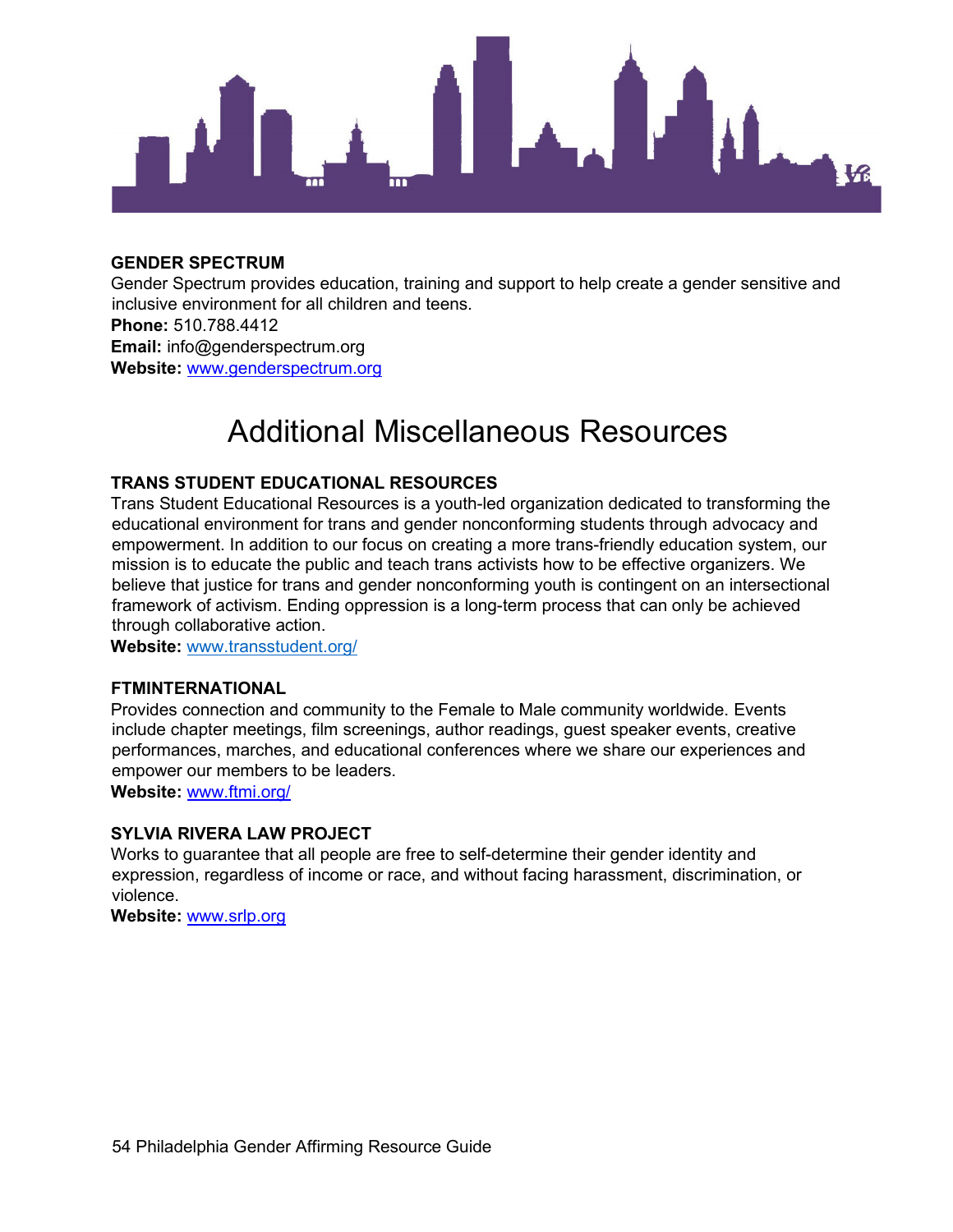

#### **LAMBDA LEGAL'S BENDING THE MOLD: AN ACTION KIT FOR TRANSGENDER\* STUDENTS**

This kit is designed to help make schools a safer place. Includes ideas and information to advocate for change, as well as an extensive list of resources. **Website:** www.lambdalegal.org/publications/bending-the-mold/order-bending-the-mold.html

#### *Trans Bodies, Trans Selves*

*Trans Bodies, Trans Selves* is a revolutionary resource-a comprehensive, reader-friendly guide for transgender people, with each chapter written by transgender or genderqueer authors. **Website:** [www.transbodies.com/](http://www.transbodies.com/)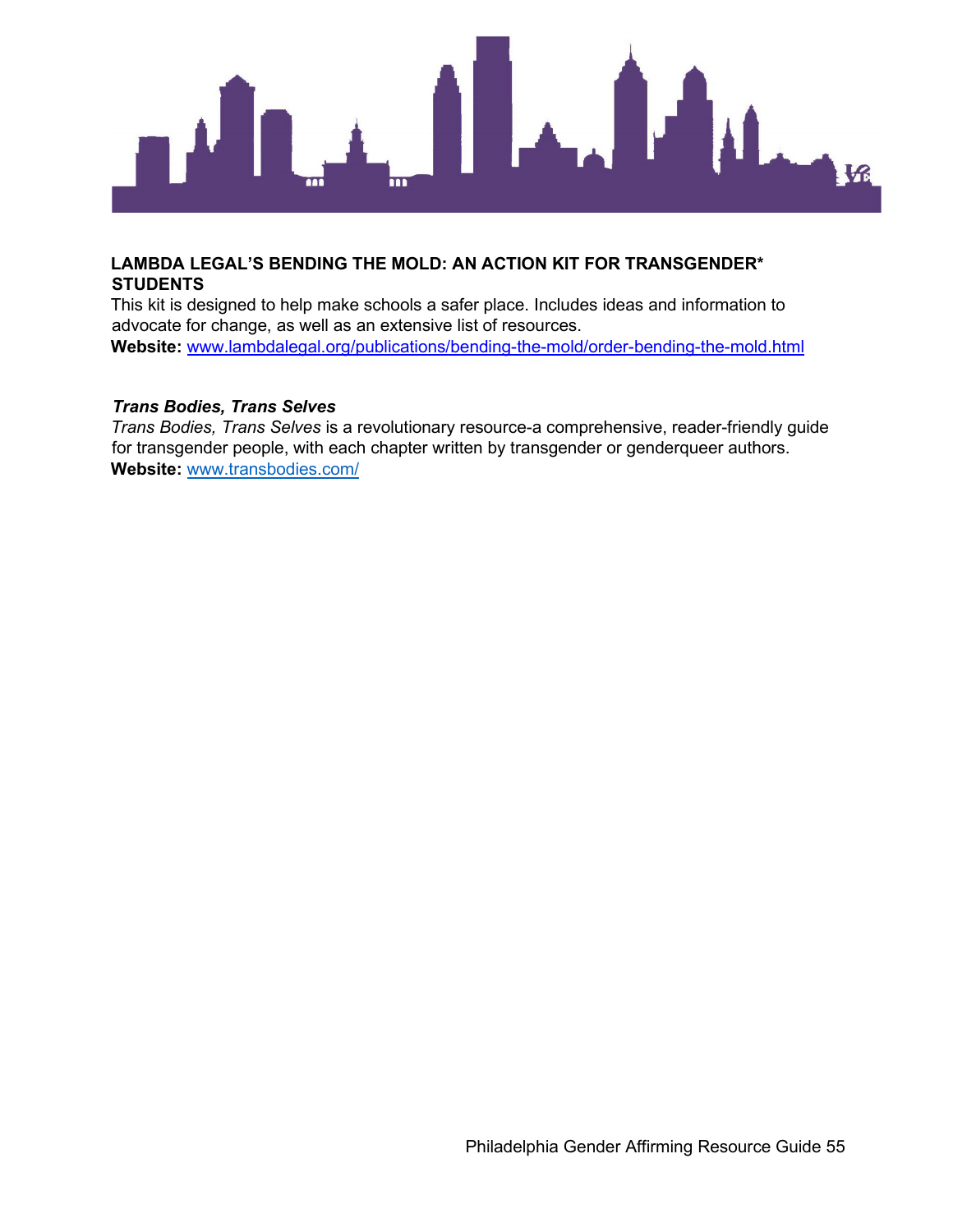

### Youth Resources

#### <span id="page-59-0"></span>**HOTLINES**

#### **COVENANT HOUSE 24 HOUR HOMELESS & RUNAWAY ADOLESCENT CRISIS LINE (NINE LINE)**

24-hour, toll free, crisis hotline, which provided crisis intervention, referral and information services to adolescents' ages 18-22 years. **Phone:** 800-999-9999

#### **RUNAWAY YOUTH HOTLINE**

Toll free, crisis hotline that provides crisis intervention, referral and information services **Phone:** 800-RUNAWAY (1-800-786-2929) **(24/7) Chatline:** [www.1800runaway.org/#](http://www.1800runaway.org/) 

#### **TREVOR PROJECT LIFE LINE**

Provides crisis intervention and suicide preventions to LGBTQ youth ages 13-24 years old. **Phone:** 866-488-7386

#### **HOMELESS RESOURCES**

#### **ACHIEVING INDEPENDENCE CENTER (AIC)**

One stop shopping services for youth ages 14-21 years old that have been in DHS custody at some point after turning 14. AIC offers education, job training, employment, housing referrals and job skills training. 1415 North Broad Street Suite 100 Philadelphia, PA 19122 **Phone:** 215-574-9194

#### **COVENANT HOUSE**

Offers emergency shelter, outreach, education, and vocation assistance, as well as transitional living to runaway and homeless youth ages 18-22 years old. Crisis Center/Shelter: 31 E. Armat St. Philadelphia, PA 19144 **Phone:** 215-951-5411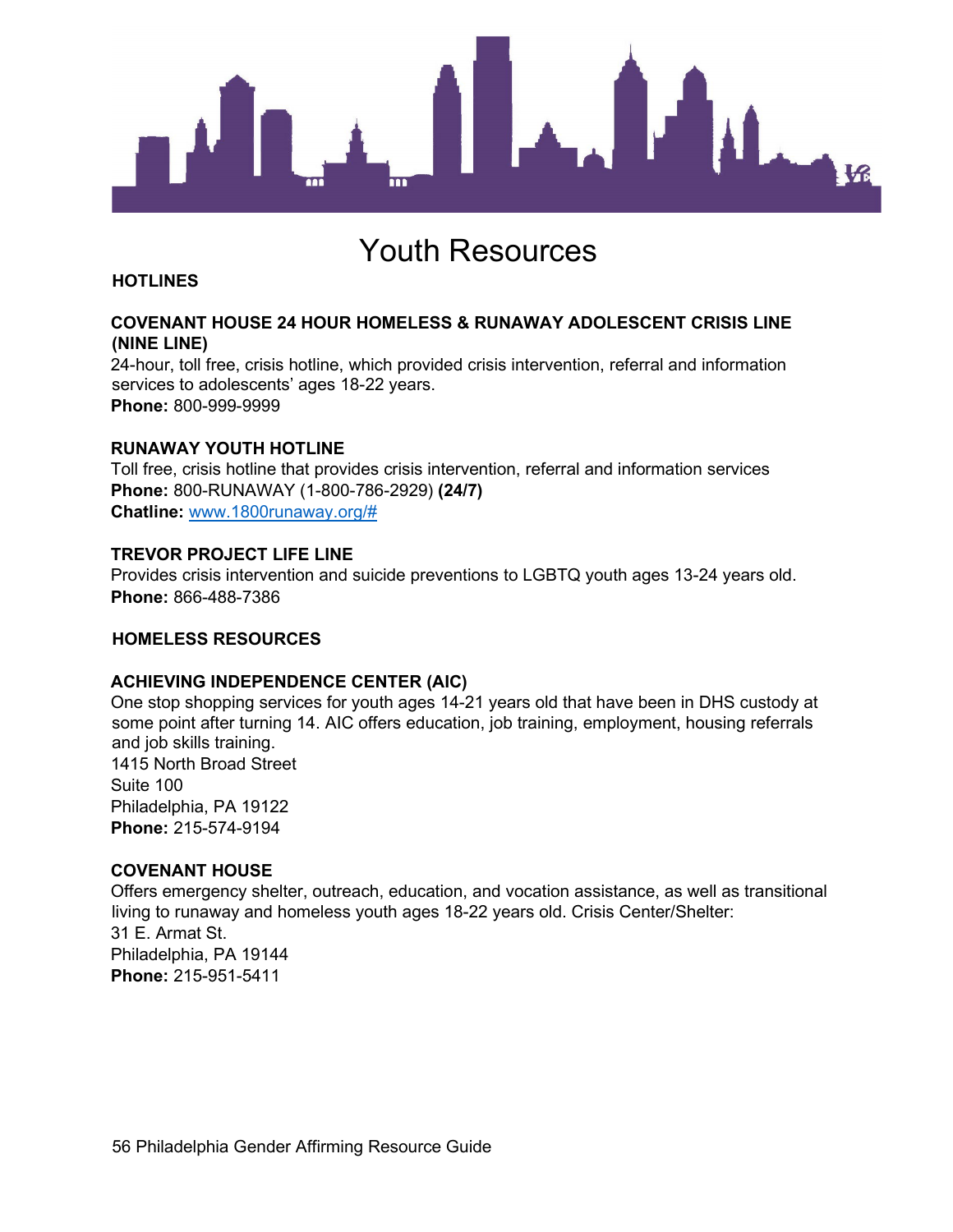

#### **VALLEY YOUTH HOUSE: PRIDE PROGRAM**

Must be 18-23 years old, homeless or near homeless and identify as LGBTQ. 1500 Sansom Street, Suite 300A Philadelphia, PA 19102 **Phone:** 215.925-3180

#### **YOUTH EMERGENCY SERVICES (YES)**

Emergency shelter for homeless and runaway youth ages 12-17. 1526 Fairmount Ave. Philadelphia, PA 19130 **Phone:** 215.787.0633 **Hotline**: 1.800.371.SAFE

#### **YOUTH SERVING AGENCIES & SERVICES**

#### **ATTIC YOUTH CENTER**

The Attic Youth Center creates opportunities for LGBTQ+ youth (ages 13-23) to develop into healthy, independent, civic-minded adults within a safe and supportive community. All services are free. 255 S. 16th St. Philadelphia, PA. 19102 **Phone:**:215-545-4331 **Email:** info@atticyouthcenter.org **Website:** [www.atticyouthcenter.org](http://www.atticyouthcenter.org/) 

#### **HITOPS NJ**

HiTOPS groups create a safe space for LGBTQ+ youth to meet, socialize, offer and provide support, and participate in educational activities regarding healthy relationships, gender and sexuality, and more! We offer three distinct weekly support groups for young people of varying ages and identities: TConnect.,First & Third, and Banner (Middle School). 300 Witherspoon St, Suite 204 Princeton, NJ 08542 **Phone:** 609-683-5155 **Email:** [Dvecchio@hitops.org](mailto:Dvecchio@hitops.org)  **Website:** [www.hitops.org/youth/lgbtq-support-group/](http://www.hitops.org/youth/lgbtq-support-group/)